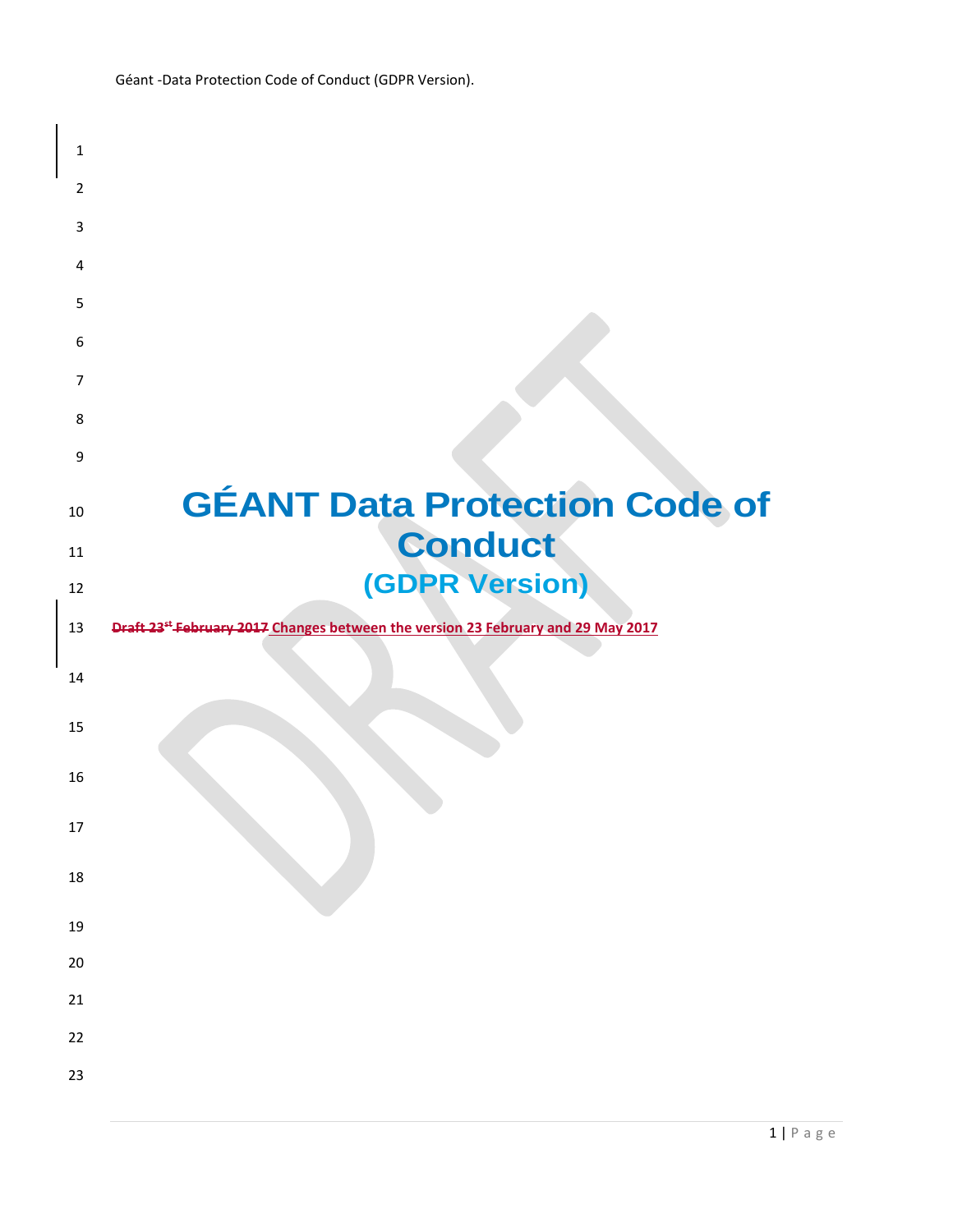| 24       |                                                                                                                                                                                                    |
|----------|----------------------------------------------------------------------------------------------------------------------------------------------------------------------------------------------------|
| 25       |                                                                                                                                                                                                    |
| 26       |                                                                                                                                                                                                    |
| $27\,$   |                                                                                                                                                                                                    |
| 28       |                                                                                                                                                                                                    |
| 29       |                                                                                                                                                                                                    |
| 30       |                                                                                                                                                                                                    |
| $31\,$   |                                                                                                                                                                                                    |
| 32       |                                                                                                                                                                                                    |
| 33       |                                                                                                                                                                                                    |
| 34       |                                                                                                                                                                                                    |
| 35       |                                                                                                                                                                                                    |
| 36       |                                                                                                                                                                                                    |
| 37       |                                                                                                                                                                                                    |
| 38       |                                                                                                                                                                                                    |
| 39       |                                                                                                                                                                                                    |
| $40\,$   |                                                                                                                                                                                                    |
| 41       |                                                                                                                                                                                                    |
| 42       |                                                                                                                                                                                                    |
| 43       |                                                                                                                                                                                                    |
| 44       |                                                                                                                                                                                                    |
| 45<br>46 | The work leading to this Code of Conduct has received funding from the European Community's Seventh<br>Framework Programme (FP7 2007-2013) Horizon 2020 programme under Grant Agreement No. 238875 |
| 47<br>48 | (GÉANT731122 (GN4-2). This work is © 2012-2017 GEANTGÉANT Ltd, used under a Creative<br>Commons Attribution ShareAlike license (CC BY-SA 3.0)                                                      |
| 49       |                                                                                                                                                                                                    |
|          |                                                                                                                                                                                                    |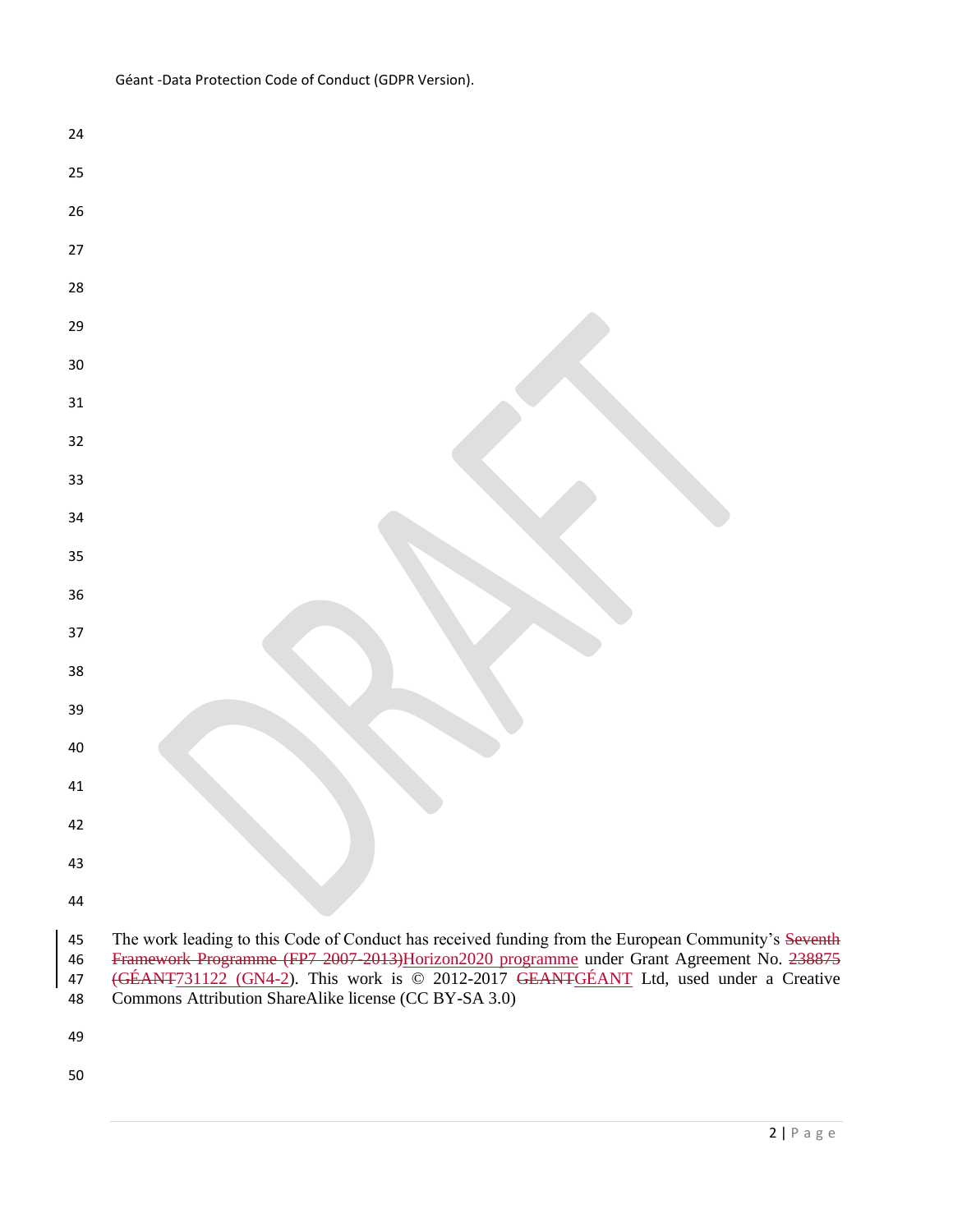<span id="page-2-0"></span>

| 52 | <b>TABLE OF CONTENTS</b>          |                   |
|----|-----------------------------------|-------------------|
| 53 |                                   |                   |
| 54 |                                   | -75               |
| 55 |                                   | -97               |
| 56 |                                   |                   |
| 57 |                                   |                   |
| 58 |                                   |                   |
| 59 |                                   |                   |
| 60 |                                   |                   |
| 61 |                                   |                   |
| 62 |                                   |                   |
| 63 |                                   |                   |
| 64 |                                   |                   |
| 65 |                                   |                   |
| 66 |                                   |                   |
| 67 |                                   |                   |
| 68 |                                   |                   |
| 69 |                                   | $-2318$           |
| 70 |                                   | $-2318$           |
| 71 |                                   | $-25.19$          |
| 72 |                                   | $-25.20$          |
| 73 | m. Liability                      | .2620             |
| 74 | n. Transfer to third countries.   | $-2720$           |
| 75 | o. Governing law and jurisdiction | $-2821$           |
| 76 | p. Eligibility.                   | -29 <del>22</del> |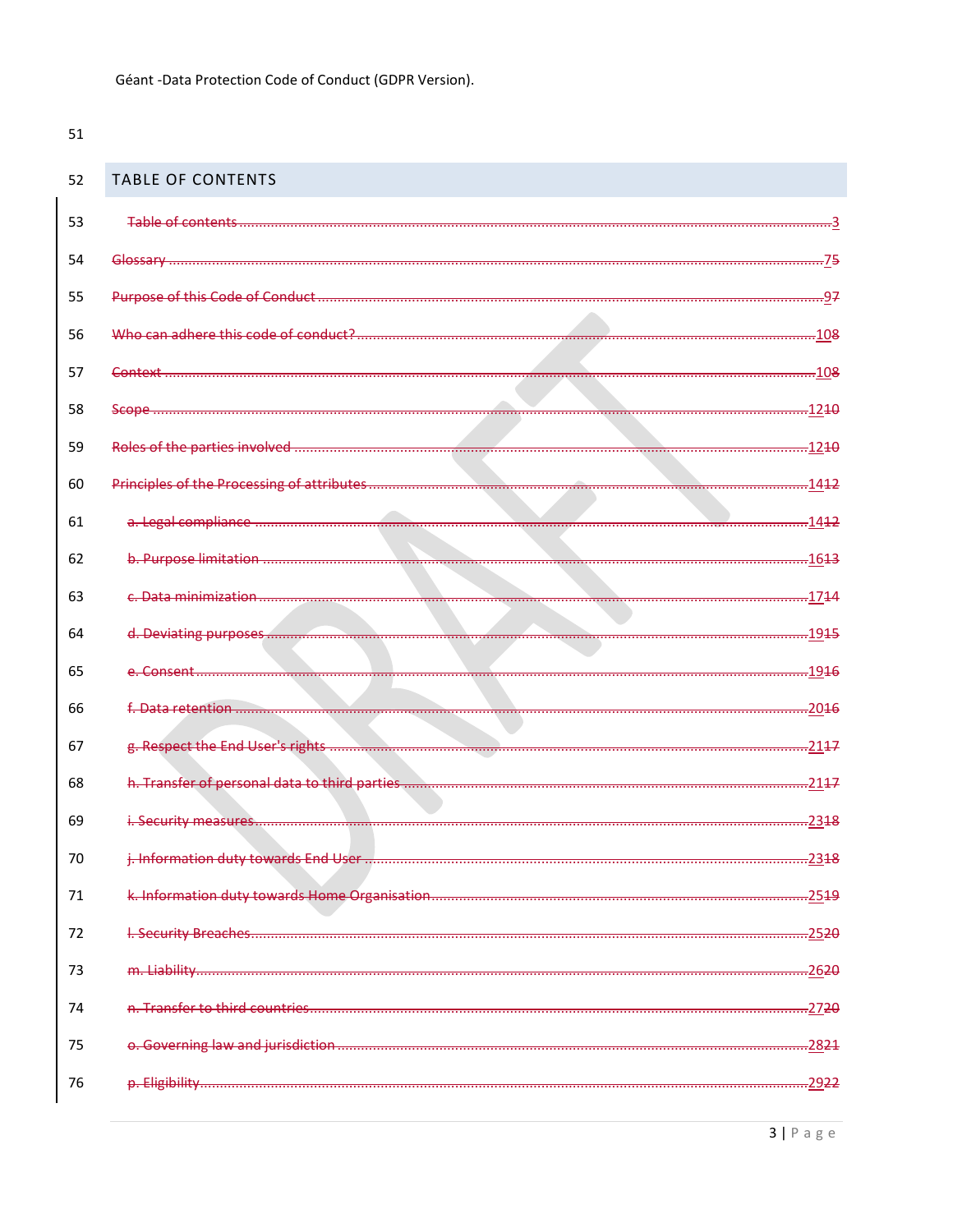| 78<br>r. Survival of the clauses                                                                      |                               |
|-------------------------------------------------------------------------------------------------------|-------------------------------|
|                                                                                                       | -30 <del>22</del>             |
| 79<br>s Precedence.                                                                                   | <u>.3023</u>                  |
| 80<br>Appendix 1: Information duty towards End Users                                                  | -32 <del>24</del>             |
| 81                                                                                                    | <del></del> 33 <del>25</del>  |
| 82<br><b>Privacy Policy Template</b>                                                                  | <del></del> 33 <del>25</del>  |
| How the Home Organisation should inform the End User on the Attribute release<br>83                   | 36 <del>28</del>              |
| Law requirements<br>84                                                                                | <del></del> 36 <del>28</del>  |
| 85<br>Informing the end user ("INFORM interaction")                                                   | 36 <del>28</del>              |
| 86<br>General Principles for informing the user                                                       | <del>.</del> 37 <del>29</del> |
| 87<br>Recommendations                                                                                 | <del>.</del> 38 <del>30</del> |
| 88<br>Internationalization                                                                            | <del>.</del> 39 <del>31</del> |
| 89<br>Sample notification                                                                             | -39 <del>31</del>             |
| Appendix 2: Information Security, technical and organisational guidelines for Service Providers<br>90 | .40 <del>32</del>             |
| 91<br>Normative Assertions                                                                            | 4032                          |
| 92<br>1 Operational Security [OS]                                                                     | 40 <del>32</del>              |
| 2 Incident Response [IR]<br>93                                                                        | $-4133$                       |
| 94<br>3 Traceability [TR]                                                                             | $-4133$                       |
| 4 Participant Responsibilities [PR].<br>95                                                            | <u>.4133</u>                  |
| 96<br>aforoncoi                                                                                       | 42 <del>34</del>              |
| 97                                                                                                    | .43 <del>35</del>             |
| Introduction<br>98                                                                                    | .43 <del>35</del>             |
| 99                                                                                                    | .43 <del>35</del>             |
| 100                                                                                                   | 4436                          |
| 101                                                                                                   |                               |
| 102                                                                                                   |                               |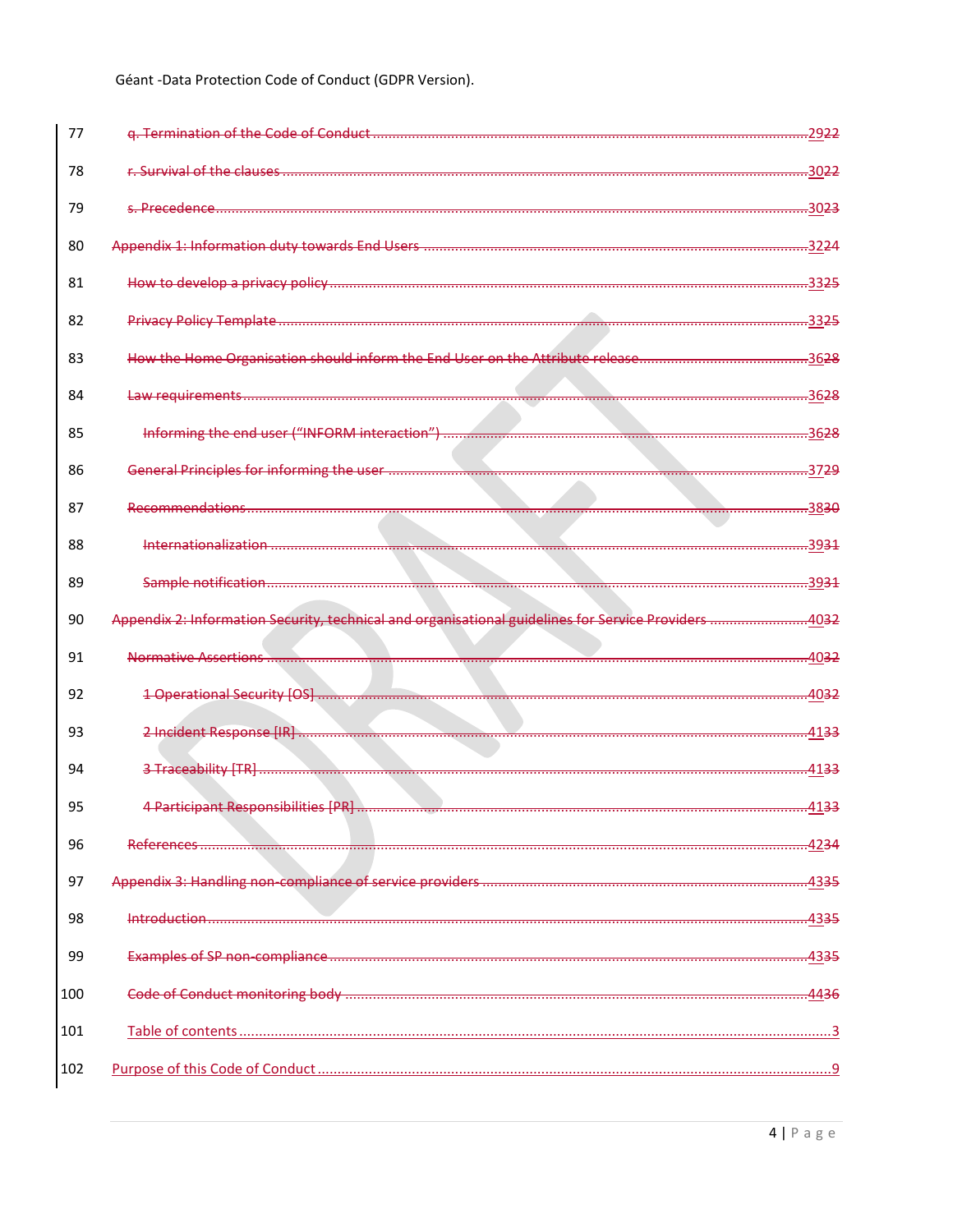| 103 |  |
|-----|--|
| 104 |  |
| 105 |  |
| 106 |  |
| 107 |  |
| 108 |  |
| 109 |  |
| 110 |  |
| 111 |  |
| 112 |  |
| 113 |  |
| 114 |  |
| 115 |  |
| 116 |  |
| 117 |  |
| 118 |  |
| 119 |  |
| 120 |  |
| 121 |  |
| 122 |  |
| 123 |  |
| 124 |  |
| 125 |  |
| 126 |  |
| 127 |  |
| 128 |  |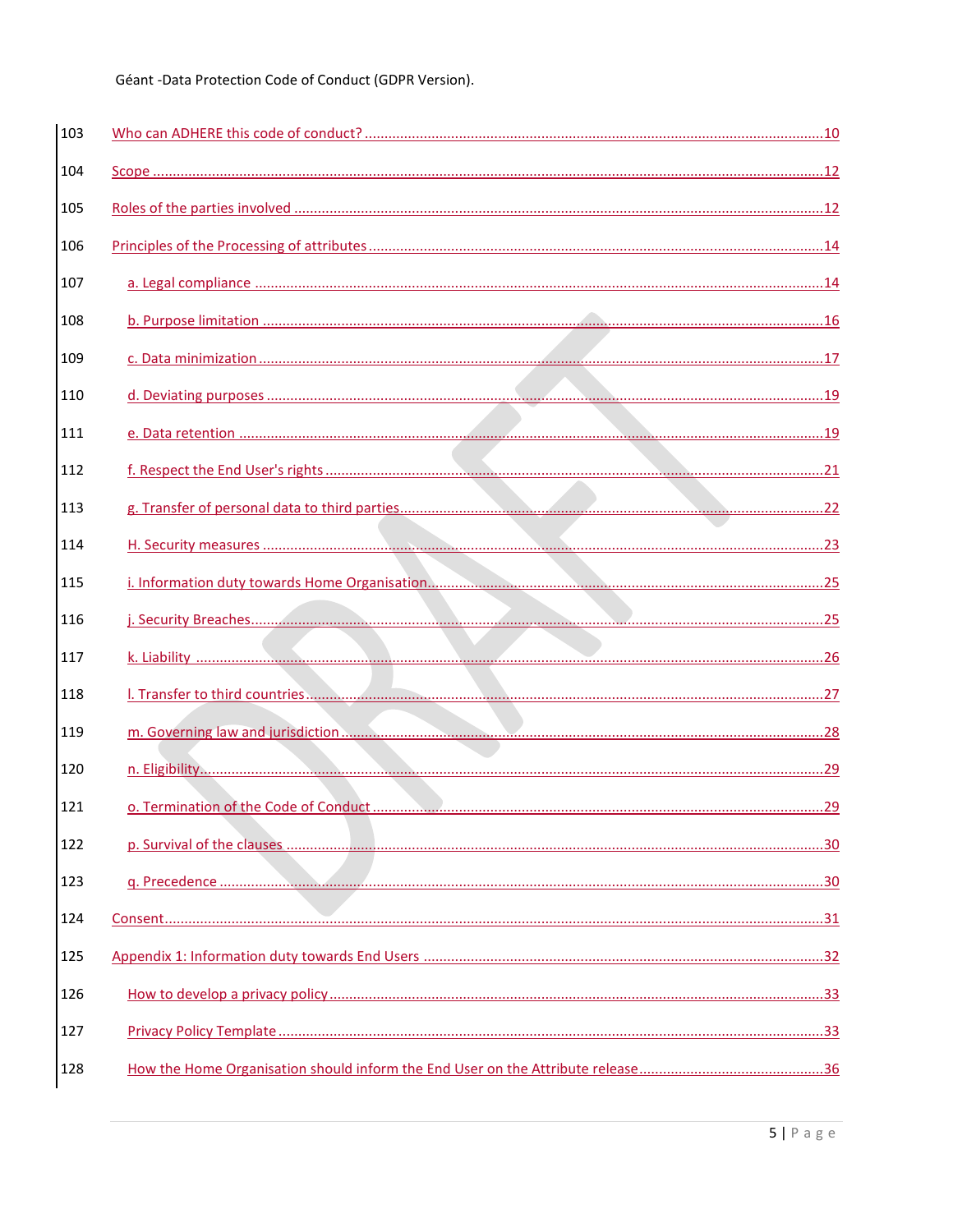| 129 |                                                                                                   |
|-----|---------------------------------------------------------------------------------------------------|
| 130 |                                                                                                   |
| 131 |                                                                                                   |
| 132 |                                                                                                   |
| 133 |                                                                                                   |
| 134 |                                                                                                   |
| 135 |                                                                                                   |
| 136 | Appendix 2: Information Security, technical and organisational guidelines for Service Providers40 |
| 137 |                                                                                                   |
| 138 |                                                                                                   |
| 139 |                                                                                                   |
| 140 |                                                                                                   |
| 141 |                                                                                                   |
| 142 |                                                                                                   |
| 143 |                                                                                                   |
| 144 |                                                                                                   |
| 145 |                                                                                                   |
| 146 |                                                                                                   |
| 147 |                                                                                                   |
|     |                                                                                                   |
|     |                                                                                                   |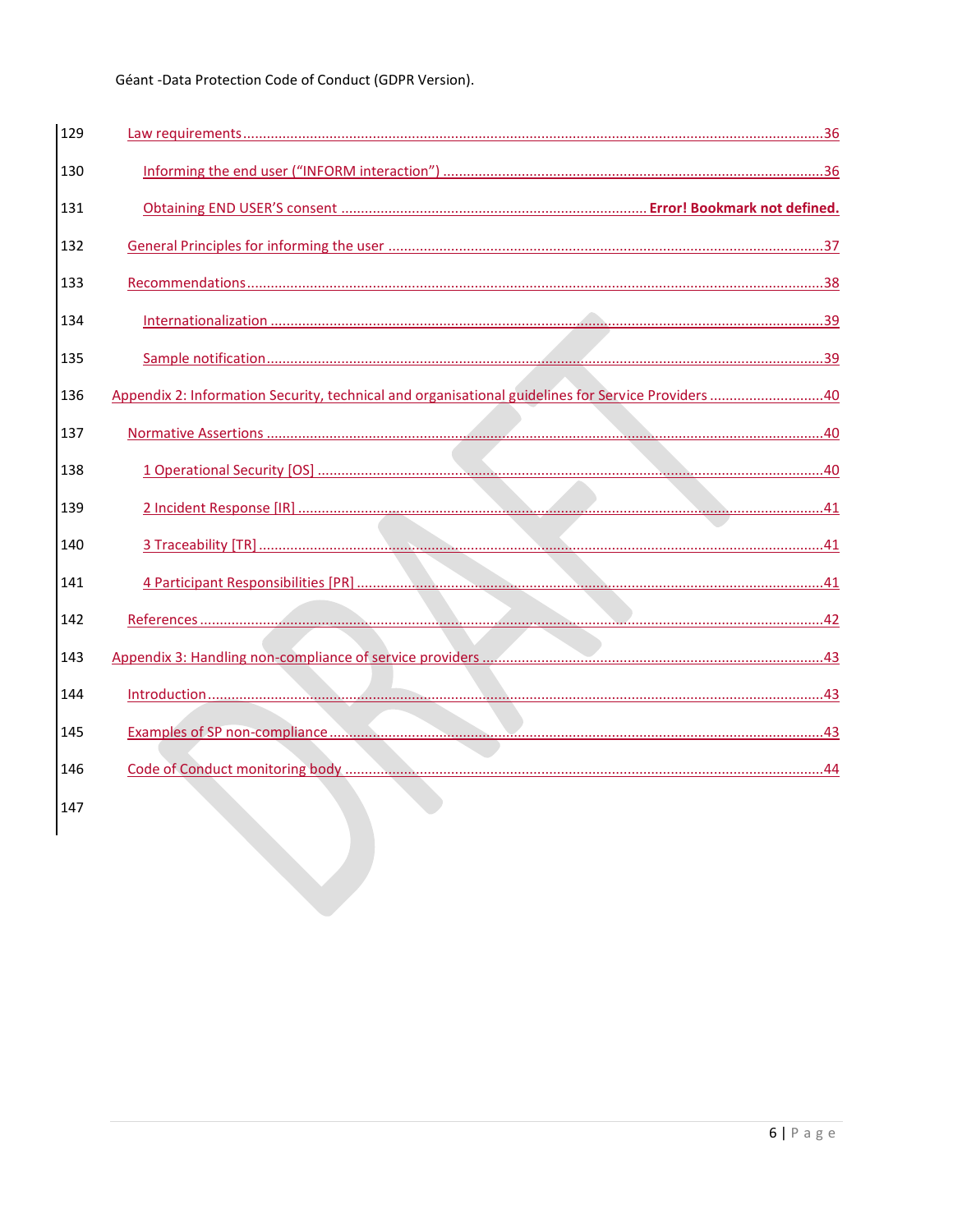| 148        | GLOSSARY                                                                                                                      |
|------------|-------------------------------------------------------------------------------------------------------------------------------|
| 149        | Agent: The organisation operating the Identity Provider on behalf of the Home Organisation, if                                |
| 150        | applicable.                                                                                                                   |
| 151        | Attribute(s): The End User's Personal Data as managed by the Home Organisation or its Agent                                   |
| 152        | and requested by the Service Provider, such as (but not limited to) name, e-mail and role in the                              |
| 153        | Home Organisation.                                                                                                            |
| 154        | Data Controller: shall mean the natural or legal person, public authority, agency or any other body                           |
| 155        | which alone or jointly with others determines the purposes and means of the processing of personal                            |
| 156        | data; where the purposes and means of processing are determined by national or Community laws                                 |
| 157<br>158 | or regulations, the controller or the specific criteria for his nomination may be designated by<br>national or Community law. |
| 159        | Data Processor: shall mean a natural or legal person, public authority, agency or any other body                              |
| 160        | which processes personal data on behalf of the controller.                                                                    |
| 161        | <b>DPD:</b> Directive 95/46/EC of the European Parliament and of the Council of 24 October 1995 on                            |
| 162        | the protection of individuals with regard to the processing of personal data and on the free                                  |
| 163        | movement of such data.                                                                                                        |
| 164        | <b>EEA:</b> European Economic Area                                                                                            |
| 165        | End User: any natural person affiliated with a Home Organisation, e.g. as a researcher or student,                            |
| 166        | making use of the service of a Service Provider.                                                                              |
| 167        | End User Consent: any freely given, specific, informed and unambiguous indication of the End                                  |
| 168        | Users wishes by which he or she, by a statement or by a clear affirmative action, signifies agreement                         |
| 169        | to the processing of personal data relating to him or her.                                                                    |
| 170        | Federation: An association of Home Organisations and Service Providers typically organised at                                 |
| 171        | national level, which collaborate for allowing cross-organisational access to services.                                       |
| 172        | <b>Federation Operator:</b> An organisation that manages a trusted list of Identity and Service Providers                     |
| 173        | registered to a Federation.                                                                                                   |
| 174        | GDPR: Regulation (EU) 2016/679 on the protection of natural persons with regard to the                                        |
| 175        | processing of personal data and on the free movement of such data, and repealing Directive                                    |
| 176        | 95/46/EC (General Data Protection Regulation).                                                                                |
| 177        | Home Organisation (HO): The organisation with which an End User is affiliated, operating the                                  |
| 178        | Identity Provider by itself or through an Agent. It is responsible for managing End Users' identity                           |
| 179        | data and authenticating them.                                                                                                 |
| 180        | Identity Provider (IdP): The system component that issues Attribute assertions on behalf of End                               |
| 181        | Users who use them to access the services of Service Providers.                                                               |
| 182<br>183 | Personal Data: any information relating to an identified or identifiable natural or legal person, if<br>applicable.           |
|            |                                                                                                                               |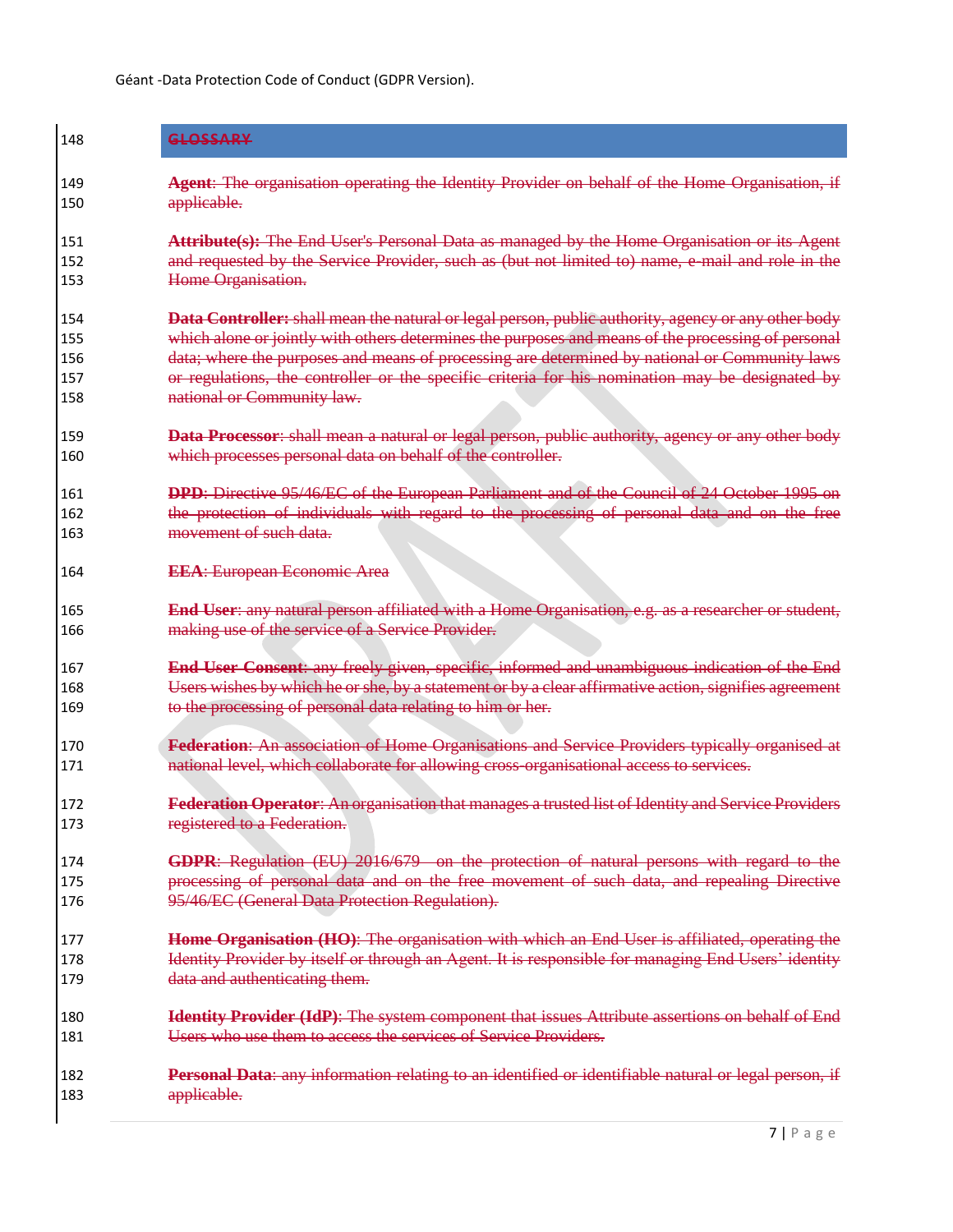**Processing of personal data:** any operation or set of operations which is performed upon personal data, whether or not by automatic means, such as collection, recording, organisation, storage, adaptation or alteration, retrieval, consultation, use, disclosure by transmission, dissemination or otherwise making available, alignment or combination, blocking, erasure or destruction.

 **Service Provider (SP)**: An organisation that is responsible for offering the End User the service he or she 195 desires to use. **Formatte**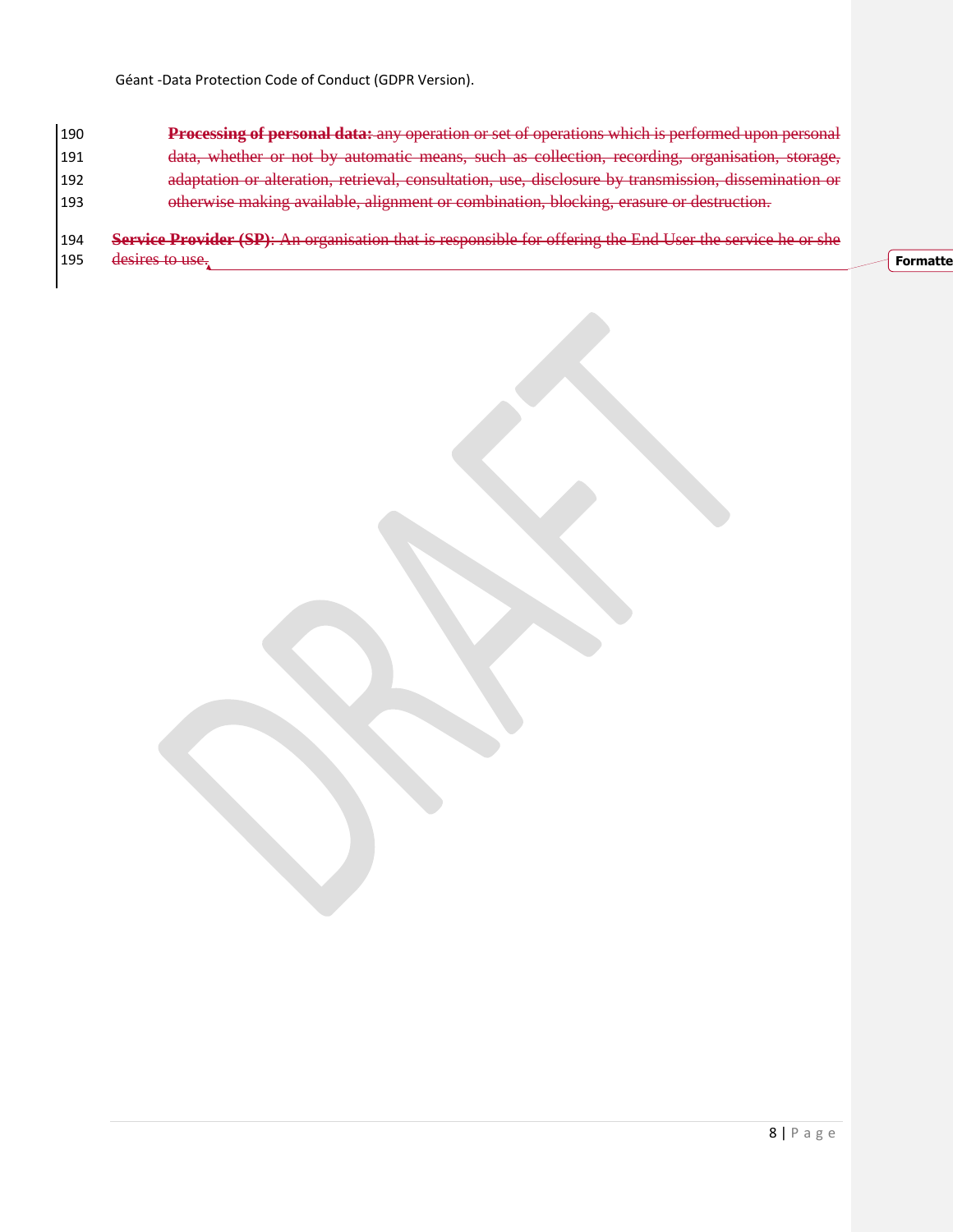# <span id="page-8-0"></span>**PURPOSE OF THIS CODE OF CONDUCT**

 This Code of Conduct related to the sector of access management in the European Research Area is ruled by the Regulation (EU) 2016/679 of the European Parliament and of the Council of 27 April 2016 on the protection of natural persons with regard to the processing of personal data and on the free movement of 201 such data, and repealing Directive 95/46/EC (General Data Protection Regulation, GDPR).), and repealing Directive  $95/46$ /EC.<sup>1</sup> 

 This Code of Conduct complies with the data protection principles stemming from the General Data Protection Regulation, taking account the specific characteristics of the processing carried out in the academic sector, and respecting the national provisions adopted by member states.

 The Code of Conduct presents a harmonized approach to which Service Providers can commit when receiving End Users' personal data from the Home Organisations. Home Organisations will feel more comfortable to release affiliated End-User personal data to the Service Provider if they can see that the Service Provider has taken measures to properly protect the data.

 This Code of Conduct constitutes a binding community code for the Service Providers that have committed to it.

Without prejudice to the provisions as set forth in the agreement between the **Home Organisation** and the

**Service Provider**, which in all cases takes precedence, this Code of Conduct sets the rules that Service

Providers adhere to when they want to receive End Users' Attributes from **Home Organisations** or their

215 Agent for providing access to their services.

- This Code includes three appendices, detailing best practices on how to adhere to the rules of the Code.
- These appendices relate to:

 $\overline{a}$ 

- (1) information duties towards **End Users**,
- (2) information security guidelines for **Service Providers** and,
- (3) enforcement procedures for non-compliance with the Code of Conduct.
- 221 The Following article 40.2 of the GDPR, the following principles and rules will apply to the whole Code 222 of Conduct<del>, specifically</del>:
- (a) fair and transparent processing;
- (b) the legitimate interests pursued by controllers in specific contexts;

<sup>&</sup>lt;sup>1</sup> For further information regarding the purposes of this Code of Conduct, see the Explanatory Memorandum GEANT Code of Conduct of 16 May 2017;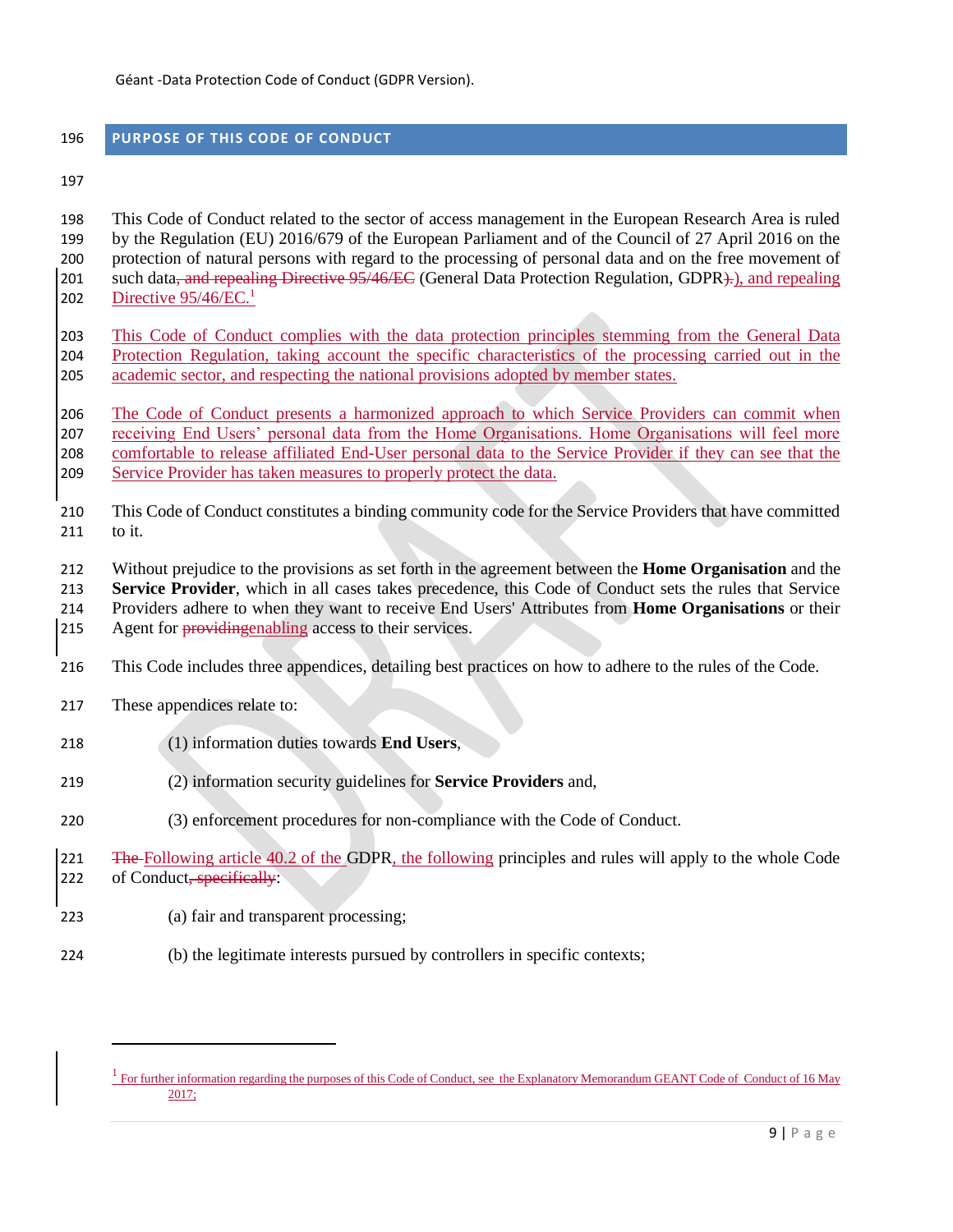<span id="page-9-0"></span>

| 225                             | (c) the collection of personal data;                                                                                                                                                                                                                                                                                                                                                                                                                                                          |
|---------------------------------|-----------------------------------------------------------------------------------------------------------------------------------------------------------------------------------------------------------------------------------------------------------------------------------------------------------------------------------------------------------------------------------------------------------------------------------------------------------------------------------------------|
| 226                             | (d) the pseudonymisation of personal data;                                                                                                                                                                                                                                                                                                                                                                                                                                                    |
| 227                             | (e) the information provided to the public and to data subjects;                                                                                                                                                                                                                                                                                                                                                                                                                              |
| 228                             | (f) the exercise of the rights of data subjects;                                                                                                                                                                                                                                                                                                                                                                                                                                              |
| 229<br>230                      | $(g)$ the measures and procedures referred to in Articles 24 and 25 of the GDPR and the measures<br>to ensure security of processing referred to in Article 32 of the GDPR;                                                                                                                                                                                                                                                                                                                   |
| 231<br>232                      | (h) the notification of personal data breaches to supervisory authorities and the communication of<br>such personal data breaches to data subjects;                                                                                                                                                                                                                                                                                                                                           |
| 233                             | (i) the transfer of personal data to third countries or international organisations; or                                                                                                                                                                                                                                                                                                                                                                                                       |
| 234<br>235<br>236               | (j) out-of-court proceedings and other dispute resolution procedures for resolving disputes between<br>controllers and data subjects with regard to processing, without prejudice to the rights of data subjects<br>pursuant to Articles 77.                                                                                                                                                                                                                                                  |
| 237                             |                                                                                                                                                                                                                                                                                                                                                                                                                                                                                               |
| 238                             | WHO CAN ADHEREADHERE THIS CODE OF CONDUCT?                                                                                                                                                                                                                                                                                                                                                                                                                                                    |
| 239                             |                                                                                                                                                                                                                                                                                                                                                                                                                                                                                               |
| 240<br>241<br>242               | This Code of Conduct is addressed to any <b>Service Provider</b> established in any of the 28-Member States of<br>the European Union and in any of the countries belonging to the European Economic Area (28all the<br>Member States of the European Union, Iceland, Liechtenstein and Norway).                                                                                                                                                                                               |
| 243<br>244<br>245               | Furthermore, Service Providers established in any third country offering an adequate level of data<br>protection in the terms of the article 45 of the GDPR and International Organisations can also subscribe to<br>this Code of Conduct.                                                                                                                                                                                                                                                    |
| 246<br>247<br>248<br>249<br>250 | The In addition to this, Article 40.3 of the GDPR gives the opportunity to Service Providers that do not fall<br>under the territorial scope of the Regulation (Article 3, territorial scope) and that are established outside of<br>the EEA to join this Code of Conduct in order to provide appropriate safeguards within the framework of<br>transfers of personal data to third countries or international organisations under the terms referred to in<br>point (e) of Article $46(2)$ . |
| 251                             |                                                                                                                                                                                                                                                                                                                                                                                                                                                                                               |
| 252                             | <b>CONTEXT</b>                                                                                                                                                                                                                                                                                                                                                                                                                                                                                |
| 253                             |                                                                                                                                                                                                                                                                                                                                                                                                                                                                                               |
|                                 |                                                                                                                                                                                                                                                                                                                                                                                                                                                                                               |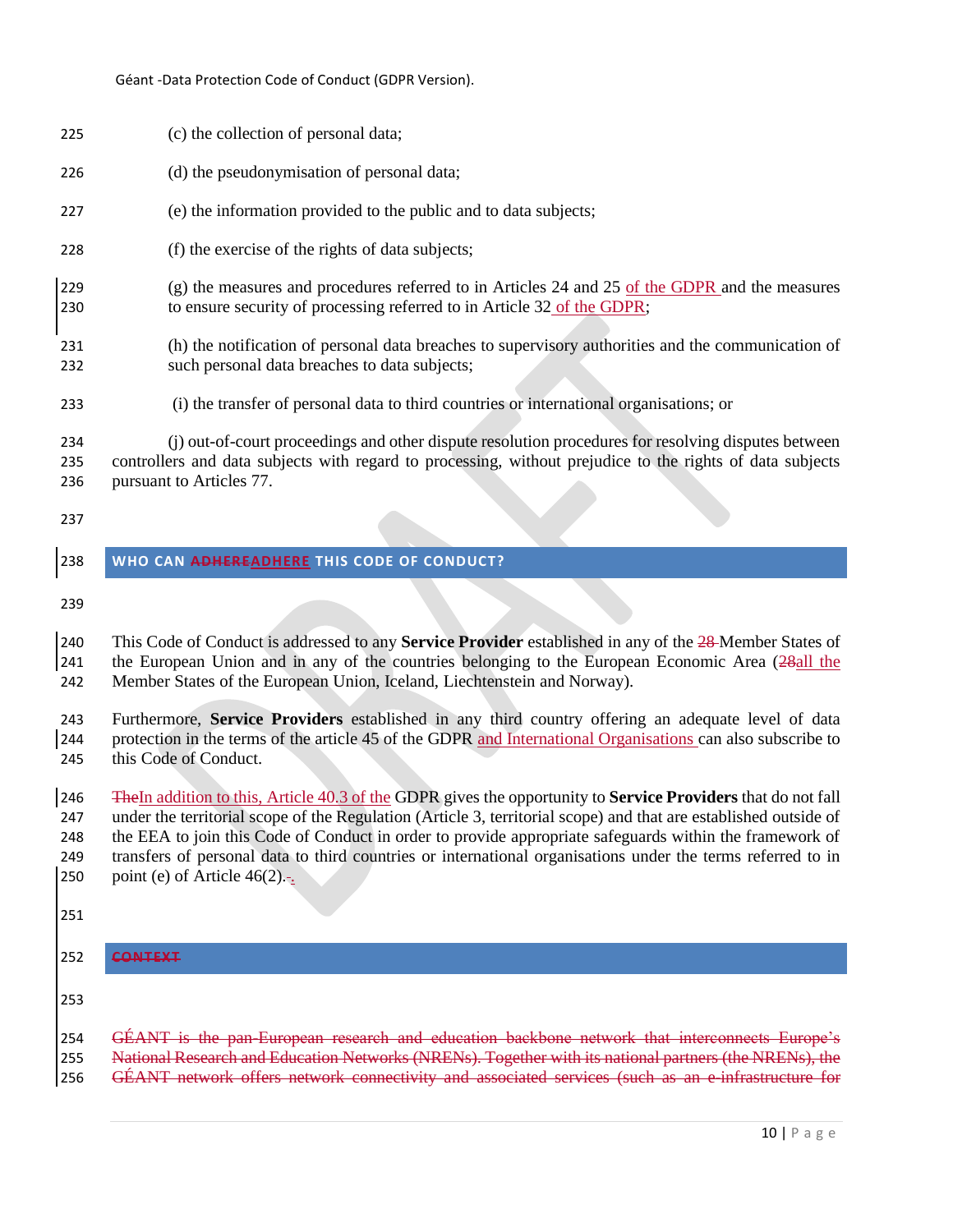257 electronic identity) to over 10.000 research and education institutions in 42 countries, including all EU 258 Member States.

## 259 Without a proper e-infrastructure for electronic identities, the researchers in the European Research Area 260 need to manage credentials for thousands of services, inhibiting effective co-operation and research and 261 creating administrative burdens. To provide an e-infrastructure for secure authentication, authorisation and 262 single sign-on of researchers and other End Users, a novel approach, Federated Identity Management is 263 deployed.



268

269 This Code of Conduct specifies the data protection rules applicable to **Service Providers** in the context of 270 the GÉANT federated identity management system, providing trust and confidence to all stakeholders 271 involved in the federated identity management. Not using the federated identity management system would 272 force the **End Users** either to register a local account and password and self-assert their attributes in the 273 **Service Provider** (which does not support information security) or to use a commercial Identity Provider 274 outside the EU/EEA territory and the countries with adequate protection, which does not necessarily 275 enhance their privacy.

276 In federated identity management, an End User's **Home Organisation** (e.g.: the university or research 277 institution employing a researcher, the student's university, etc.) manages his personal data and user account.

278 When the **End User** wants to log in to a service provided by another organisation - potentially in a different

279 country – the Home Organisation authenticates them and releases the **Service Provider** the Attributes

280 necessary for the service.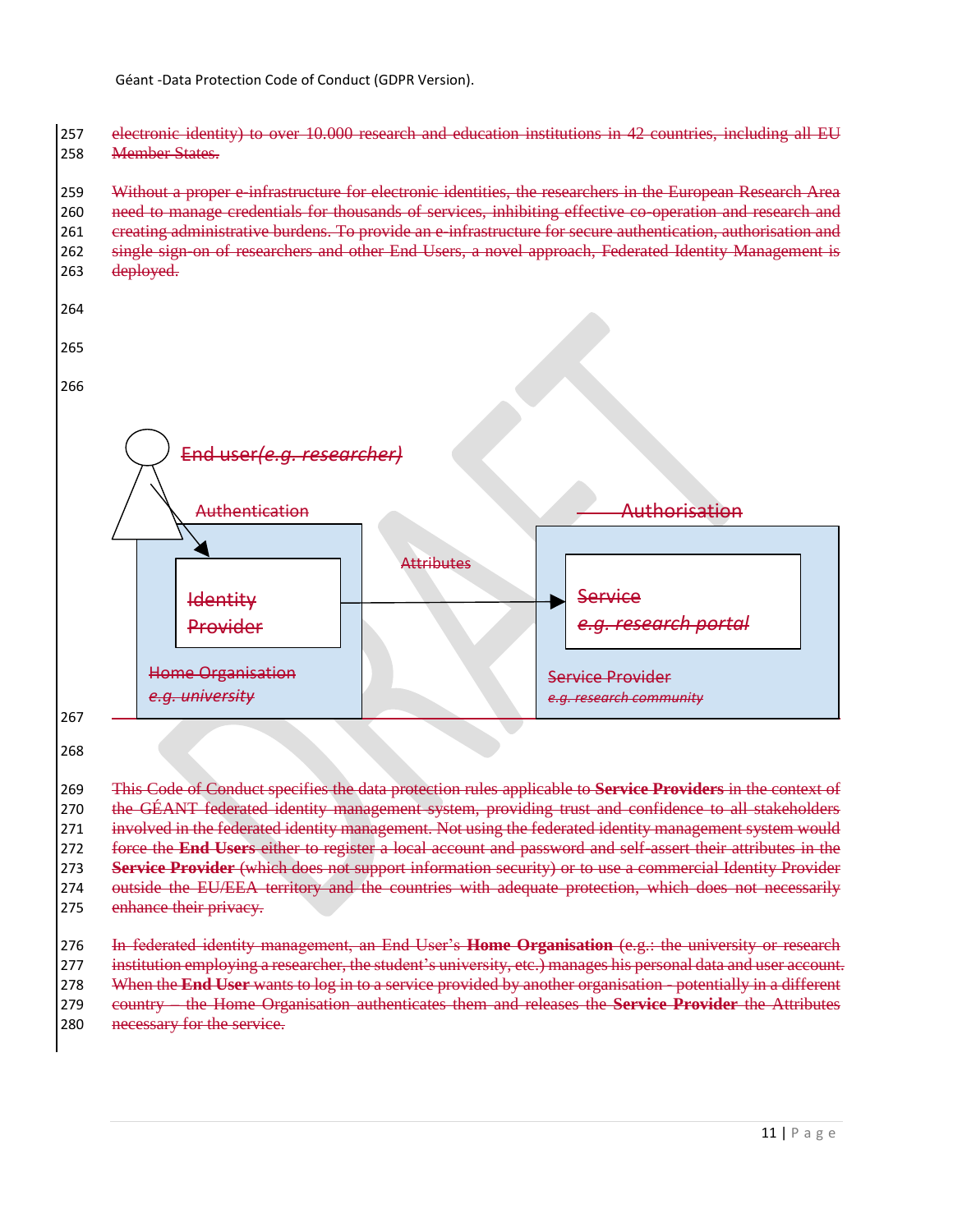This approach allows the user's Attributes and authentication to be managed in the **Home Organisation**, 282 which has a close relationship with them, favouring the provenance and freshness of the Attributes and 283 reducing the risk of an identity theft.

 As a result, the End User has a **single set of credentials** (such as, username and password) and potentially 285 a single sign on that permits the End User to authenticate once and then access multiple services.

 The **Service Provider** decides which users are authorised to access the service. Consequently, this approach requires that the **Home Organisations** feel confident to release their End Users' Attributes to the **Service Provider**.

 This identification system also complies with the principle of **minimisation of personal data** (Article 5.c 290 of the GDPR), as the Service Provider will not necessarily need to process further categories of personal data. For further information, see clause [c. Data minimization.](#page-16-0)

292 In addition to this, taking into account the nature of the implementation and the purposes of processing, it can be confirmed that both the **Service Provider** and the **Home Organisation** have designed a system that 294 complies, in an effective manner, with all the principles of the GDPR.

 The GÉANT network integrates the necessary safeguards into the processing in order to meet the 296 requirements of the GDPR and ensures protection of the rights of data subjects and principles such data 297 protection by design and by default (Article 25 of the GDPR).

<span id="page-11-0"></span>

| 299 | <b>SCOPE</b>                                                                                                   |
|-----|----------------------------------------------------------------------------------------------------------------|
| 300 |                                                                                                                |
| 301 | This Code of Conduct is limited to the processing of Attributes which are necessary released for enabling      |
| 302 | access to the Service- as described in clause b. Purpose limitation.                                           |
| 303 | In case the Service Provider uses the attributes for purposes other than enabling access to the service, these |
| 304 | activities fall out of the scope of this Code of Conduct.                                                      |
| 305 |                                                                                                                |

## <span id="page-11-1"></span>**ROLES OF THE PARTIES INVOLVED**

 As a reminder, the data controller is the **Home Organisation** (HO) which, alone or jointly with others, 308 determines the purposes and means of the processing of personal data  $(e, g, \cdot)$ : the university).

The data processor is the organisation which processes personal data on behalf of the controller.

 A data subject is the natural person whose **Attributes** are being processed, the **End User** (e.g: the researcher 311 or the student).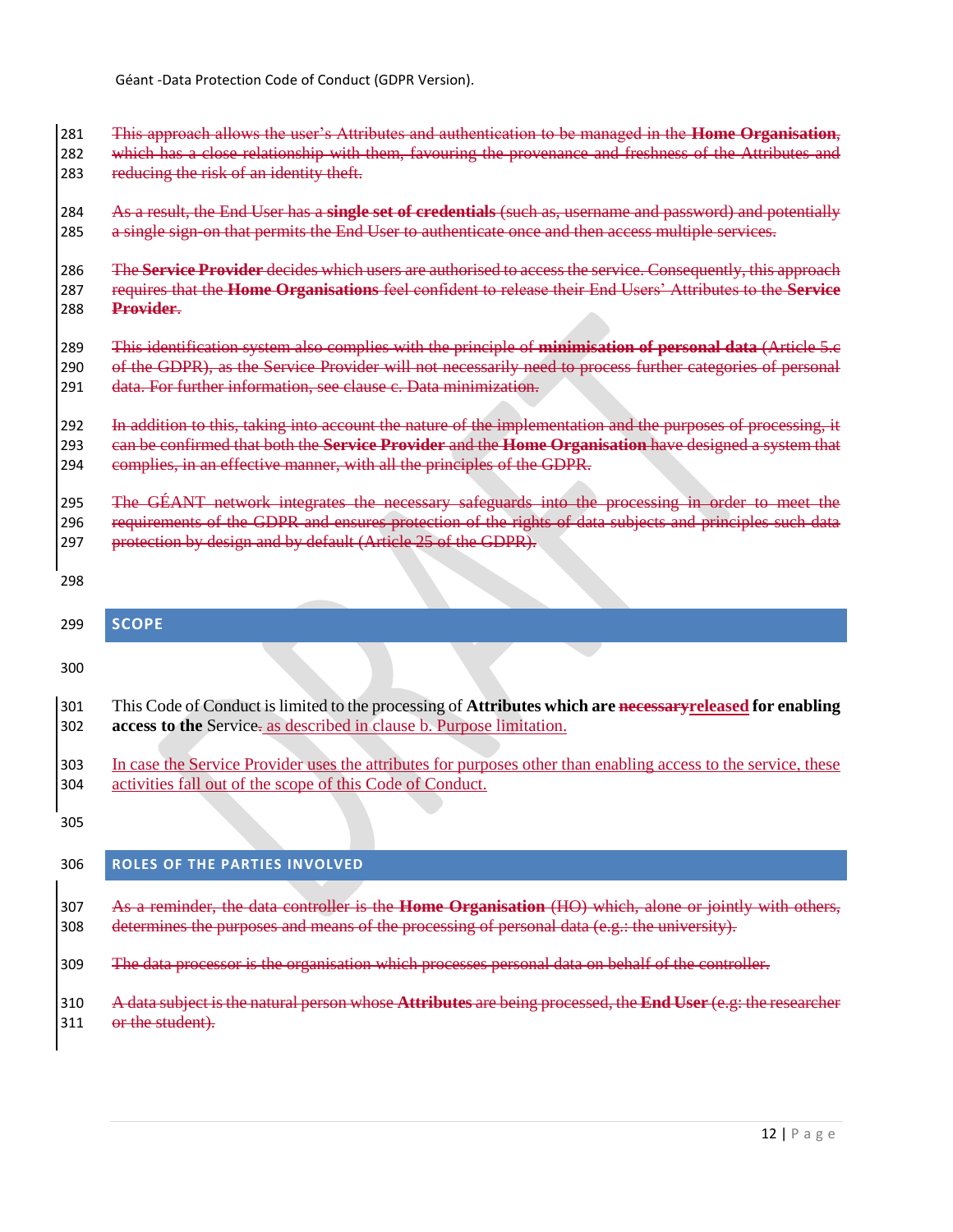This Code of Conduct is addressed to Service Providers acting as data controllers without prejudice of the processing agreement between the Service Provider and the Home Organisation as described in clause [q.](#page-29-1)  [Precedence.](#page-29-1)

In the context of this Code of Conduct:

- 1. A **Home Organisation** acts as a data controller as to the wider relationship with the **End User**, for example operating the IdP server in respect of the Attributes. An Agent who operates the IdP server on behalf of the **Home Organisation** acts as a data processor. This includes also the Federation Operators who operate a (potentially centralised) IdP server on behalf of the **HOHome Organisation**.
- 2. A **Service Provider** acts as a data controller in respect of the **Attributes**, processing them for the purposes as described in the clause [b. Purpose limitation.](#page-15-0) In certain circumstances a **Service Provider** may be acting as a data processor, acting on behalf and as instructed by the **Home Organisation**.
- 3. An **End User** acts as a data subject whose personal data are being processed for the purposes as described in clause [b. Purpose limitation.](#page-15-0)

- As presented in the picture below, the relevant data processing activities carried out by the **Home Organisation** are typically being described in the **Home's Organisation** privacy policy.
- 

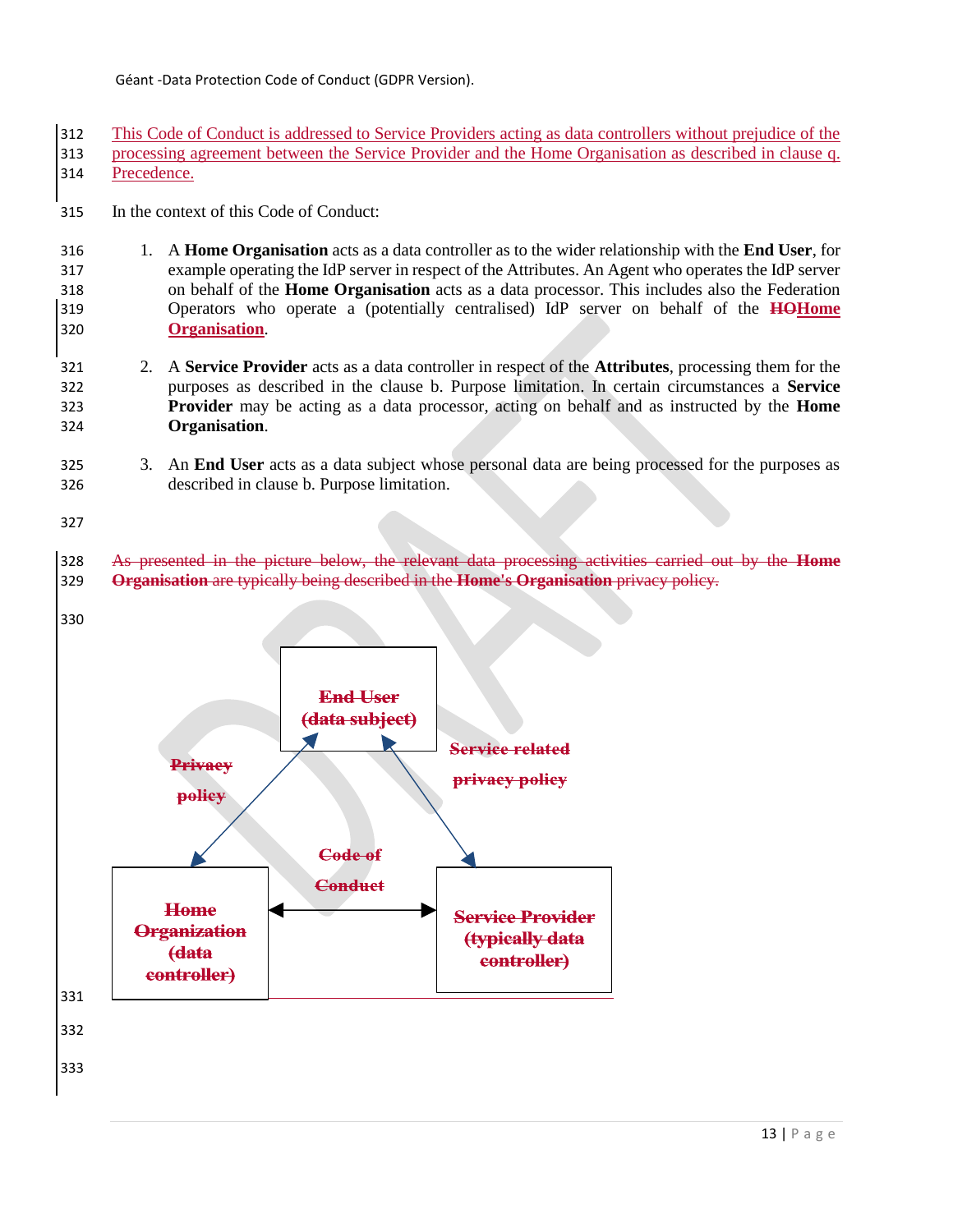As far as the disclosure of the **Attributes** of the **End User** is concerned, the **Service Provider** is obliged to comply with the obligations of the Code of Conduct.

 The processing of the **Attributes** by the **Service Provider** for enabling access to the service is further explained in the Service-related Privacy Policy.

<span id="page-13-0"></span>

| 338<br>339 | In the case that a Federation and a Federated Federation operator do not process the Attributes of the End<br>User, no specific privacy policy needs to be put in place between the End User and the Federation Operator.                                           |
|------------|---------------------------------------------------------------------------------------------------------------------------------------------------------------------------------------------------------------------------------------------------------------------|
| 340        |                                                                                                                                                                                                                                                                     |
| 341        |                                                                                                                                                                                                                                                                     |
| 342        |                                                                                                                                                                                                                                                                     |
| 343        |                                                                                                                                                                                                                                                                     |
| 344        |                                                                                                                                                                                                                                                                     |
| 345        |                                                                                                                                                                                                                                                                     |
| 346        |                                                                                                                                                                                                                                                                     |
| 347        |                                                                                                                                                                                                                                                                     |
| 348        | PRINCIPLES OF THE PROCESSING OF ATTRIBUTES                                                                                                                                                                                                                          |
| 349        |                                                                                                                                                                                                                                                                     |
| 350        | To the extent the Service Provider acts as a data controller, it agrees and warrants:                                                                                                                                                                               |
| 351        |                                                                                                                                                                                                                                                                     |
| 352        | A. LEGAL COMPLIANCE                                                                                                                                                                                                                                                 |
| 353        |                                                                                                                                                                                                                                                                     |
|            | The Service Provider warrants to only process the Attributes in accordance with: this Code of Conduct,<br>contractual arrangements with the Home Organisation or the relevant provisions of the Personal Data<br>protection law applicable to the Service Provider, |
| 354        | Where the Service Provider processes the Attributes, the Service Provider shall comply with:                                                                                                                                                                        |
| 355        | 1. the processing agreement between the Home Organisation and the Service Provider                                                                                                                                                                                  |

- <span id="page-13-1"></span>2. the provisions of this Code of Conduct; and
- 3. applicable Data Protection Laws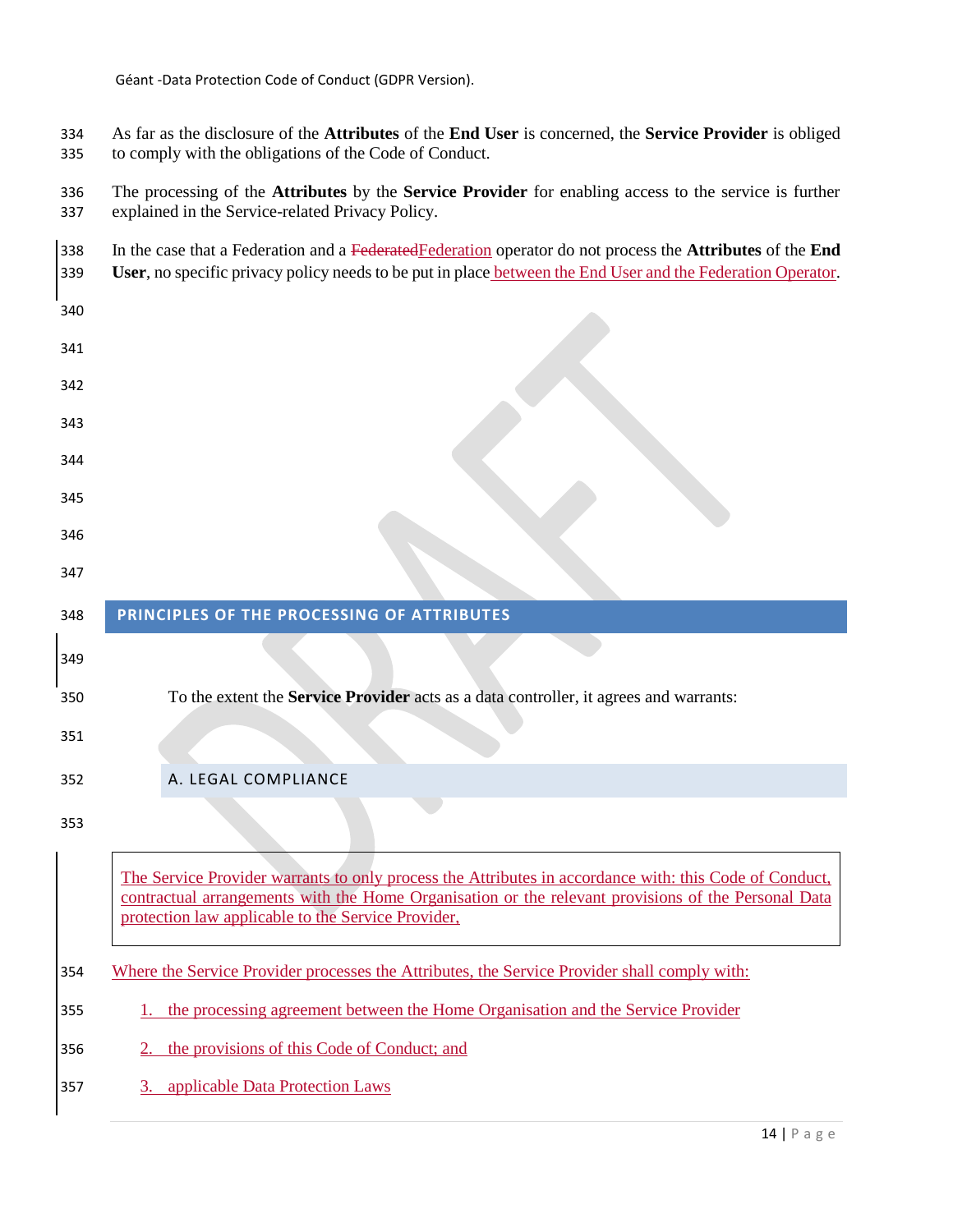- All personal data processing activities carried out in this context shall comply with the GDPR.
- The **Service Provider** based in the EEA territory commits to process the End User's **Attributes** in accordance with the applicable European data protection legislation.

 The **Service Provider** based outside the EEA commits to process the End User's Attributes in accordance 362 with the GDPR, this Code of Conduct and the eventual contractual arrangements (e.g: EU model clauses).

 In principle, a Service Provider established in the EEA territory, subject to the European Data Protection legislation, shouldshall not find himself in a situation where their national data protection laws would contradict this Code of Conduct.

- The **Service Provider** based outside the EEA commits to process the End User's Attributes in accordance 367 with the GDPR, this Code of Conduct and the eventual contractual arrangements (e.g: EU model clauses).
- The **Service Provider** is expected to examine if any point in this Code of Conduct enters into conflict with the national data protection laws of his jurisdiction. In case of conflict of laws, the national law of his 370 jurisdiction should be applicable. However, and the Service Provider shall not commit to the Code of Conduct.

 **Service Providers** established outside the EEA territory but in a country offering an adequate data protection pursuant to Article 45 of the GDPR, should assess the compliance of this Code of Conduct with their local laws. The **Service Provider** shall communicate any incompatibilitynot commit to the communityCode of Conduct.

- As far as Service Providers established in countries outside the EEA territory without offering an adequate level of protection pursuant to Article 45 of the GDPR are concerned, they shall, together with this Code of Conduct, engage on binding and enforceable commitments to apply the appropriate safeguards, including
- as regards data subjects' rights.
- **Service Providers** may be subject to internal regulations and policies of Intergovernmental Organisations.

| 381 | Regarding the applicable law, please, see clause m. Governing law and jurisdictione. Governing law and      |
|-----|-------------------------------------------------------------------------------------------------------------|
| 382 | <i>iurisdiction.</i>                                                                                        |
| 383 |                                                                                                             |
| 384 |                                                                                                             |
| 385 |                                                                                                             |
| 386 |                                                                                                             |
| 387 |                                                                                                             |
| 388 | In the event of conflict between the provisions of this Code of Conduct and the provisions of a contractual |
| 389 | arrangement with the Home Organisation, see clause q. Precedence                                            |
| 390 |                                                                                                             |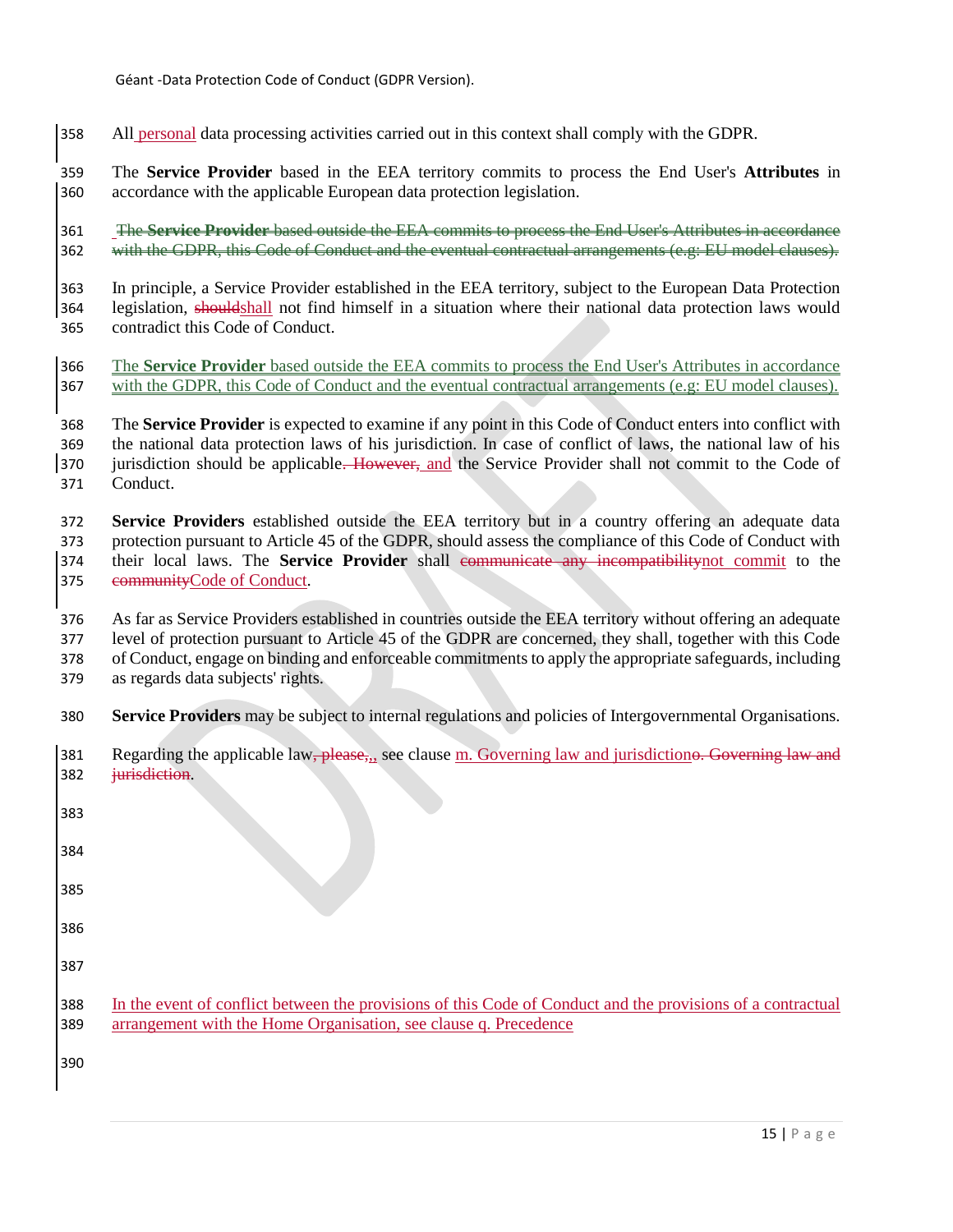**Attribute** that contains their authenticated identifier.

<span id="page-15-0"></span>

| 418                                           | <b>B. PURPOSE LIMITATION</b>                                                                                                                                                                                                                                                                                                                                                                                                                                                                                                                                                                                                                            |
|-----------------------------------------------|---------------------------------------------------------------------------------------------------------------------------------------------------------------------------------------------------------------------------------------------------------------------------------------------------------------------------------------------------------------------------------------------------------------------------------------------------------------------------------------------------------------------------------------------------------------------------------------------------------------------------------------------------------|
| 419                                           |                                                                                                                                                                                                                                                                                                                                                                                                                                                                                                                                                                                                                                                         |
| 420<br>421                                    | The Service Provider warrants processing Attributes of the End User solely for the purposes of enabling<br>access to the services.                                                                                                                                                                                                                                                                                                                                                                                                                                                                                                                      |
|                                               | The Service Provider warrants processing Attributes of the End User solely for the purposes of enabling<br>access to the services.                                                                                                                                                                                                                                                                                                                                                                                                                                                                                                                      |
| 422<br>423                                    | The Service Providers agree that the End User's personal data is collected processed for specific, explicit<br>and the purposes of the legitimate purposes interests pursued by the Service Provider. The Attributes shall                                                                                                                                                                                                                                                                                                                                                                                                                              |
| 424<br>425                                    | not be further processed in a manner which is not compatible with the initial purposes (Article 5.b of the<br>GDPR).                                                                                                                                                                                                                                                                                                                                                                                                                                                                                                                                    |
| 426<br>427                                    | The Service Provider must ensure that Attributes are used only for enabling access to the service. As far as<br>the use of Attributes deviating purposes is concerned, please, see clause d. Deviating purposes.                                                                                                                                                                                                                                                                                                                                                                                                                                        |
| 428                                           | d. Deviating purposes                                                                                                                                                                                                                                                                                                                                                                                                                                                                                                                                                                                                                                   |
| 429                                           |                                                                                                                                                                                                                                                                                                                                                                                                                                                                                                                                                                                                                                                         |
|                                               | The Service Provider commits not to process the Attributes for further purposes than enabling access,<br>unless the End User has given prior consent to the Service Provider (see Consent).                                                                                                                                                                                                                                                                                                                                                                                                                                                             |
| 430                                           |                                                                                                                                                                                                                                                                                                                                                                                                                                                                                                                                                                                                                                                         |
| 431                                           |                                                                                                                                                                                                                                                                                                                                                                                                                                                                                                                                                                                                                                                         |
| 432                                           | In practice, enabling access to the service covers:                                                                                                                                                                                                                                                                                                                                                                                                                                                                                                                                                                                                     |
| 433<br>434<br>435<br>436<br>437<br>438<br>439 | Authorisation: i.e. managing End User's access rights to services provided by the Service<br><b>Provider</b> based on the <b>Attributes</b> . Examples of such <b>Attributes</b> are those describing the End<br>User's Home Organisation and organisation unit, their role and position in the Home<br><b>Organisation</b> (whether they are university members, students, administrative staff, etc.) and, for<br>instance, the courses they are taking or teaching. The provenance of those Attributes is important<br>for information security purposes; therefore, authorisation cannot be based on an Attribute that a<br>user has self-asserted. |
| 440<br>441<br>442<br>443                      | <b>Identification</b> i.e. <b>End Users</b> need to have a personal account to be able to access their own files,<br>datasets, pages, documents, postings, settings, etc. The provenance origin of an <b>Attribute</b> used for<br>identification is important; to avoid an identity theft, one cannot self-assert their own identifier.<br>Instead, the Identity Provider server authenticates them and provides the Service Provider an                                                                                                                                                                                                               |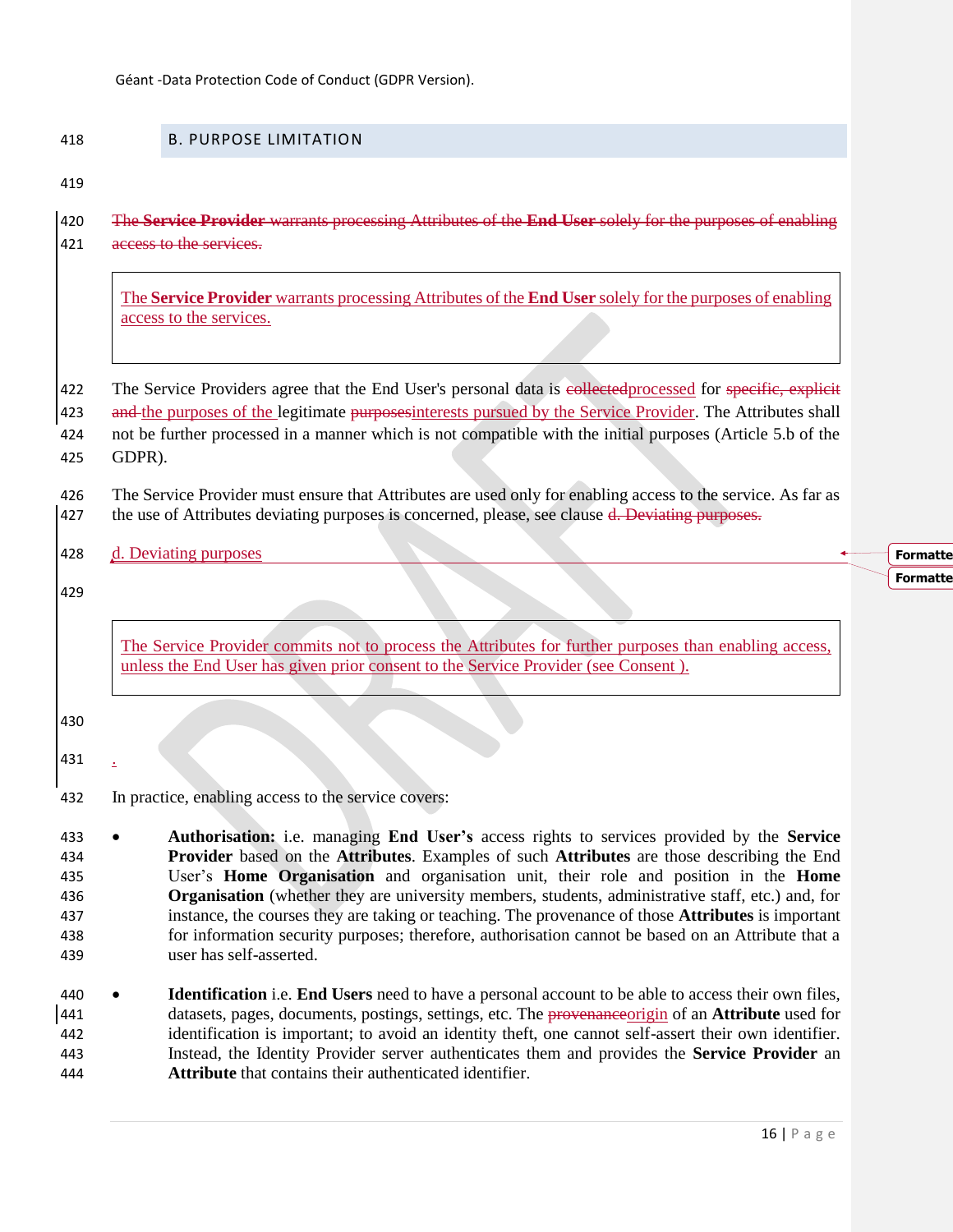- **Transferring real-world's trust** to the online world i.e. if the **Service Provider** supports a user community that exists also in the real world, **Attributes** can be used to transfer that community to the online world. For instance, if the members of the user community know each other's by name in the real world, it is important that their names (or other identifiers) are displayed also in any discussion or collaboration forum offered by the **Service Provider**. The provenancesource of those **Attributes** is important; to avoid identity theft, one cannot assume user's name to be self-asserted but retrieved from a trustworthy source.
- **Researcher unambiguity** i.e. ensuring that a researcher's scientific contribution is associated properly to them and not to a wrong person (with potentially the same name or initials). In the research sector, publishing scientific results is part of researchers' academic career and the researchers expect to receive the merit for their scientific contribution. There are global researcher 456 identification systems (such as<sub> $<sub>5</sub>$ </sub> ORCID and ISNI) which assign identifiers for researchers to help</sub> scientific Service Providers to properly distinguish between researchers, even if they change their names or organisation they are affiliated with.
- **Accounting and billing:** Personal data can be processed for accounting (for instance, that the consumption of resources does not exceed the resource quota) and billing purposes. In the research and education sector, the bill is not always paid by the End User but by their Home Organisation, project, grant or funding agency.
- **Information Security:** personal data can be processed for ensuring the integrity, confidentiality and availability of the service (e.g.: incident forensic and response)
- **Other functionalities** offered by the **Service Provider** for enabling access to the services, i.e. using **Attributes** of users for the purposes of other functionalities offered by the Service Provider. It is common that services on the Internet send e-mail or other notifications to their users regarding their services. Examples of scenarios where processing End User's email address or other contact detail falls within the scope of enabling access to the service include for instance:
- 470 **the End User's application to access <del>scientific</del>the resources has been** 471 approved by the resource owner;
- the End User's permission to use a resource is expiring or they are running out of the resource allocation quota;
- 474 someone has commented the End User's blog posting or edited their wiki page.
- Conversely, processing End User's e-mail address for sending them commercial or unsolicited messages does not fall within the scope of enabling access to the service of the **Service Provider**.
- 
- <span id="page-16-0"></span>C. DATA MINIMIZATION
-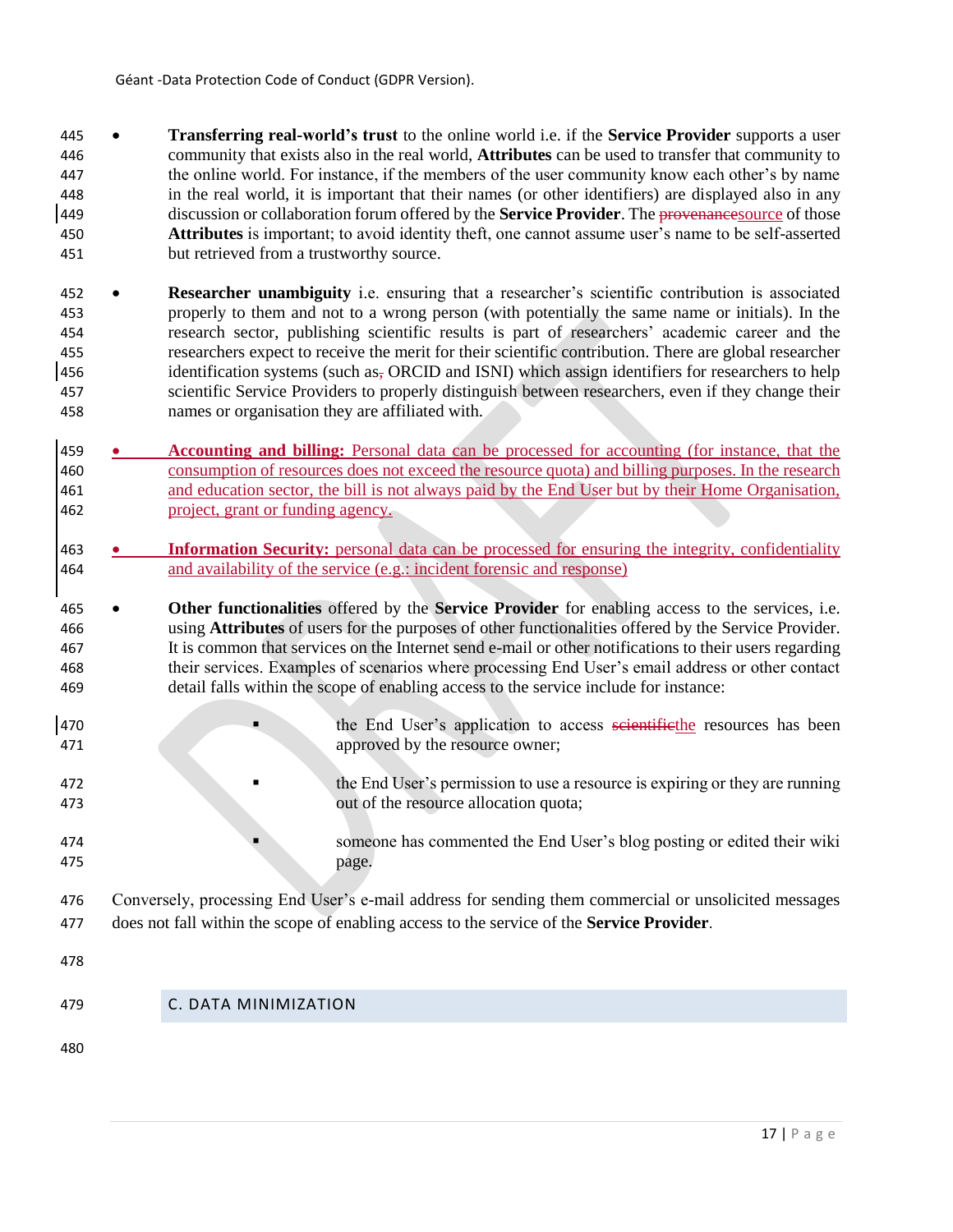To minimize the Attributes requested from a **Home Organisation** to those that are adequate, relevant and 512 not excessive for enabling access to the service and, where a number of Attributes could be used to provide access to the service, to use the least intrusive Attributes possible.

The Service Provider warrants to minimise the Attributes requested from a **Home Organisation** to those that are adequate, relevant and not excessive for enabling access to the service and, where a number of Attributes could be used to provide access to the service, to use the least intrusive Attributes possible.

| 514                             |                                                                                                                                                                                                                                                                                                                                     | Form<br>(Unite |
|---------------------------------|-------------------------------------------------------------------------------------------------------------------------------------------------------------------------------------------------------------------------------------------------------------------------------------------------------------------------------------|----------------|
| 515<br>516                      | The following list presents examples of attributes that are adequate, relevant and not excessive for<br>enabling access in the context of the service:                                                                                                                                                                              | Form           |
| 517<br>518                      | an attribute (such as, eduPersonAffiliation, eduPersonEntitlement or schacHomeOrganisation)<br>indicating the End User's permission to use the service:                                                                                                                                                                             |                |
| 519<br>520                      | a trusted value provided by the IdP is needed instead of a value self-<br>asserted by the End User                                                                                                                                                                                                                                  |                |
| 521<br>522                      | an attribute (such as, SAML2 PersistentId) uniquely identifying the End User required, for instance,<br>to store the End User's service profile:                                                                                                                                                                                    |                |
| 523<br>524                      | a trusted value provided by the IdP is needed. The End User cannot self-<br>assert their unique identifier                                                                                                                                                                                                                          |                |
| 525<br>526                      | if there are several alternative unique identifiers available for the service, the least intrusive must<br>be used                                                                                                                                                                                                                  |                |
| 527<br>528                      | pseudonymous bilateral identifier (such as, SAML2 persistentId) is<br>preferred                                                                                                                                                                                                                                                     |                |
| 529<br>530<br>531<br>532<br>533 | if there is a legitimate reason to match the same End User's accounts<br>between two Service Providers, a Service Provider can request a more<br>eduPersonPrincipalName<br>intrusive<br>identifier<br>(such<br>as<br><b>or</b><br>eduPersonUniqueID), whose value for a given user is shared by several<br><b>Service Providers</b> |                |
| 534<br>535<br>536<br>537        | if there is a legitimate reason for an End User (such as, a researcher) to<br>keep their identity and profile in the Service Provider even when the<br>organisation they are affiliated with changes, a permanent identifier (such<br>as, ORCID identifier) can be used                                                             |                |
| 538<br>539<br>540               | a name attribute (such as encommonName or DisplayName attribute) is necessary for a wiki or<br>other collaboration platform, if the End Users know each other in real life and need to be able to<br>transfer their existing real-world trust to an online environment.                                                             |                |

**Formatte** ed Kin

**natte**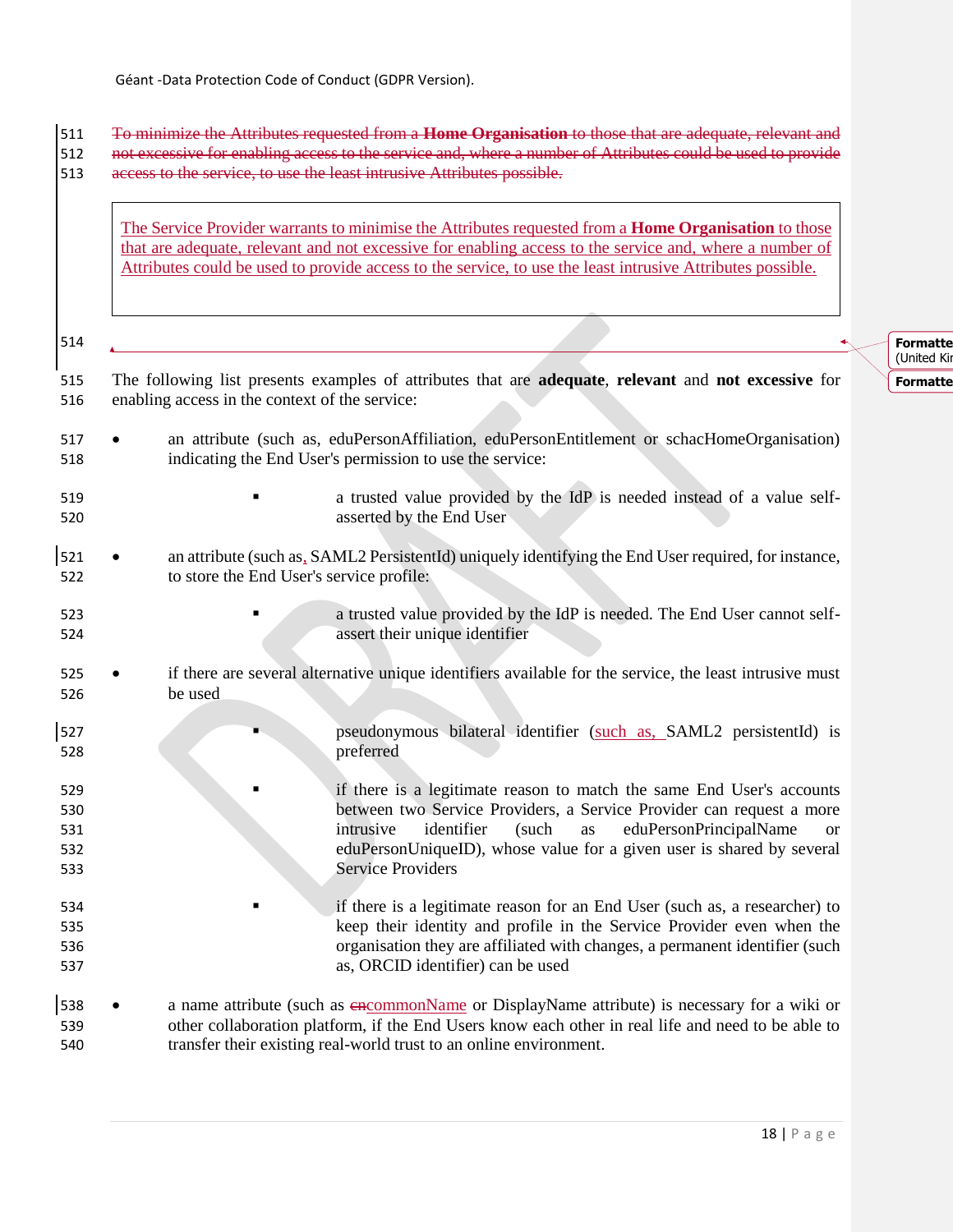<span id="page-18-1"></span> $\overline{a}$ 

<span id="page-18-0"></span>

| 565 | if it makes a difference in knowing the contributor's name is important for                                                                                                                 |
|-----|---------------------------------------------------------------------------------------------------------------------------------------------------------------------------------------------|
| 566 | the collaboration-platform to know, the person's name, it can be released.                                                                                                                  |
| 567 | otherwise, the user may be indicated as "unknown" or a pseudonym the                                                                                                                        |
| 568 | user has selected or the system has assigned to him/her.                                                                                                                                    |
| 569 | e-mail address or other contact details, if it is necessary to contact the End User for the proper                                                                                          |
| 570 | functioning of the services offered by the Service Provider.                                                                                                                                |
| 571 |                                                                                                                                                                                             |
| 572 | In the context of this Code of Conduct, under no circumstances a <b>Service Provider</b> is authorized to request                                                                           |
| 573 | End User's Personal Data revealing racial or ethnic origin, political opinions, religious or philosophical                                                                                  |
| 574 | beliefs, trade-union membership, genetic data, biometric data for the purposes of uniquely identifying a                                                                                    |
| 575 | natural person or data concerning health or sex life or sexual orientation.                                                                                                                 |
| 576 |                                                                                                                                                                                             |
| 577 | <b>D. DEVIATING PURPOSES</b>                                                                                                                                                                |
| 578 |                                                                                                                                                                                             |
| 579 | Service Providers commit not to process the Attributes for further purposes than enabling access, unless the                                                                                |
| 580 | End User has given prior consent to the Service Provider.                                                                                                                                   |
|     | The Service Provider commits not to process the Attributes for further purposes than enabling access,<br>unless the End User has given prior consent to the Service Provider (see Consent). |
| 581 |                                                                                                                                                                                             |
| 582 | If the Service Provider wants to use the Attributes for purposes other than "enabling access to the service"                                                                                |
| 583 | (see clause b. Purpose limitation), it can only do so only if the End User gives his or her consent to the                                                                                  |
| 584 | Service Provider.                                                                                                                                                                           |
| 585 | Examples of deviating purposes <sup>2</sup> are: including End User's e-mail address to a newsletter offering new                                                                           |
| 586 | services, selling the Attributes to third parties, transferring information to third parties such as the search                                                                             |
| 587 | history, profiling activities etc.                                                                                                                                                          |
| 588 | E. DATA RETENTIONCONSENT                                                                                                                                                                    |

| P a g e

**Formatte** 

<sup>&</sup>lt;sup>2</sup> Please, consult Consult Article's 29 Working Party [Opinion 03/2013 on purpose limitation.](http://ec.europa.eu/justice/data-protection/article-29/documentation/opinion-recommendation/files/2013/wp203_en.pdf) This document can guide the Service Provider to ascertain whether the purpose for the processing of the personal data is compatible or not.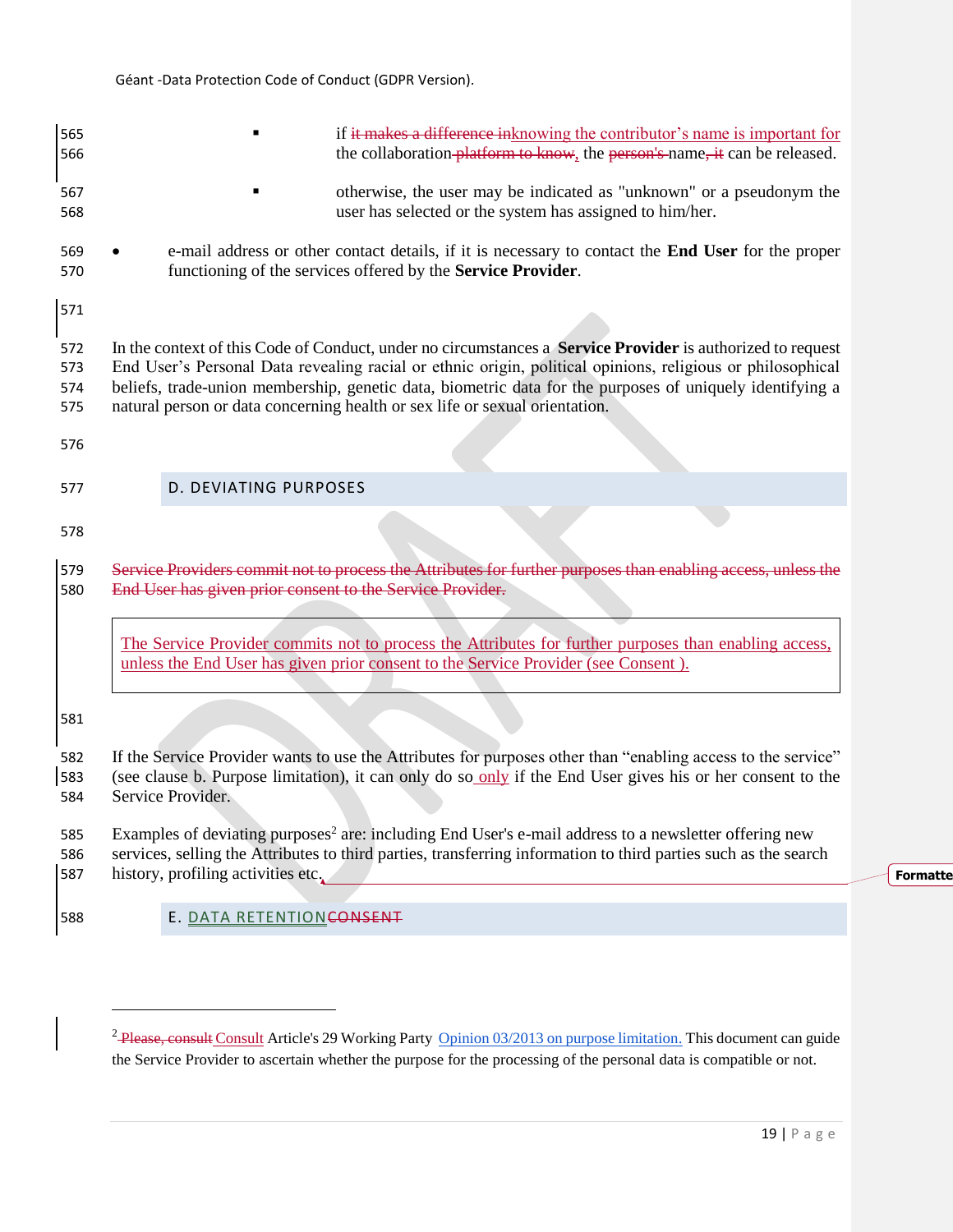Consent must be freely given, specific, informed and must unambiguously indicate the **End User's** wishes 591 by which he or she, by a statement or by a clear affirmative action, signifies agreement to the processing of 592 his or her personal data.

593 In the context of this Code of Conduct, when consent is required,

594 it can be provided by a written statement, including by electronic means. This could include ticking a box 595 when visiting an internet website, choosing technical settings for information society services or another 596 statement or conduct which clearly indicates the data subject's acceptance of the proposed processing of his or her personal data. Consent shall always be documented. Furthermore, the **End User** shall be able to withdraw his/her consent online.

 In certain jurisdictions, employees cannot freely give their consent if the processing is required for performing their job. The same reasoning may apply with respect to students, as they cannot reasonably refuse the processing of their **Attributes**.

603  $f_{\tau}$ 

The Service provider shall delete or anonymize all **Attributes** as soon as they are no longer necessary for the purposes of providing the service.

#### DATA RETENTION

 The Service provider shall delete or anonymize all **Attributes** as soon as they are no longer necessary for 606 the purposes of providing the service. Under the GDPR, anonymized data does not constitute personal data;

therefore, anonymized data can be kept indefinitely.

The retention period of the **Attributes** depends on the particularities of the service and it needs to be decided

by the **Service Provider**. However, a **Service Provider** shall not store the **Attributes** for an unlimited or

indefinite period of time.

 The **Service Provider** has to decide a specificimplement an adequate data retention period for each 612 eategorypolicy compliant with the GDPR and other applicable data protection legislation. The existence of personal data. This decisionthis policy must be documentedcommunicated in its privacythe Service 614 Provider's privacy policy (see clause i<del>. Information duty towards End User</del>i. Information duty towards Home [Organisation\)](#page-24-0).

 For instance, the **Attributes** could be deleted after the expiration of the **End User's** session in the web service. On the other hand, for other services, it may be necessary to store the **Attributes** for a longer period of time.

 In principle the data must be deleted or anonymised if the **End User** (or their **Home Organisation**) no longer wishes to use the service.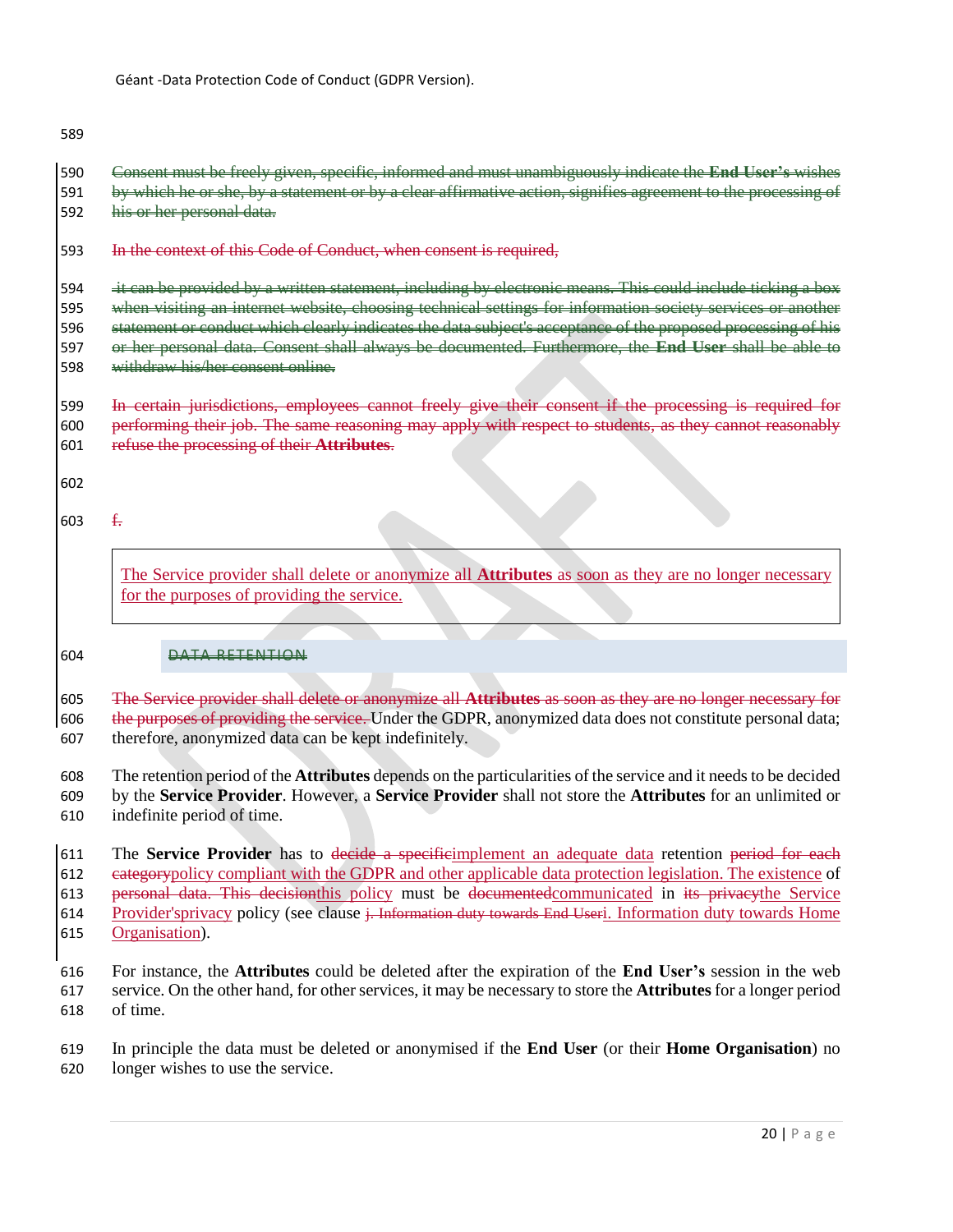It has to be taken into account thatHowever, in many cases, the **End User** does not explicitly inform the **Service Provider** that he has stopped using they no longer wish to use the services, he/sheservice, they just 623 doesdo not log in to the service anymore. In this case it is considered as a good practice to delete or anonymise the **End User's** personal data if he/she hasthey have not logged in for 18 months.

 On the other hand, there are also circumstances where an **End User** not signing in does not necessarily mean that he/shethey no longer wisheswish to use the service. The **Service Provider** shall implement appropriate processes to manage this type of situations. For instance:

- 628 if the service is an archive for scientific data, the researchers who deposit their datasets to the archive may still remain the owners or custodians of the dataset although they do not log in for a while.
- 631 if the service is a Git (a widely used source code management system) an **End User** uses to publish their computer program code, the **End User** may still want to be able to log in and maintain their code, although they have not logged in for a while.
- 634 if the service is a repository where researchers publish their scientific findings and contribution, the researchers still want to have their name and other **Attributes** attached to the finding, although they do not regularly log in.
- if the service is a collaborative application (such as, a wiki or a discussion board) where the **End User** has their name or other **Attribute** attached to their contribution to let the other users learn and assess the provenance of the contribution and attribute it to a specific person.
- The Personal Data, including log files, do not need to be removed or anonymised as long as they are needed:
- for archiving purposes in the public interest, scientific or historical research purposes or statistical purposes;
- 643 for compliance with a legal obligation which requires processing by UnionInternational, European or Member State law to which the **Service Provider** is subject;
- for the performance of a task carried out in the public interest;
- 646 for the establishment, exercise or defence of legal claims, such as resource allocation or invoices;
- for exercising the right of freedom of expression and information.
- 
- <span id="page-20-0"></span>
- **GF. RESPECT THE END USER'S RIGHTS**

650 The Service Provider shall respect End User's rights, including the right to access to personal data, the right to request correction of any inaccurate information relating to them and the right to request deletion of any irrelevant Personal Data the Service Provider holds about him or her.

h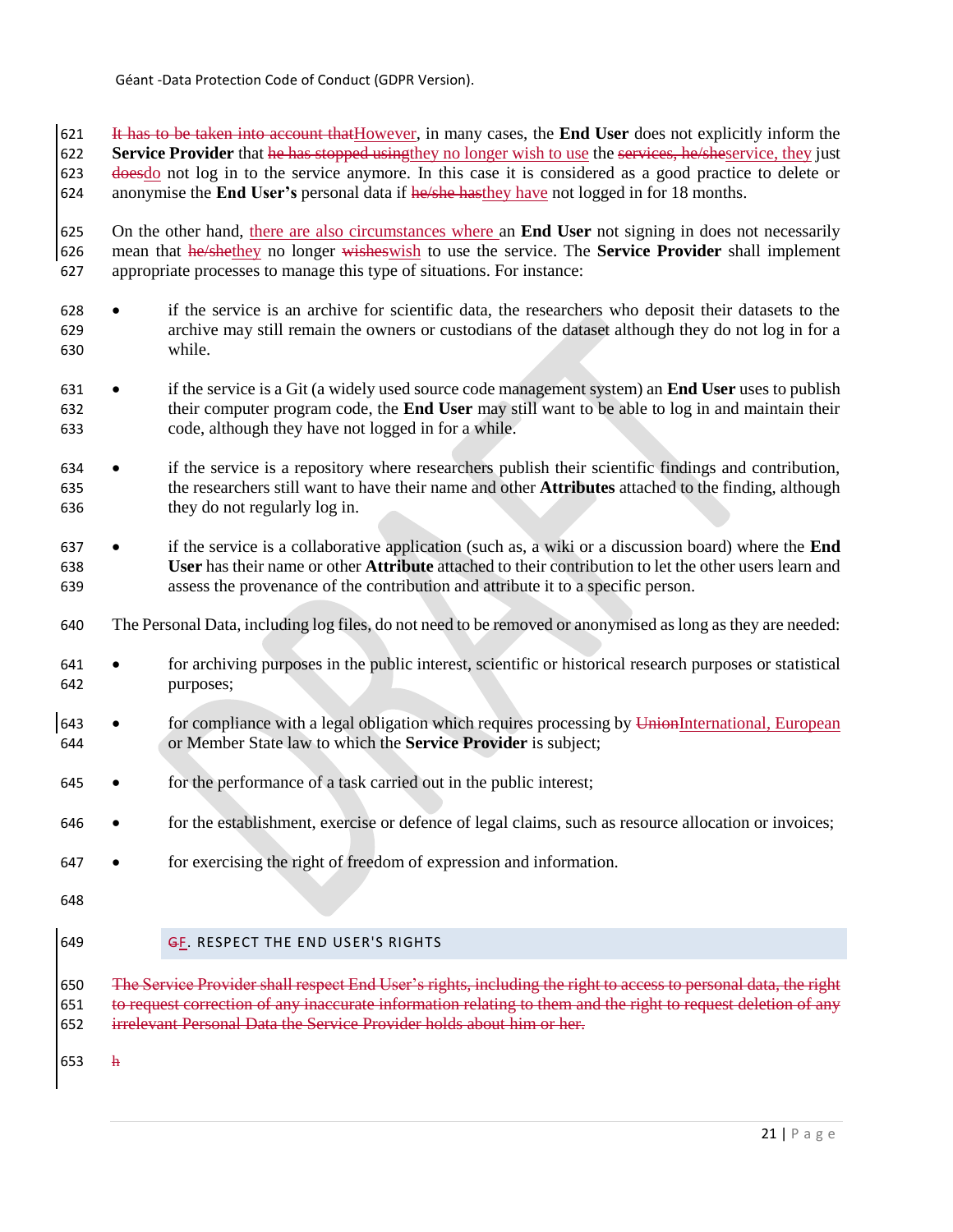<span id="page-21-0"></span> $\blacksquare$ 

|      |         | The Service Provider shall respect End User's rights, including the right to access to personal data, the<br>right to request correction of any inaccurate information relating to them and the right to request deletion<br>of any irrelevant Personal Data the Service Provider holds about him or her. |
|------|---------|-----------------------------------------------------------------------------------------------------------------------------------------------------------------------------------------------------------------------------------------------------------------------------------------------------------|
|      |         | G. TRANSFER OF PERSONAL DATA TO THIRD PARTIES                                                                                                                                                                                                                                                             |
|      |         | The Service Provider shall not transfer Attributes to any third party (such as a collaboration partner) except                                                                                                                                                                                            |
| for: |         |                                                                                                                                                                                                                                                                                                           |
|      |         |                                                                                                                                                                                                                                                                                                           |
|      | except: | The Service Provider shall not to transfer Attributes to any third party (such as a collaboration partner)                                                                                                                                                                                                |
|      |         |                                                                                                                                                                                                                                                                                                           |
|      |         | a) if mandated by the Service Provider for enabling access to its service on its behalf, or                                                                                                                                                                                                               |
|      |         | b) if the third party is committed to the Code of Conduct or has undertaken similar duties considered                                                                                                                                                                                                     |
|      |         | sufficient under the data protection law applicable to the Service Provider or                                                                                                                                                                                                                            |
|      |         |                                                                                                                                                                                                                                                                                                           |
|      |         | c) if prior Consent has been given by the End User.                                                                                                                                                                                                                                                       |
|      |         | The Service Provider shall not transfer Attributes to any third party (such as a collaboration partner) except:                                                                                                                                                                                           |
|      |         |                                                                                                                                                                                                                                                                                                           |
|      | a)      | if the third party is a data processor, if mandated by the Service Provider for enabling access to                                                                                                                                                                                                        |
|      |         | its service on its behalf, or a data processor, the Service Provider in which case an ordinary                                                                                                                                                                                                            |
|      |         | controller-processor relationship applies between the Service Provider and the third party                                                                                                                                                                                                                |
|      |         | working on behalf of the Service Provider. The Service Provider must conclude a written                                                                                                                                                                                                                   |
|      |         | agreement with such data processor in accordance with applicable laws.                                                                                                                                                                                                                                    |
|      | b)      | aif the third party which is also committed to the Code of Conduct. This is expected to be the                                                                                                                                                                                                            |
|      |         | case for various collaborative research scenarios, where the service is provided to the End User                                                                                                                                                                                                          |
|      |         | by several data controllers working in collaboration.                                                                                                                                                                                                                                                     |
|      |         | A typical scenario is a proxy setup where a research collaboration has a Service Provider that                                                                                                                                                                                                            |
|      |         | receives Attributes from Home Organisations and passes on (parts of) those Attributes to                                                                                                                                                                                                                  |
|      |         | third parties providing the actual or additional services. In that case, the proxy Service                                                                                                                                                                                                                |
|      |         | <b>Provider</b> must make sure all third parties receiving Attributes are committed to the Code of                                                                                                                                                                                                        |
|      |         | Conduct or similar.                                                                                                                                                                                                                                                                                       |
|      |         | In contrast, if none of the <b>Attributes</b> received from the <b>Home Organisation</b> are being passed                                                                                                                                                                                                 |
|      |         | on, e.g. when only an internal identifier assigned by the proxy is sent to the third parties, the                                                                                                                                                                                                         |
|      |         | proxy does not need to make sure those third parties are committed to the Code of Conduct.                                                                                                                                                                                                                |
|      |         | In a Service Provider proxy set-up, the organisation acting as the proxy (and operating the                                                                                                                                                                                                               |
|      |         | proxy server) needs to assume a role as the intermediary between the <b>Home Organisation</b> and                                                                                                                                                                                                         |
|      |         | the third party. For instance, the proxy needs to relay the suspected privacy or security breaches                                                                                                                                                                                                        |

J.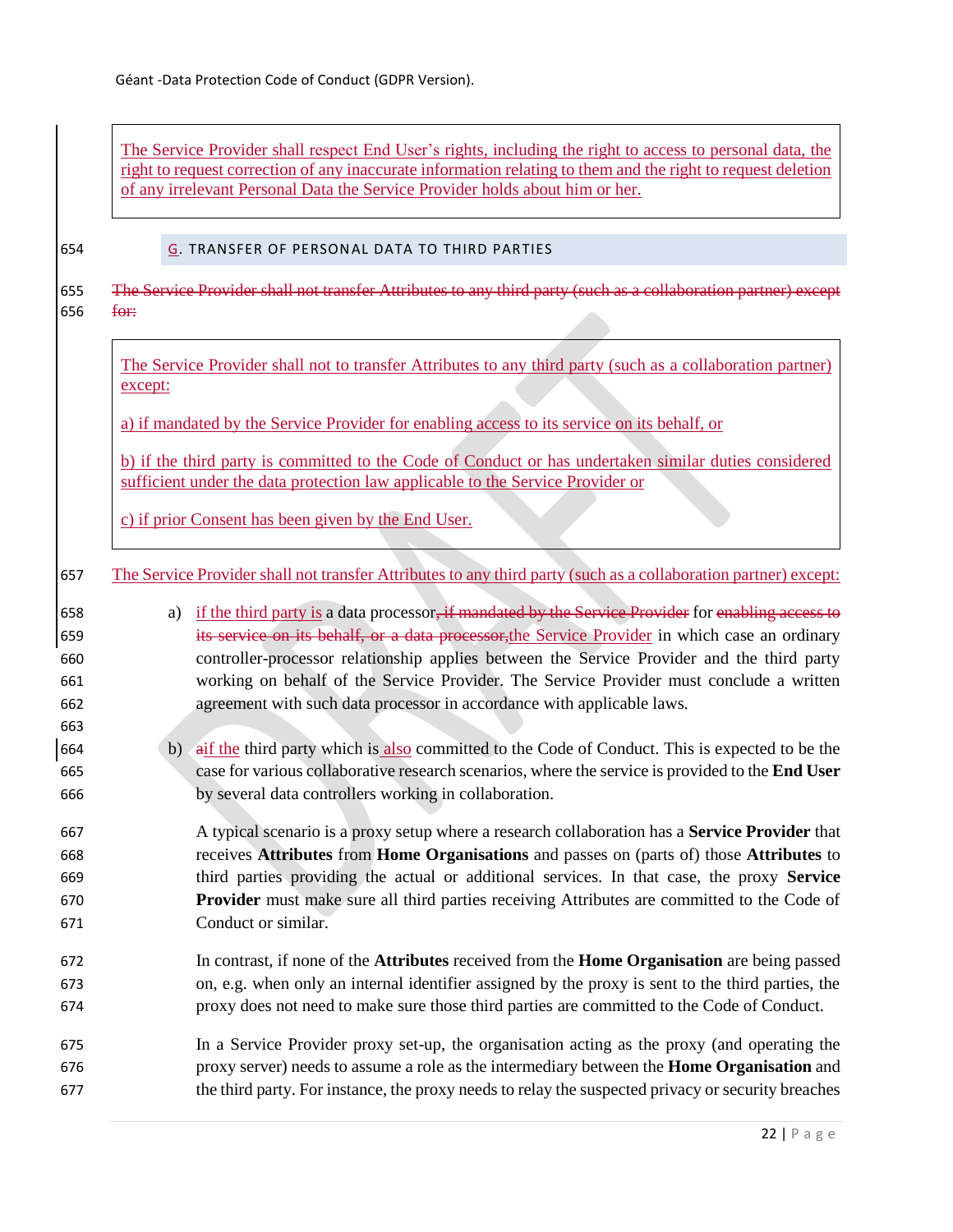| 703               |    | to the <b>Home Organisation</b> or its Agent, as described in clause H. Security measuresi. Security                             |
|-------------------|----|----------------------------------------------------------------------------------------------------------------------------------|
| 704               |    | measures.                                                                                                                        |
| 705<br>706<br>707 | C) | other third parties but only if prior consent has been given by the <b>End User</b> as described in<br>elause e. Consent Consent |
|                   |    |                                                                                                                                  |
| 708               |    | <b>H. SECURITY MEASURES</b>                                                                                                      |

<span id="page-22-0"></span> The **Service Provider** warrants taking appropriate technical and organisational measures to safeguard Attributes against accidental or unlawful destruction or accidental loss, alteration, unauthorized disclosure 711 or access.

 These measures shall ensure a level of security appropriate to the risks represented by the processing and 713 the nature of the data to be protected, having regard to the state of the art and the cost of their implementation.

The **Service Provider** warrants taking appropriate technical and organisational measures to safeguard Attributes against accidental or unlawful destruction or accidental loss, alteration, unauthorized disclosure or access. These measures shall ensure a level of security appropriate to the risks represented by the processing and the nature of the data to be protected, having regard to the state of the art and the cost of their implementation.

 The **Service Provider** shall implement the security measures described in [Appendix 2: Information](#page-39-0)  [Security, technical and organisational guidelines for Service Providers.](#page-39-0) The Service Provider can also implement such additional security measures which, evaluated together, provide at least the same level of security as the level of security provided by the measures described in Appendix 2.

#### <span id="page-22-1"></span>**J.I.** INFORMATION DUTY TOWARDS END USER

The **Service Provider** shall provide -at first contact- the **End User** with a Privacy Policy.

This Privacy Policy must be concise, transparent, intelligible and provided in an easily accessible form.

The Privacy Policy shall contain at least the following information:

the name, address and jurisdiction of the **Service Provider**;

**Example 20** the contact details of the data protection officer, where applicable;

the purpose or purposes of the processing of the **Attributes**;

 a description of the **Attributes** being processed as well as the legal basis for the processing;

**Formatte Formatte**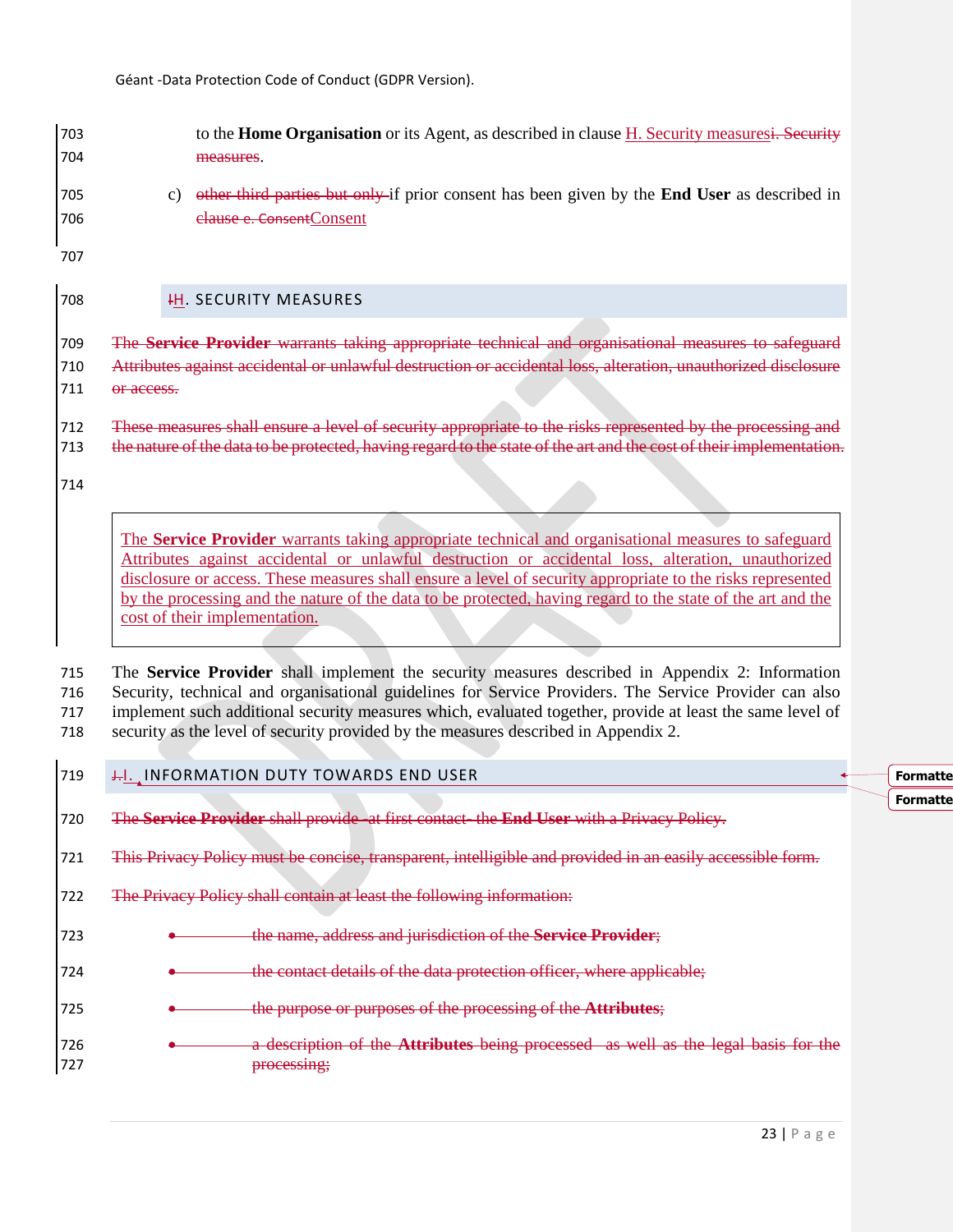

737 The Privacy Policy can be, for instance, linked to the front page of the service. It is important that the **End**  738 **User** can review the policy before they log in for the first time. The Privacy Policy shall use clear and plain 739 language.

740 The **Service Provider** may include additional information, but must include as a minimum the information 741 described above. The additional information could for example refer to the additional data processing

742 activities of the **Service Provider**.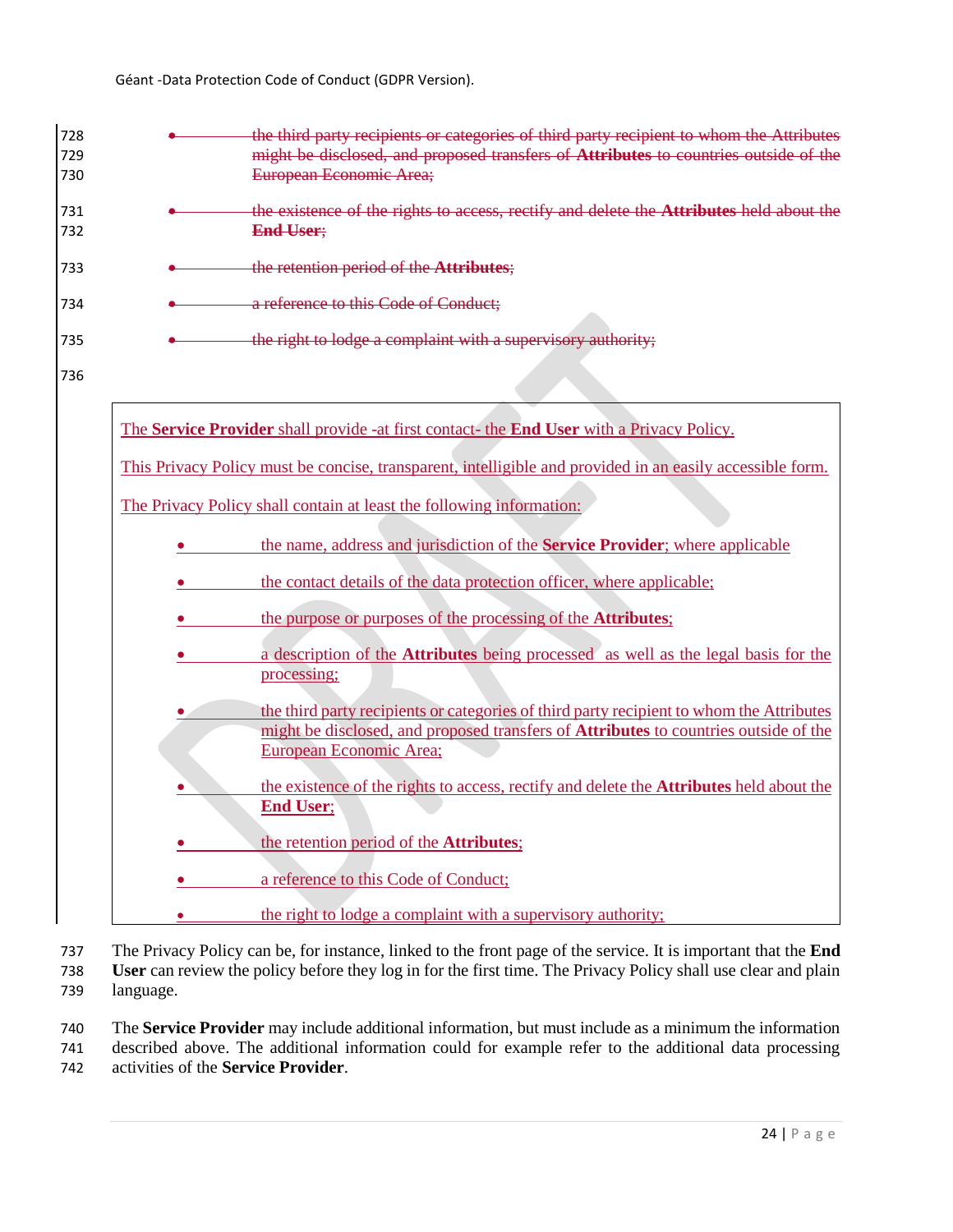| 743 | Additional processing activities must comply with the provisions of clause d. Deviating purposes and be |
|-----|---------------------------------------------------------------------------------------------------------|
|     | 744 included in the Privacy Policy                                                                      |

 The Service Providers are advised to make use of the Privacy Policy template that belongs to the supporting material of the Code of Conduct in [Appendix 1: Information duty towards End Users.](#page-31-0)

## <span id="page-24-0"></span>**KI. INFORMATION DUTY TOWARDS HOME ORGANISATION**

- The **Service Provider** commits to provide to the **Home Organisation** or its Agent at least the following information:
- **a** a machine-readable link to the Privacy Policy; 752 b) indication of commitment to this Code of Conduct; c) any relevant updates or changes in the local data protection legislation that may affect this Code of Conduct.

The **Service Provider** commits to provide to the **Home Organisation** or its Agent at least the following information:

- a) a machine-readable link to the Privacy Policy;
- b) indication of commitment to this Code of Conduct;
- c) any relevant updates or changes in the local data protection legislation that may affect this Code of Conduct.

 GÉANT has put in place a scalable technical solution allowing Service Providers to add their adherence to this Code of Conduct and to communicate its privacy policy's URL. This information is shared with the

 Home Organisation's Identity Provider server prior to sharing the End User's Attributes to the Service Provider.

 The current technical infrastructure is based on standard SAML 2.0 metadata management and distribution 761 system operated by Federation operators. However, this Code of Conduct will apply despite the future 762 changes in the technical infrastructure may evolve over time.

- 
- <span id="page-24-1"></span>LJ. SECURITY BREACHES

 The **Service Provider** commits to, without undue delay, report all suspected privacy or security breaches (including unauthorized disclosure or compromise, actual or possible loss of data, documents or any device, etc.) concerning the **Attributes** to the **Home Organisation** or its Agent and, where this is legally required, to the competent data protection authority and/or to the **End Users** whose data are concerned by the security 769 or privacy breach.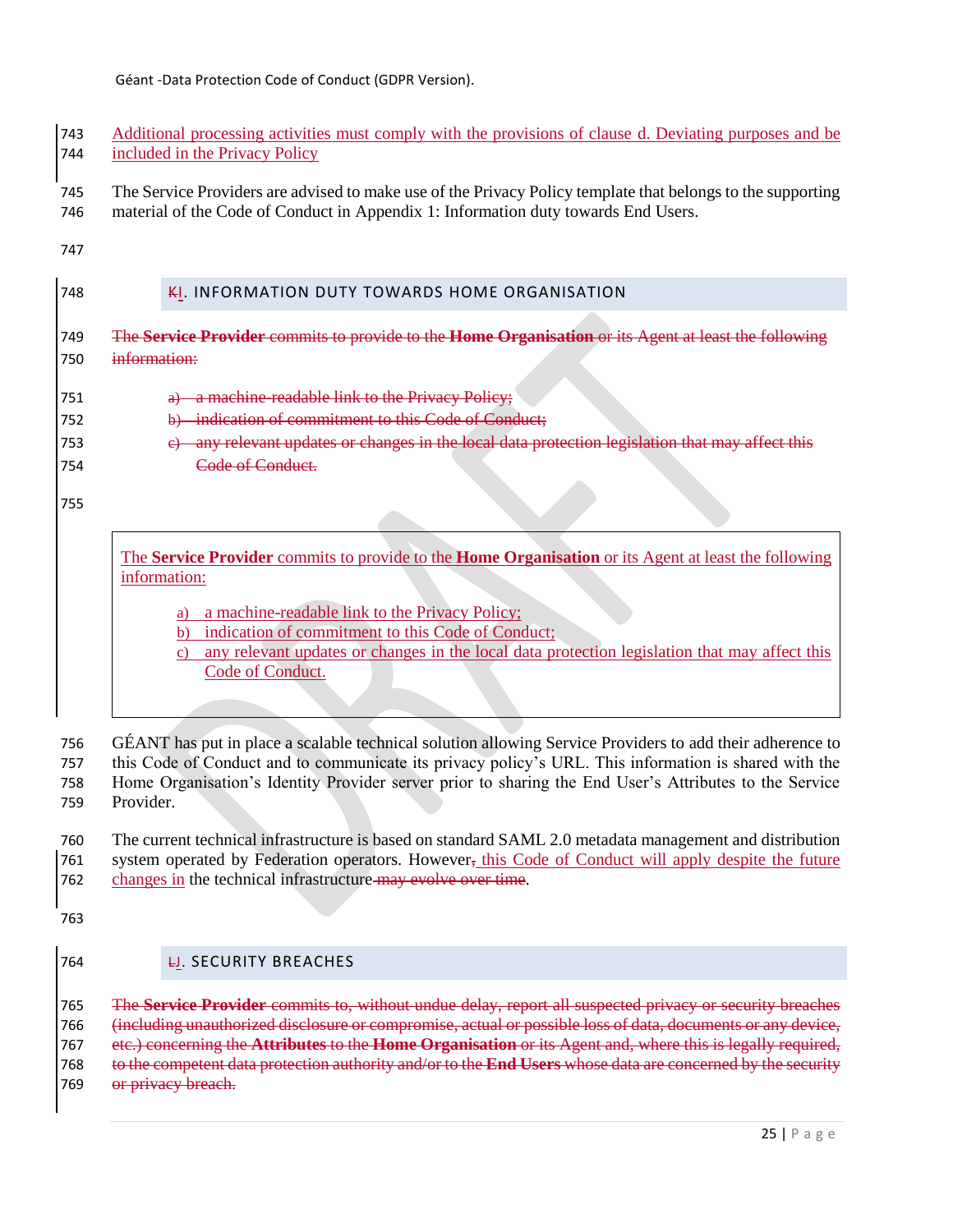## 794 The **Home Organisations** or their **Agents** shall be informed without undue delay about any security 795 breaches relating to the **Attributes** they released to the **Service Providers**,

The **Service Provider** commits to, without undue delay, report all suspected privacy or security breaches, meaning any breach of security leading to the accidental or unlawful destruction, loss, alteration, unauthorised disclosure of, or access to, personal data transmitted, stored or otherwise processed concerning the **Attributes** to the **Home Organisation** or its Agent and, where this is legally required, to the competent data protection authority and/or to the **End Users** whose data are concerned by the security or privacy breach.

 Article 33 of the GDPR describes the conditions when a personal data breach must be notified to the supervisory authority. This clause imposes an obligation to notify also the Home Organisation, to allow them taking the necessary technical and organisational measures for mitigating any risk the **Home Organisation** may be exposed to.

 For example, if the **Service Provider** has doubtssuspects that one or more user accounts in the **Home Organisation** has been compromised, the **Service Provider** contacting the **Home Organisation** enables the **Home Organisation** to take measures to limit any further damage (such as, suspend the compromised accounts) and to start the necessary actions to recover from the breach, if any.

804 Regarding the contact point in the event of a security breach, the current technical infrastructure delivers 805 the The Service Provider shall use the security contact point of the Home Organisation or its Agent to the 806 **Service Provider**. The **Service Provider** can use the contact pointas provided in the technical infrastructure 807 (currently, SAML 2.0 metadata), if available, for the reporting any suspected privacy or security breaches 808 concerning the **Attributes** to the **Home Organisation** or its Agent. When a security contact is not provided, 809 the Service Provider shall communicate with alternative contact points.

- 810
- 811 mBescribe notification duties. When is it necessary to notify?
- 812
- 
- <span id="page-25-0"></span>813 K. LIABILITY

814 The Service Provider agrees to hold harmless the **End User**, the **Home Organisation** as well as the Agent 815 who has suffered damage as a result of any violation of this Code of Conduct by the **Service Provider** as 816 determined in a binding and enforceable judicial ruling.

817

The Service Provider agrees to hold harmless the **End User**, the **Home Organisation** as well as the Agent who has suffered damage as a result of any violation of this Code of Conduct by the **Service Provider** as determined in a binding and enforceable judicial ruling.

**Formatte Formatte Formatte Formatte Formatte Formatte**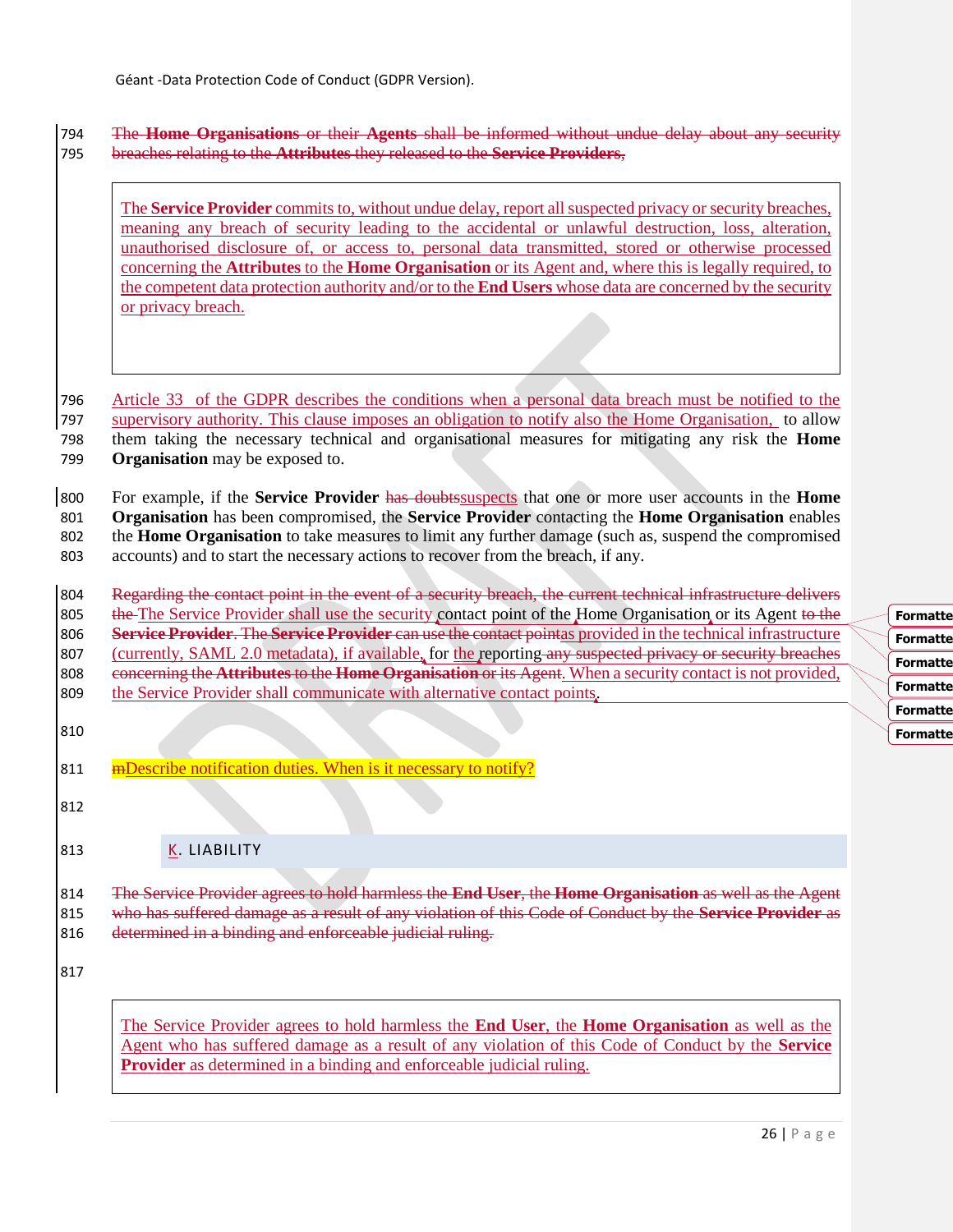818 In the event of damages related to the breach of this Code of Conduct (i.e.: using the **Attributes** for other 819 purposes, storing sharing the **Attributes** with third parties etc.), the **Service Provider** will hold the other 820 parties harmless following a binding and enforceable judicial ruling.

 For example, in case an **End User** files a complaint against his or her **Home Organisation** for unlawful release of **Attributes**, and it turns out that a **Service Provider** has released the **Attributes** to a third party, the **Home Organisation** will be held harmless against the **End User** by the **Service Provider** if it can prove the **Service Provider** has not complied with all the obligations of this Code of Conduct.

<span id="page-26-0"></span>825

# 826 NL. TRANSFER TO THIRD COUNTRIES

827 1. Transfers among Service Providers that have adhered to the Code of Conduct.

828 This Code of Conduct constitutes an adequate legal basis for cross-border transfers of Attributes among the 829 Service Providers that have adhered to it, whether the Service Provider receiving the Attributes is 830 established in the European Economic Area or not.

# 831 2. Transfers to parties that have **not** adhered to this Code of Conduct established outside the EEA

832 The **Service Provider** guarantees that, when transferring **Attributes** to a party that has not adhered to this 833 Code of Conduct and that is based outside the European Economic Area or in a country without an adequate 834 level of data protection pursuant to Article 25.6 of the directive 95/46/EC or Article 45.1 of the GDPR, to 835 take appropriate measures

836

1. Transfers to parties that have **not** adhered to this Code of Conduct established outside the EEA

The **Service Provider** guarantees that, when transferring **Attributes** to a party that has not adhered to this Code of Conduct and that is based outside the European Economic Area or in a country without an adequate level of data protection pursuant to Article 25.6 of the directive 95/46/EC or Article 45.1 of the GDPR, to take appropriate measures

2. Transfers among Service Providers that have adhered to the Code of Conduct.

This Code of Conduct constitutes an adequate legal basis for cross-border transfers of Attributes among the Service Providers that have adhered to it, whether the Service Provider receiving the Attributes is established in the European Economic Area or not.

 Under European data protection legislation, transfers of personal data from the European Economic Area to third countries that do not offer an adequate level of data protection are restricted, unless the recipient territory ensures a so-called *"adequate level of protection"*. However, there is an exhaustive list of derogations to this general prohibition that are relevant for this context: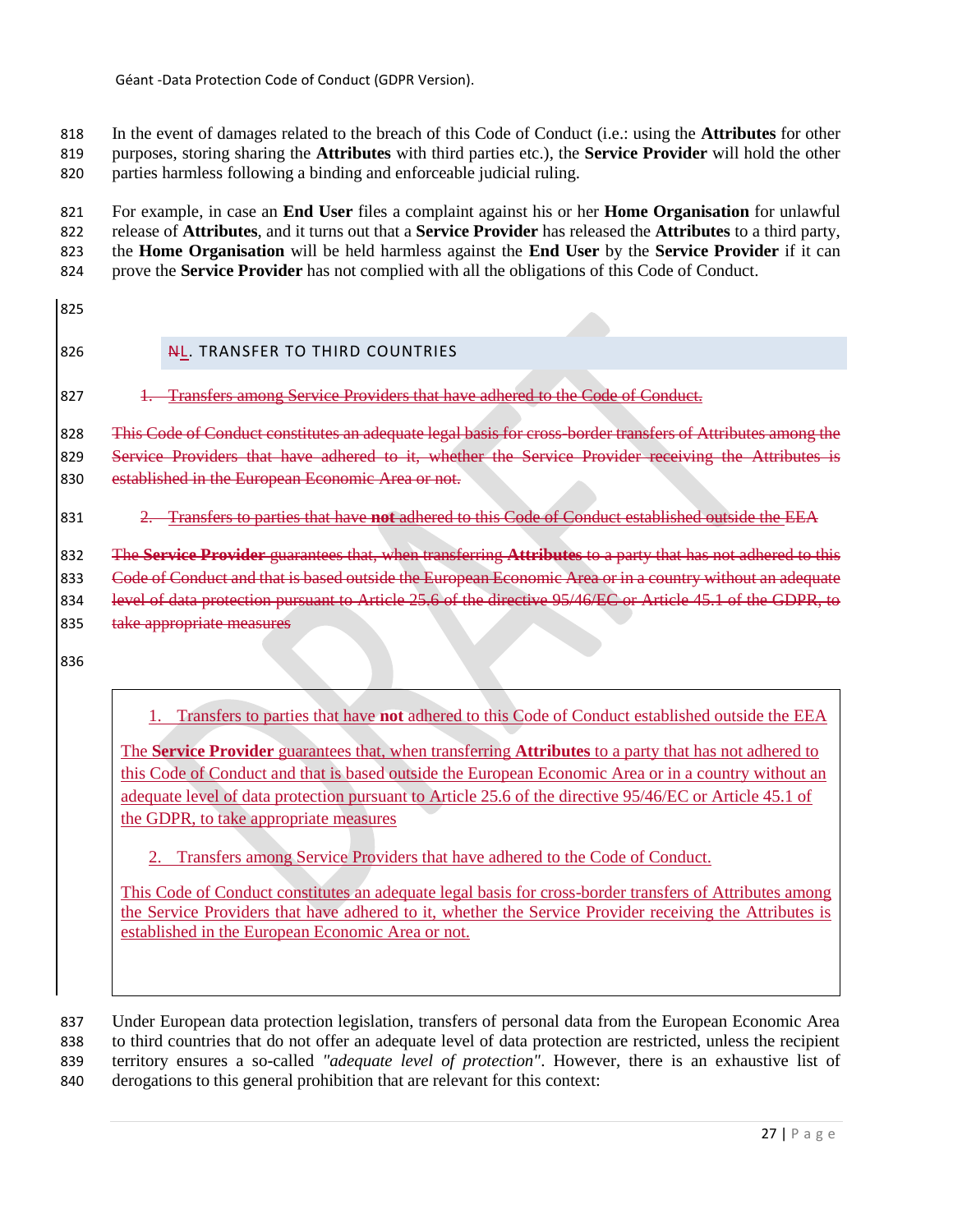- **Consent of the End User**: The unambiguous consent of the data subject legitimates data transfers to 863 third countries, even if the recipient does not offer an adequate level of protection. The Service 864 Provider may rely on the End User's freely given informed revocable Consent as described in clause 865 [e. Data retentione. Consent.](#page-18-1)
- 866 **Contractual guarantees**: The existence of an appropriate contractual framework, supported by 867 Standard contract clauses, either adopted by the European Commission or by a supervisory authority, 868 the use of appropriate safeguards such as Binding Corporate Rules or other legally binding and 869 enforceable instruments are recognised methods of transferring personal data. The use of Standard 870 contract clauses does not exclude the possibility for the contracting parties to include them in a wider 871 contract nor to add other clauses as long as they do not enter in contradiction. When using EU model 872 clauses, the Service Provider needs to verify and ascertain that the other party is able to comply with 873 all contractual obligations set out in the model clauses, especially taking into account local law 874 applicable to such party. [Reference to the section of IOs]
- 875
- 

<span id="page-27-0"></span>876 **OM. GOVERNING LAW AND JURISDICTION** 

877

878 This Code of Conduct shall be interpreted in the light of the GDPR and of the guidance issued by the 879 European advisory body on data protection and privacy<sup>3</sup>.

880 This Code of Conduct shall be governed by the national laws of the country in which the **Service Provider** 881 is established.

This Code of Conduct shall be interpreted in the light of the GDPR and of the guidance issued by the European advisory body on data protection and privacy<sup>4</sup>[always with prejudice to any privileges and immunities of Service Providers being International Organisations, as these are awarded by their constituent and/or statutory documents and international law.].

This Code of Conduct shall be governed by the national laws of the country in which the **Service Provider** is established.

882

 $\overline{a}$ 

**Formatte** 

<sup>3</sup> The Opinion 8/2010 on applicable law of the Article 29 Working Party, as updated in 2015, provides useful guidance on how to determine the applicable law in cross-national collaborations.

<sup>4</sup> Th[e](http://ec.europa.eu/justice/data-protection/article-29/documentation/opinion-recommendation/files/2010/wp179_en.pdf) [Opinion 8/2010 on applicable law](http://ec.europa.eu/justice/data-protection/article-29/documentation/opinion-recommendation/files/2010/wp179_en.pdf) of the Article 29 Working Party, as [updated in 2015,](http://ec.europa.eu/justice/data-protection/article-29/documentation/opinion-recommendation/files/2015/wp179_en_update.pdf) provides useful guidance on how to determine the applicable law in cross-national collaborations.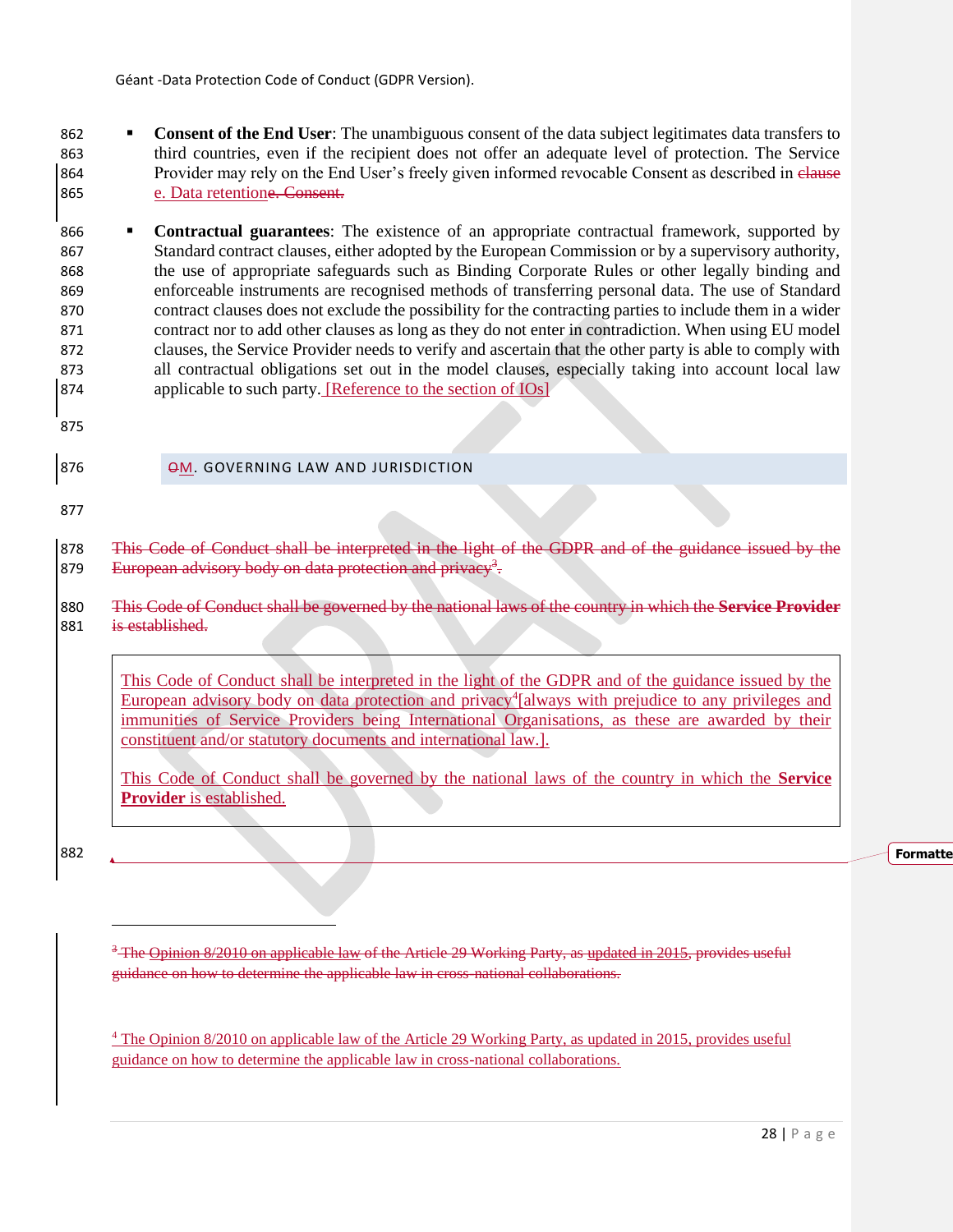Alternatively, the **Service Provider** and the **Home Organisation** can refer to this Code of Conduct in the case where the **Service Provider** processed personal data on behalf of the **Home Organisation**. In that scenario, the applicable law is the one of the **Home Organisation.**

 Any disputes regarding the validity, the interpretation or the implementation of this Code of Conduct shall be settled before the competent courts of the country in which the **Service Provider** is established.

International Private Law shall apply in order to confirm the applicable law and to determine whether a

**Service Provider** is established in a country or not.

915 The Privacy Policy requires specifying the jurisdiction and the applicable law (elause j. Information duty [towards End User](#page-22-1)). clause I. [Information duty towards End User](#page-22-1).)

**Formatte** 

<span id="page-28-0"></span>**PN. ELIGIBILITY** 

 The Service Provider must be implemented and executed by a duly authorized representative of the **Service Provider**.

The Service Provider must be implemented and executed by a duly authorized representative of the **Service Provider**.

 Each **Service Provider** must make sure that this Code of Conduct is executed by a person or by several persons who has or have the right to commit the **Service Provider** to this Code of Conduct.

 The person administering the service that receives **Attributes** must identify the person or body in his or her organisation that can decide if the **Home Organisation** commits to this Code of Conduct, as typically, the service administrator cannot take this decision on his own.

<span id="page-28-1"></span>

| 928 | QO. TERMINATION OF THE CODE OF CONDUCT                                                       |
|-----|----------------------------------------------------------------------------------------------|
| 929 | The Service Provider can only terminate adherence to this Code of Conduct in case of:        |
| 930 | this Code of Conduct being replaced by a similar arrangement or                              |
| 931 | the termination of the service provisioning to the Home Organisation.                        |
| 932 |                                                                                              |
|     | The <b>Service Provider</b> can only terminate adherence to this Code of Conduct in case of: |
|     |                                                                                              |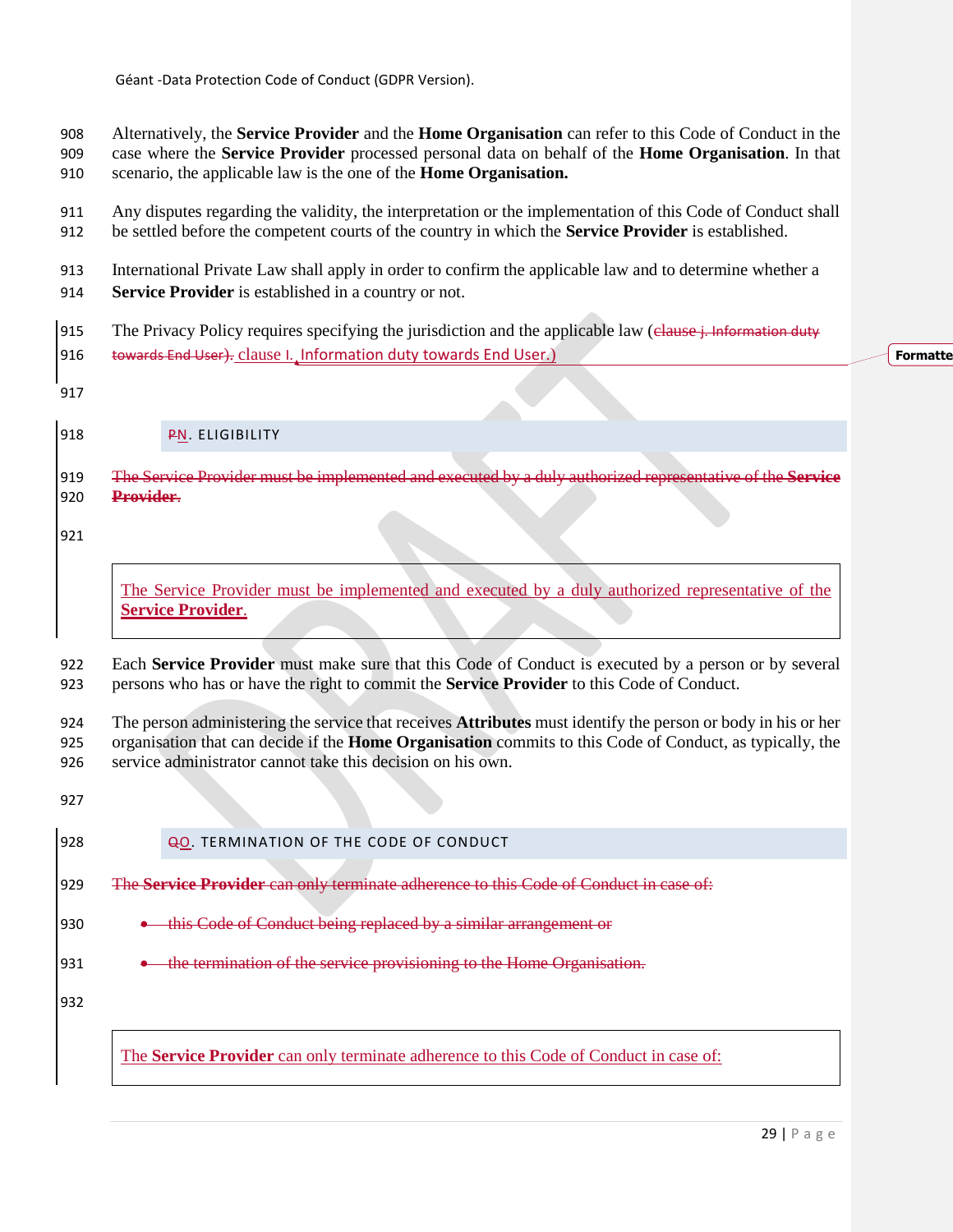<span id="page-29-1"></span><span id="page-29-0"></span>

| the termination of the service provisioning to the Home Organisation or<br>the effective notification provided by the authorised by the Service Provider to terminate its<br>adherence to this Code of Conduct<br>received continue to be protected by the GDPR- (see p. Survival of the clauses).<br>RP. SURVIVAL OF THE CLAUSES<br>survive due to their sense and scope after the end, lapse or nullity of this Code of Conduct.<br>$\mathbf{s}$<br>The Service Provider agrees to be bound by the provisions of this Code of Conduct that are intended to<br>survive due to their sense and scope after the end, lapse or nullity of this Code of Conduct. [reference to<br>gdpr and other cocos]<br>Q. PRECEDENCE         | this Code of Conduct being replaced by a similar arrangement, |
|-------------------------------------------------------------------------------------------------------------------------------------------------------------------------------------------------------------------------------------------------------------------------------------------------------------------------------------------------------------------------------------------------------------------------------------------------------------------------------------------------------------------------------------------------------------------------------------------------------------------------------------------------------------------------------------------------------------------------------|---------------------------------------------------------------|
| Even after the <b>Service Provider</b> has terminated its adherence to the Code of Conduct, the Attributes<br>The Service Provider agrees to be bound by the provisions of this Code of Conduct that are intended to                                                                                                                                                                                                                                                                                                                                                                                                                                                                                                          |                                                               |
|                                                                                                                                                                                                                                                                                                                                                                                                                                                                                                                                                                                                                                                                                                                               |                                                               |
|                                                                                                                                                                                                                                                                                                                                                                                                                                                                                                                                                                                                                                                                                                                               |                                                               |
|                                                                                                                                                                                                                                                                                                                                                                                                                                                                                                                                                                                                                                                                                                                               |                                                               |
|                                                                                                                                                                                                                                                                                                                                                                                                                                                                                                                                                                                                                                                                                                                               |                                                               |
|                                                                                                                                                                                                                                                                                                                                                                                                                                                                                                                                                                                                                                                                                                                               |                                                               |
|                                                                                                                                                                                                                                                                                                                                                                                                                                                                                                                                                                                                                                                                                                                               |                                                               |
|                                                                                                                                                                                                                                                                                                                                                                                                                                                                                                                                                                                                                                                                                                                               |                                                               |
|                                                                                                                                                                                                                                                                                                                                                                                                                                                                                                                                                                                                                                                                                                                               |                                                               |
| <b>Organisation</b> takes precedence over the provision of this Code of Conduct.                                                                                                                                                                                                                                                                                                                                                                                                                                                                                                                                                                                                                                              |                                                               |
| To comply with the stipulation that, in the event of conflict between a provision contained in this Code of<br>Conduct and a provision of the agreement concluded between the Service Provider and the Home<br>Organisation, the provision of the agreement concluded between Service Provider and Home<br>The Service Provider warrants to comply with the stipulation that, in the event of conflict between a<br>provision contained in this Code of Conduct and a provision of the agreement concluded between the<br>Service Provider and the Home Organisation, the provision of the agreement concluded between<br>Service Provider and Home Organisation takes precedence over the provision of this Code of Conduct. |                                                               |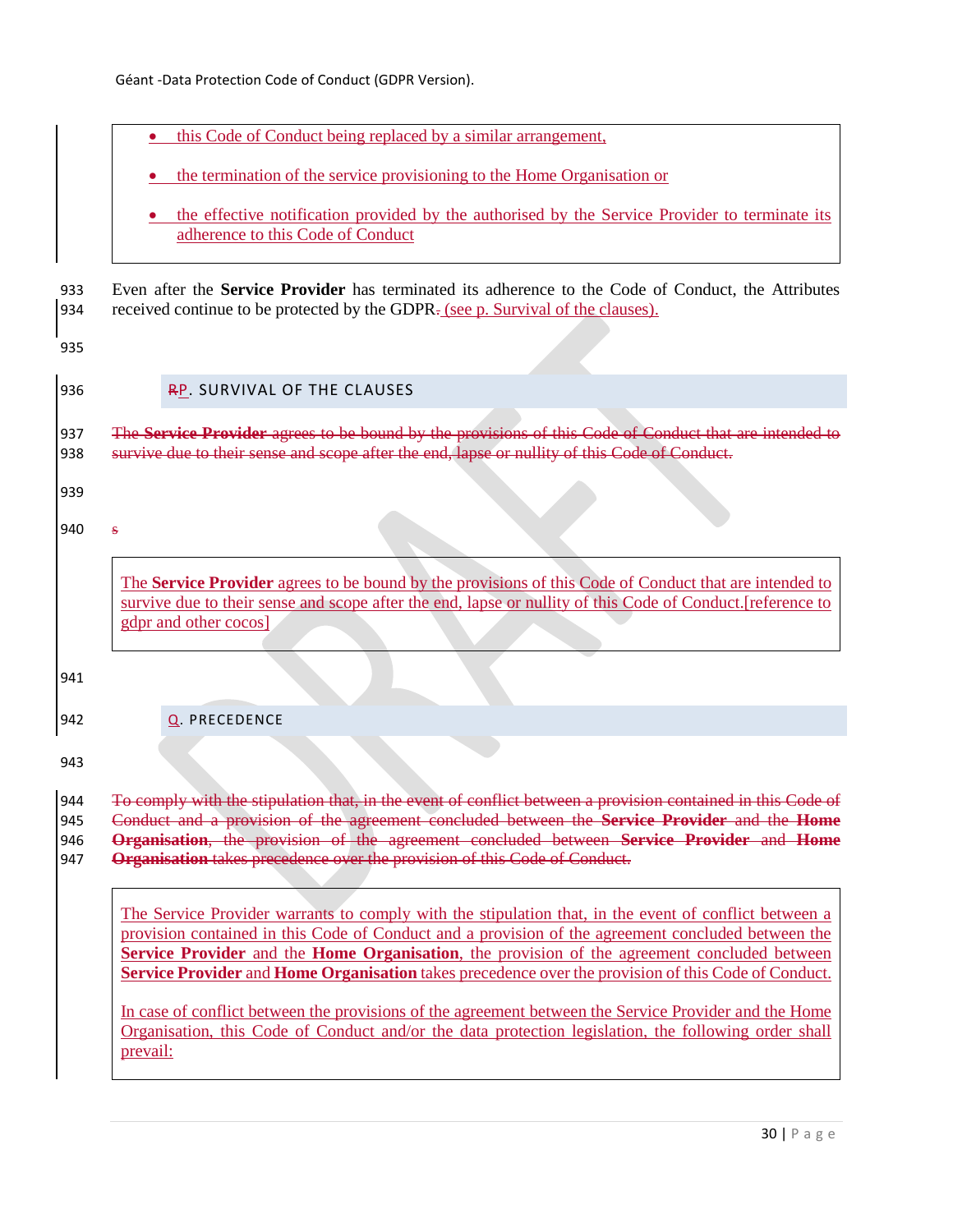- the processing agreement between the Home Organisation and the Service Provider
- 2. the provisions of this Code of Conduct; and
- 3. Applicable Data Protection Laws

973 If a **Service Provider** has an agreement (possibly a data processing agreement) with (some of) the **Home**  974 **Organisation**(s) and the agreement is in conflict with this agreement Code of Conduct, that agreement has 975 precedence.

976 This section allows the **Service Provider** to have a bilateral agreement overriding the Code of Conduct 977 with some **Home Organisations**, meanwhile, this Code of Conduct will still applies to the other **Home**  978 **Organisations** that have not entered in a bilateral agreement.

 $\sim$ 

<span id="page-30-0"></span>

| 979        | <b>CONSENT</b>                                                                                                                                                                                                                 |
|------------|--------------------------------------------------------------------------------------------------------------------------------------------------------------------------------------------------------------------------------|
| 980        | The Service Provider shall request for End User's consent in the following scenarios:                                                                                                                                          |
| 981        | When the purposes are not cover in b. Purpose limitation                                                                                                                                                                       |
| 982        | 2. When the attributes are released to third parties that are not part of this Code of Conduct                                                                                                                                 |
| 983        | When the attributes are released to third parties, which are not part to this Code of Conduct,<br>3.                                                                                                                           |
| 984        | based in countries not offering an adequate level of protection.                                                                                                                                                               |
| 985<br>986 | Consent must be freely given, specific, informed and must unambiguously indicate the <b>End User's</b> wishes<br>by which he or she, by a statement or by a clear affirmative action, signifies agreement to the processing of |
| 987        | his or her personal data.                                                                                                                                                                                                      |
| 988        | In the context of this Code of Conduct, when consent is used (e.g. d. Deviating purposes, g. Transfer of                                                                                                                       |
| 989        | personal data to third parties, l. Transfer to third countries), it can be provided by a written statement,                                                                                                                    |
| 990<br>991 | including by electronic means. This could include ticking a box when visiting an internet website, choosing<br>technical settings for information society services or another statement or conduct which clearly indicates     |
| 992        | the data subject's acceptance of the proposed processing of his or her personal data. Consent shall always                                                                                                                     |
| 993        | be documented. Furthermore, the <b>End User</b> shall be able to withdraw his/her consent online.                                                                                                                              |
| 994        | Following Recital 43 of the GDPR, the Service Provider shall not rely on consent when there is a clear                                                                                                                         |
| 995        | imbalance between the End User and the Service Provider.                                                                                                                                                                       |
| 996        |                                                                                                                                                                                                                                |
| 997        |                                                                                                                                                                                                                                |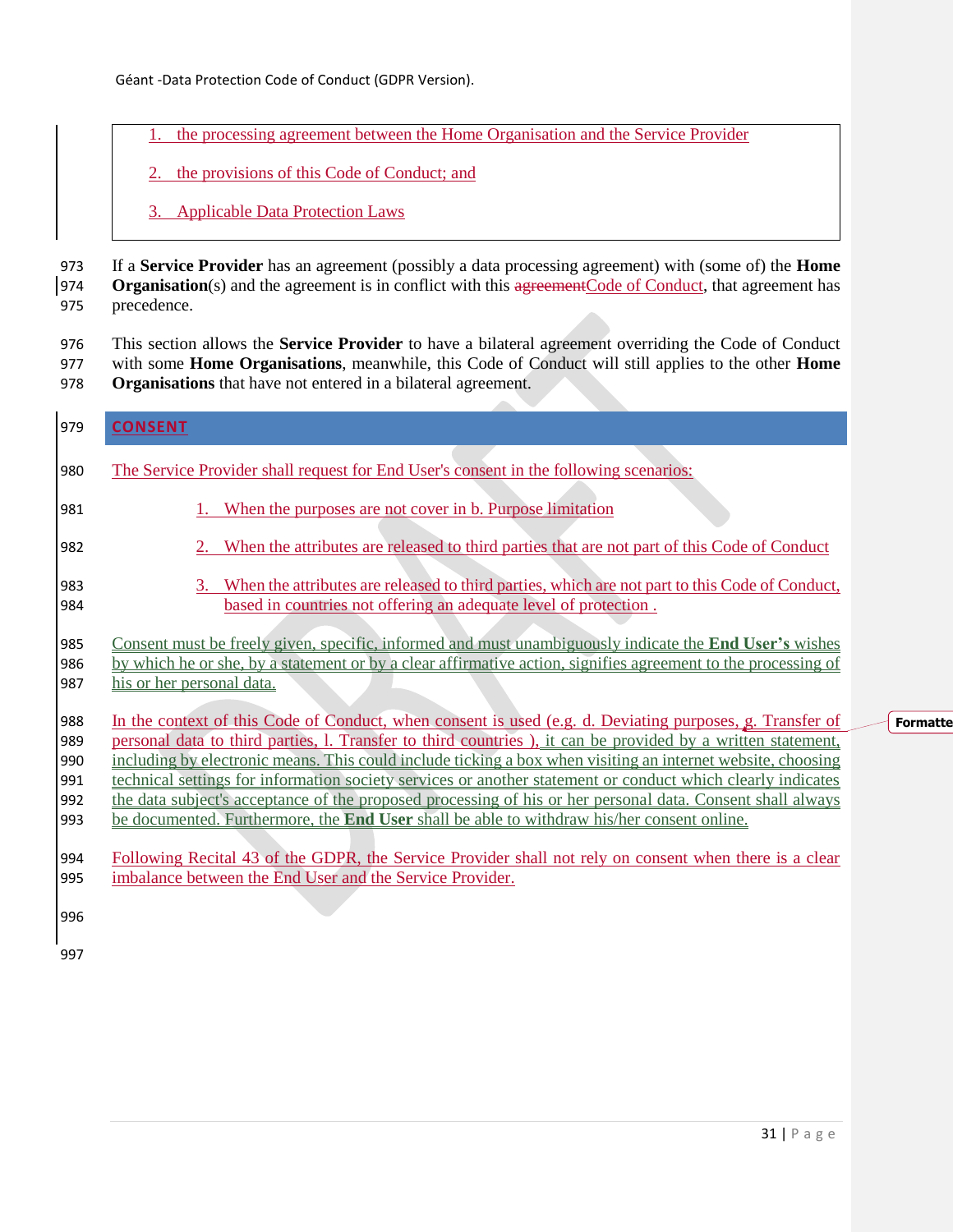<span id="page-31-0"></span>

| 998                  |    |                                                                                                                                                                                                                                                                 |
|----------------------|----|-----------------------------------------------------------------------------------------------------------------------------------------------------------------------------------------------------------------------------------------------------------------|
| 999                  |    | <b>APPENDIX 1: INFORMATION DUTY TOWARDS END USERS</b>                                                                                                                                                                                                           |
| 1000                 |    | This annex consists of two parts:                                                                                                                                                                                                                               |
| 1001                 | Ι. | How to develop a privacy policy.                                                                                                                                                                                                                                |
| 1002<br>1003<br>1004 |    | Although this is a mandatory obligation, practice has shown that many <b>Service Providers</b> have<br>problems in developing an appropriate privacy policy for the services they provide. A practical<br>template is provided to assist the Service Providers. |
| 1005                 | П. | How the <b>Home Organisation</b> should inform the <b>End User</b> on the <b>Attribute release</b> .                                                                                                                                                            |
| 1006<br>1007         |    | This guideline is primarily for software developers who develop an <b>End User</b> interface for the<br><b>Attribute release on an Identity Provider server.</b>                                                                                                |
| 1008                 |    |                                                                                                                                                                                                                                                                 |
| 1009                 |    |                                                                                                                                                                                                                                                                 |
| 1010                 |    |                                                                                                                                                                                                                                                                 |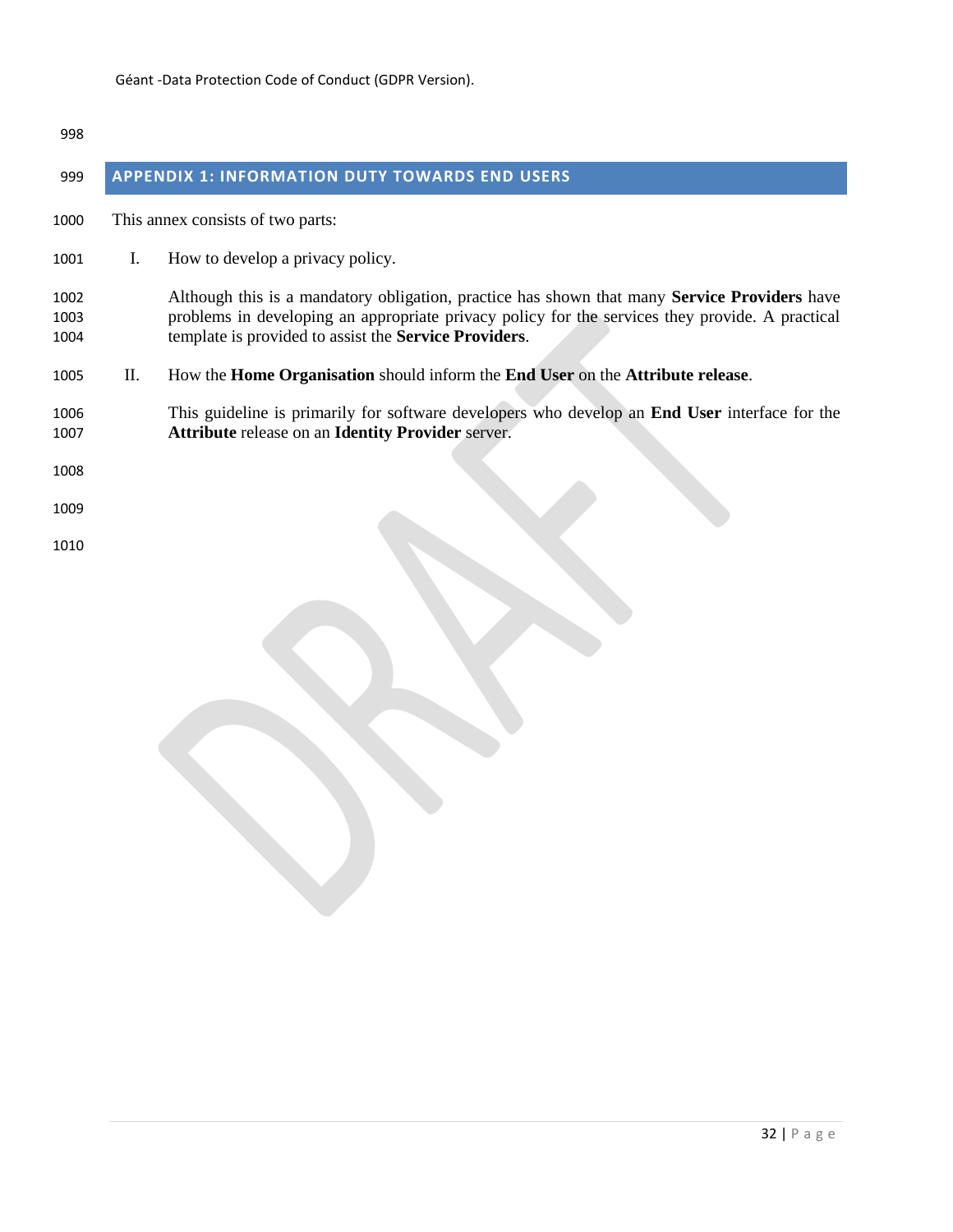## <span id="page-32-0"></span>HOW TO DEVELOP A PRIVACY POLICY

 To understand the interplay of the **Home Organisation** and the **Service Provider** within the frame of the Code of Conduct, it is necessary to know that the Identity federations (and possible interfederation services like eduGAIN) relay the following information (called SAML2 metadata) from the **Service Provider** server to the Identity Provider server managed by the Home Organisation:

- a link to **Service Provider's** privacy policy web page (an XML element with the name mdui:PrivacyStatementURL) which must be available at least in English.
- 1044 the Service Provider's name and description (mdui:DisplayName and mdui:Description) at least in English. The name and description are expected to be meaningful also to the end users not affiliated with the service.
- optionally, the **Service Provider's** logo (mdui:logo) that can facilitate the user interface.
- the list of **Attributes** that the **Service Provider** requests from the **Home Organisation** and, for each Attribute, an indication that the Attribute is required. As the legal grounds for the attribute release (Article 7 of the data protection directive and Article 6.1 of the GDPR), the **Home Organisations** are suggested to use the legitimate interests legal grounds.
- <span id="page-32-1"></span>PRIVACY POLICY TEMPLATE

 This template intends to assist **Service Providers** in developing a Privacy Policy document that fulfills the requirements of the GDPR and the Code of Conduct. The second column presents some examples (in italic) and proposes some issues that should be to taken into account.

 The Privacy Policy must be provided at least in English. You can add another column to the template for a local translation of the text. Alternatively, the local translation can be a parallel page, and you can use the xml:lang element to introduce parallel language versions of the Privacy Policy page as described in SAML2 Profile for the Code of Conduct.

|  | Name of the service           | SHOULD be the same as molui: DisplayName                                                                                       |  | Formatte |
|--|-------------------------------|--------------------------------------------------------------------------------------------------------------------------------|--|----------|
|  |                               | WebLicht                                                                                                                       |  |          |
|  |                               |                                                                                                                                |  |          |
|  | Description of the<br>service | SHOULD be the same as moulest inter-                                                                                           |  |          |
|  |                               | WebLicht is a service for language research. It provides an execution<br>environment for automatic annotation of text corpora. |  |          |
|  |                               |                                                                                                                                |  |          |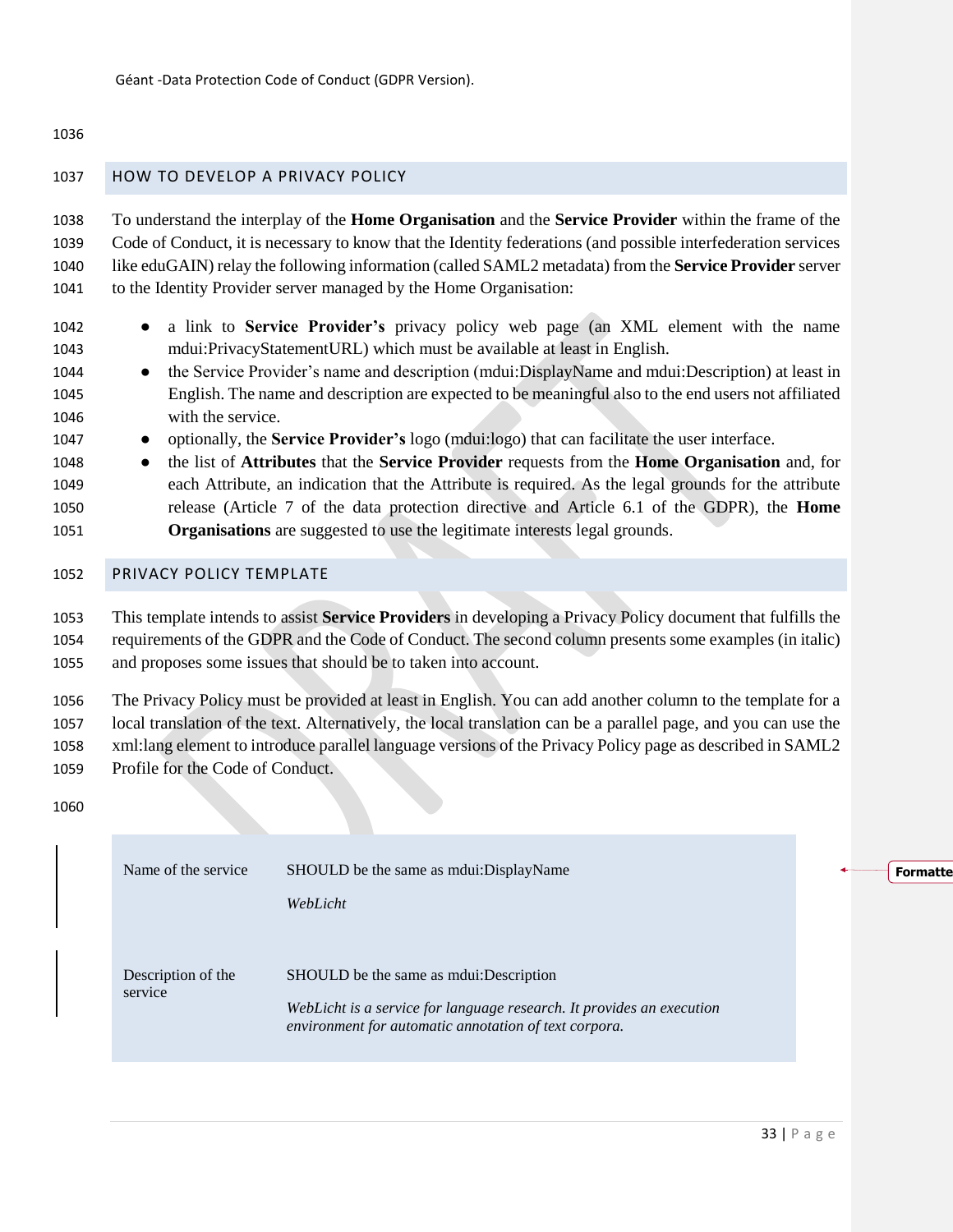| Data controller and a<br>contact person                        | Tübingen university, Institute for language research<br>Laboratory manager Bob Smith, bob.smith@example.org                                                                                                          |
|----------------------------------------------------------------|----------------------------------------------------------------------------------------------------------------------------------------------------------------------------------------------------------------------|
| Data controller's data<br>protection officer, if<br>applicable | If the controller has a data protection officer (GDPR Section 4)<br>Chief Security Officer bill.smith@example.org                                                                                                    |
| Jurisdiction and<br>supervisory authority                      | The country in which the Service Provider is established and whose laws are<br>applied.                                                                                                                              |
|                                                                | SHOULD be an <b>ISO</b> 3166 code followed by the name of the country and its<br>subdivision if necessary for qualifying the jurisdiction.                                                                           |
|                                                                | DE-BW Germany Baden-Württemberg                                                                                                                                                                                      |
|                                                                | How to lodge a complaint to the competent Data protection authority:                                                                                                                                                 |
|                                                                | Instructions to lodge a complaint are available at                                                                                                                                                                   |
| Personal data<br>processed and the<br>legal basis              | A. Personal data retrieved from your Home Organisation:<br>- your unique user identifier (SAML persistent identifier) *<br>- your role in your Home Organisation (eduPersonAffiliation attribute) *<br>- your name * |
|                                                                | B.Personal data gathered from yourself:<br>- logfiles on the service activity *<br>- your profile<br>                                                                                                                |
|                                                                | $* =$ the personal data is necessary for providing the service. Other personal<br>data is processed because you have consented to it.                                                                                |
|                                                                |                                                                                                                                                                                                                      |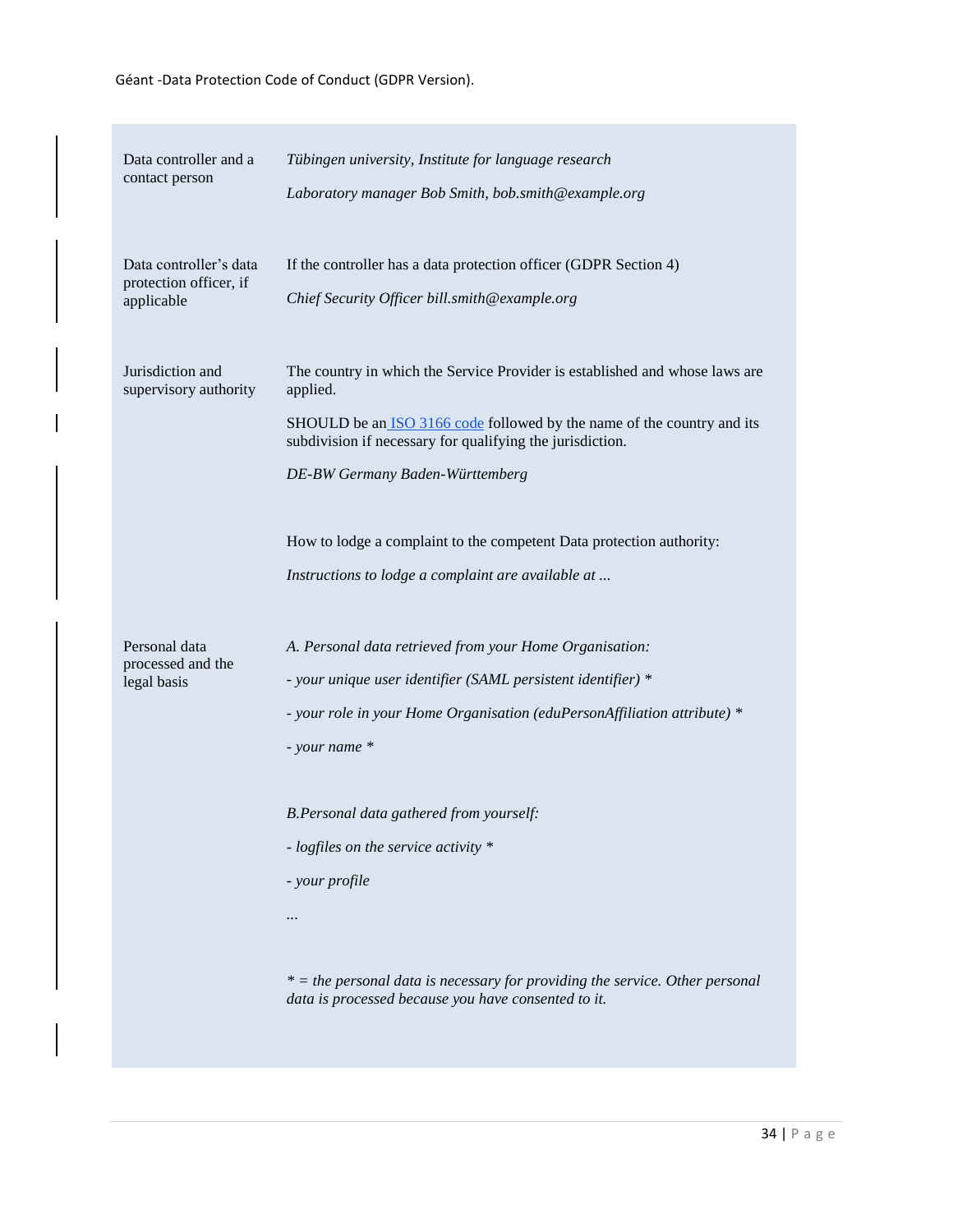|                                                                                         | Please make sure the list A. matches the list of requested attributes in the<br>Service Provider's SAML 2.0 metadata.                                                                                                                        |
|-----------------------------------------------------------------------------------------|----------------------------------------------------------------------------------------------------------------------------------------------------------------------------------------------------------------------------------------------|
| Purpose of the<br>processing of personal<br>data                                        | Don't forget to describe also the purpose of the log files, if they contain<br>personal data (usually they do).                                                                                                                              |
| Third parties to whom<br>personal data is<br>disclosed                                  | Notice clause f of the Code of Conduct for Service Providers.                                                                                                                                                                                |
|                                                                                         | Are the 3rd parties outside EU/EEA or the countries or international<br>organisations whose data protection EC has decided to be adequate? If yes,<br>references to the appropriate or suitable safeguards.                                  |
| How to access, rectify<br>and delete the<br>personal data and<br>object its processing. | Contact the contact person above.<br>To rectify the data released by your Home Organisation, contact your Home<br>Organisation's IT helpdesk.                                                                                                |
| Withdrawal of<br>consent                                                                | If personal data is processed on user consent, how he/she can withdraw it?                                                                                                                                                                   |
| Data portability                                                                        | Can the user request his/her data be ported to another service? How?                                                                                                                                                                         |
| Data retention                                                                          | When the user record is going to be deleted or anonymised? Remember, you<br>cannot store user records infinitely. It is not sufficient that you promise to<br>delete user records on request. Instead, consider defining an explicit period. |
|                                                                                         | Personal data is deleted on request of the user or if the user hasn't used the<br>service for 18 months.                                                                                                                                     |
| Data Protection Code<br>of Conduct                                                      | Your personal data will be protected according to the Code of Conduct for<br>Service Providers, a common standard for the research and higher education<br>sector to protect your privacy.                                                   |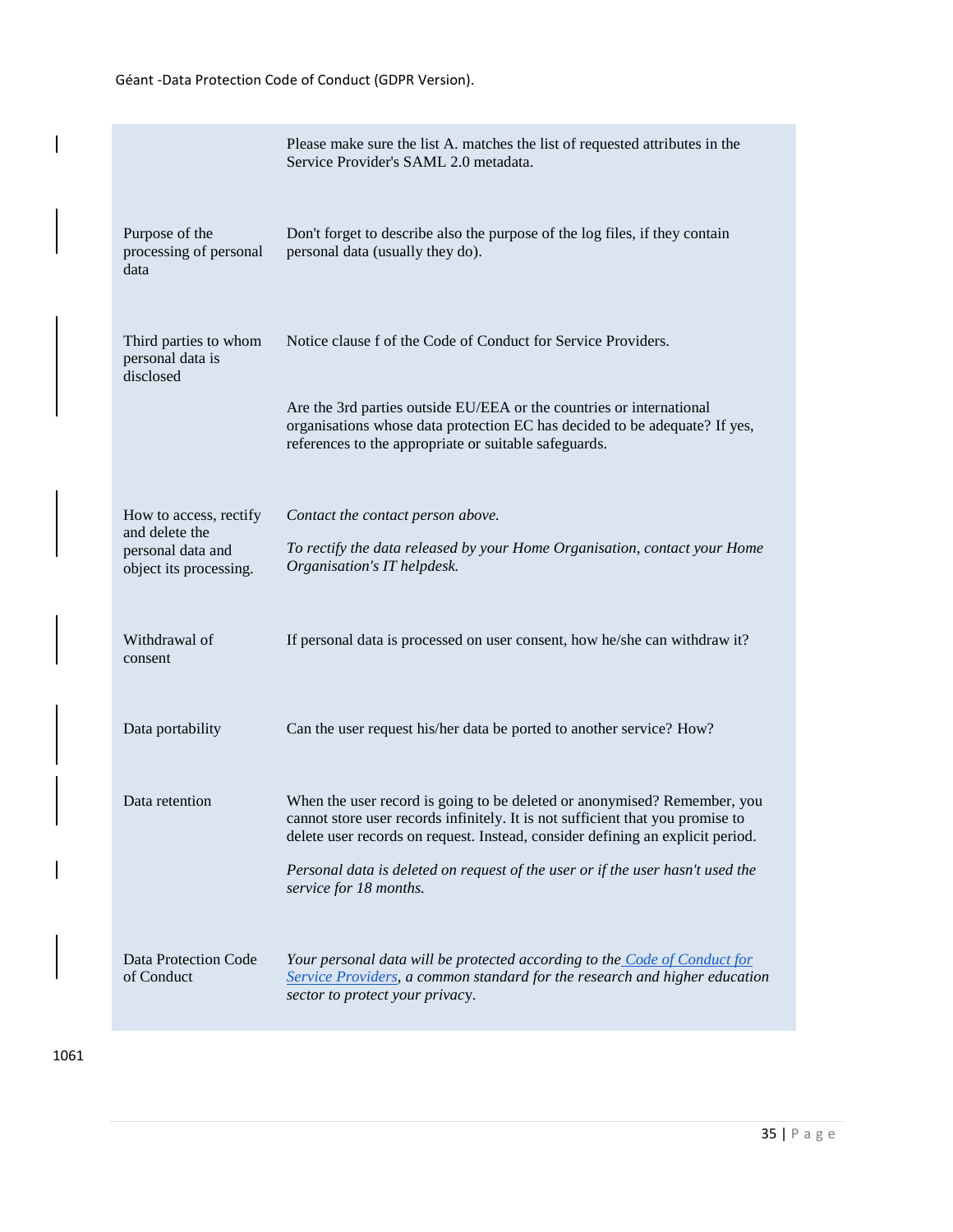# <span id="page-35-0"></span> HOW THE HOME ORGANISATION SHOULD INFORM THE END USER ON THE ATTRIBUTE RELEASE

 The Data protection laws create a set of requirements for the INFORM interactions with the user. This Data protection Code of Conduct proposes a division of responsibility where the INFORM interaction is carried out by the **Home Organisation** of the user, for instance, in an INFORM Graphical User Interface (GUI) installed to the Identity Provider server.

 However, the Data protection regulators and the groups developing and enforcing these regulations recognize that there is a balance between full disclosure to meet the requirements and usability. A poor design of the user interaction screens can actually reduce the likelihood that users will understand what is happening.

#### <span id="page-35-2"></span><span id="page-35-1"></span>LAW REQUIREMENTS

 $\overline{a}$ 

## 1074 | INFORMING THE END USER ("INFORM INTERACTION")

 For a **Home Organisation**, informing the end user can be done when a new end user gets his/her account at the institution. At that time, the **Home Organisation** has the first opportunity to inform that the user's **Attributes** may also need to be released to a **Service Provider** when he/she wants to access it. However, the law requires that, additionally, the end user needs to be informed about the specific **Attribute** release every time his/her **Attributes** are to be released to a new **Service Provider**.

 The **Service Provider's** obligation to inform the end user depends on if it is a data processor or a controller. As a data controller, the **Service Provider** is responsible for communicating with the End user the issues above; which **Attributes** it will be using, and what it will be doing with them. As a data processor, a **Service Provider** can refer to the **Home Organisation**.

 The Article 29 Working Party, EU advisory body contributing to the uniform application of the Data protection directive, took the view that the information must be given directly to individuals - it is not 1086 enough for information to be "available<sup>5</sup>". In the Internet, a standard practice to inform the end user on processing his/her personal data in services is to provide him/her a Privacy Policy web page in the service.

 In the Web Single Sign-On scenario of SAML 2.0, a convenient place to inform the end user is at the Home Organisation before the Attribute release takes place for the first time. Several federations supporting the European higher education and research communities have already developed tools implementing this approach (e.g. the uApprove module implemented for Shibboleth, the consent module implemented for SimpleSAMLphp). This allows the user's decision to directly affect the transfer of **Attributes** to the **Service** 

Opinion 15/2011 on the definition of consent, p.20.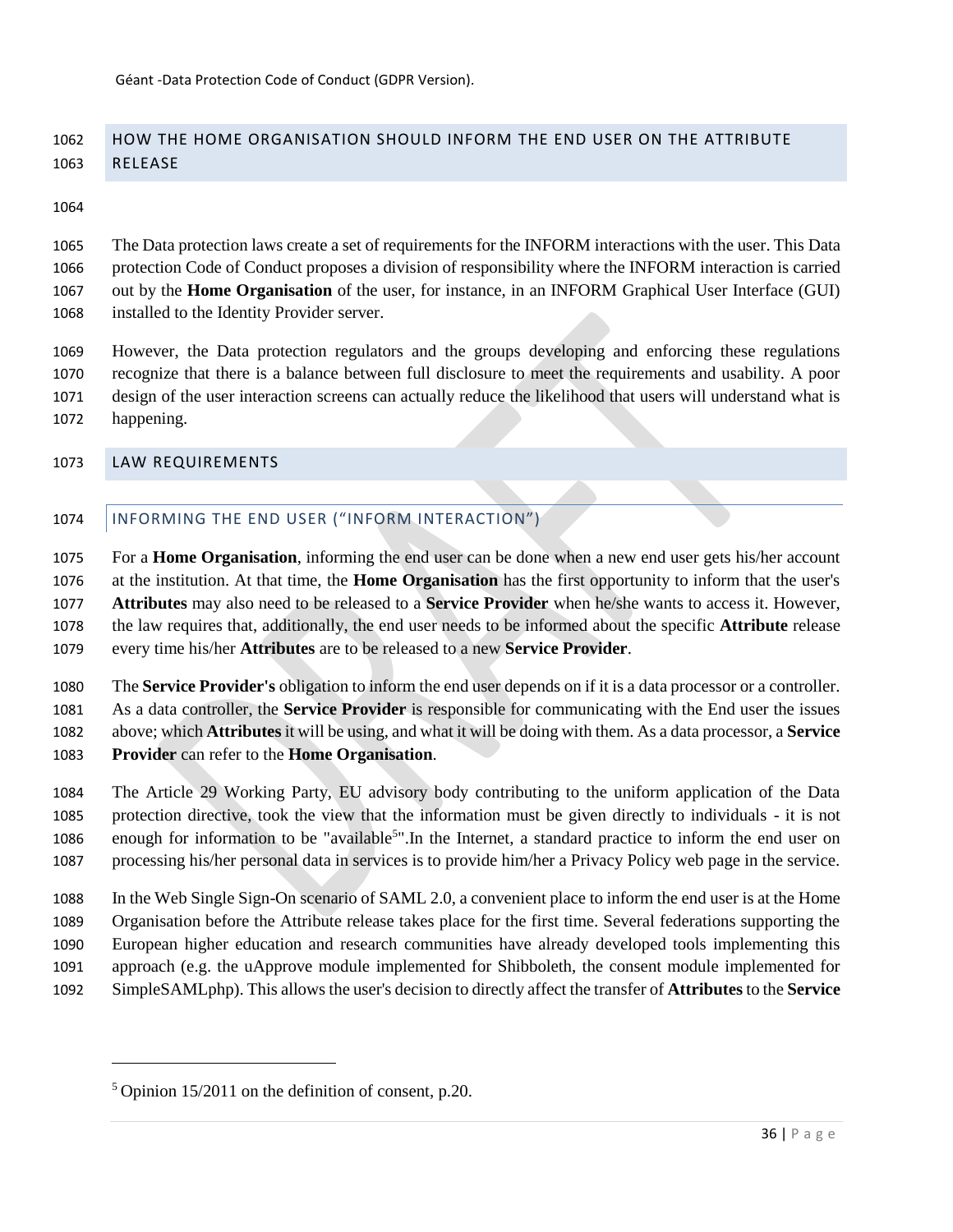**Providers**; if the **Service Providers** were communicating with the user it might have already received all the **Attributes** and values.

# <span id="page-36-0"></span>GENERAL PRINCIPLES FOR INFORMING THE USER

Information dialogues should be short and concise.

1098 The UK information commissioner proposes a "layered approach"<sup>6</sup>, the basic information should appear on the main page, and a hyperlink shall be provided for detail. Merely having a clickable link labelled "privacy policy here" probably wouldn't be enough.

 The goal is to provide a human readable form as the primary interface with the ability to click further to see what the 'technical' data is. The Acceptable Usage Policies presented by most Internet services do not suffice as they are rarely read nor understood by the users. The basic information should be provided as short accurate "user-friendly" descriptions; detailed information about "exactly what's going on" can be provided as a link.

 Consequently, this profile recommends displaying the **Service Provider's** name, description, logo and requested attributes on the main page. If a user wants to learn more, he/she can click a link resolving to the **Service Provider's** Privacy policy. It is possible that users will actually not do the latter, but at least they have the ability to inform themselves of what is going on.

 Layered notices can be particularly useful when describing the attribute values which will be released. In general, LDAP-style attributes are transferred to the SP. However, very few users have any familiarity with the conventions and usage of LDAP attributes. Instead, the Identity Provider could ask the user to release "name"; the link would take the user to a page listing all of the LDAP name attributes and values.

 There are other attributes where the values are intentionally opaque (e.g. ePE="urn:mace:rediris.es:entitlement:wiki:tfemc2"). It is NOT reasonable to expect the end user to understand what this value means and to pick up a particular value to be released. Instead, natural language descriptions of the values should be provided.

 A good way to explain to a user why there is a transfer of information is "your email, name and affiliation will be transferred". Explaining by analogy is human, albeit not necessarily academic in all disciplines.

 $\overline{a}$ 

 *"A layered notice usually consists of a short notice plus a longer notice. The short notice contains basic information, such as the identity of the organisation and the way in which the personal information will be used... The short notice contains a link to a second, longer notice which provides much more detailed information."* [\(the](http://www.ico.gov.uk/for_organisations/data_protection/topic_guides/privacy_notices.aspx)  [UK information commissioner's Privacy Notices Code of Practice,](http://www.ico.gov.uk/for_organisations/data_protection/topic_guides/privacy_notices.aspx) page 18).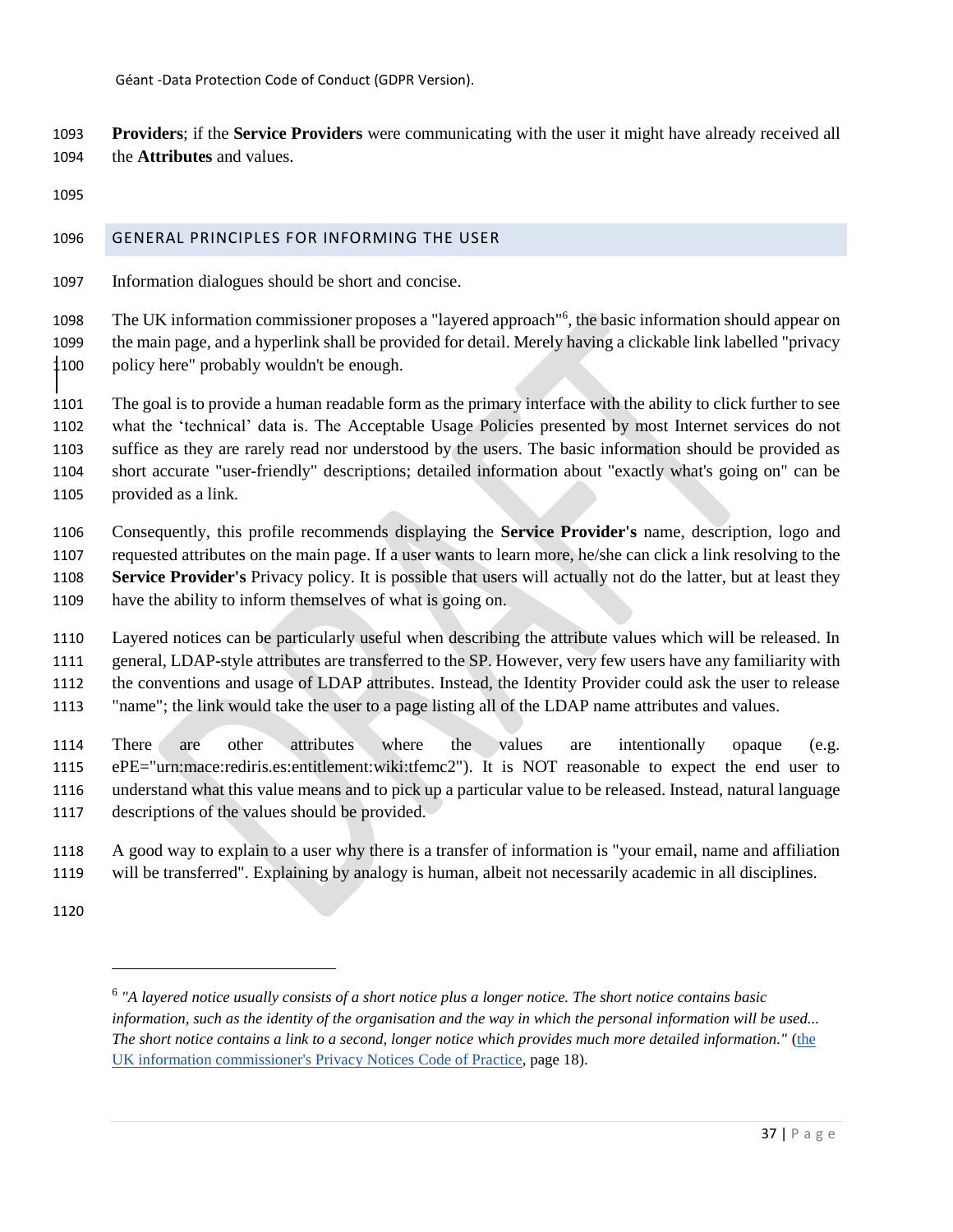# <span id="page-37-0"></span>RECOMMENDATIONS

| 1122                                 |                                                                                                                                                                                                                                                                                                                                                                                                                                                |
|--------------------------------------|------------------------------------------------------------------------------------------------------------------------------------------------------------------------------------------------------------------------------------------------------------------------------------------------------------------------------------------------------------------------------------------------------------------------------------------------|
| 1123                                 | For all Attributes (INFORM interaction):                                                                                                                                                                                                                                                                                                                                                                                                       |
| 1124                                 | 1.<br>The user MUST be informed on the attribute release separately for each SP.                                                                                                                                                                                                                                                                                                                                                               |
| 1125<br>1126                         | 2.<br>The user MUST be presented with the mdui:DisplayName value for the SP, if it is<br>available.                                                                                                                                                                                                                                                                                                                                            |
| 1127                                 | The user MUST be presented with the mdui: Description value for the SP, if it is available.<br>3.                                                                                                                                                                                                                                                                                                                                              |
| 1128                                 | The user SHOULD be presented with the mdui:Logo image for the SP, if it is available.<br>4.                                                                                                                                                                                                                                                                                                                                                    |
| 1129<br>1130                         | 5.<br>The user MUST be provided with access (e.g. a clickable link) to the document referenced<br>by the mdui:PrivacyStatementURL.                                                                                                                                                                                                                                                                                                             |
| 1131<br>1132<br>1133                 | The IDP MUST present a list of the RequestedAttributes defined as NECESSARY. No user<br>6.<br>consent is expected before release. (However, given how web browsers work, the user may<br>have to click a CONTINUE button in order to continue in the sequence.)                                                                                                                                                                                |
| 1134<br>1135<br>1136<br>1137<br>1138 | The IDP MAY list the NECESSARY attributes on the same screen as the username/password<br>entry boxes, making clear that if you login then this is what will happen. It MUST be clear to<br>the user that the consequence of their next action will be to release the<br>attributes.<br>NOTE -- the attribute values for the specific user are not available when the login screen is<br>presented, since the user's identity is not yet known. |
| 1139<br>1140<br>1141                 | 7. The display software SHOULD provide the ability to configure and display localised<br>descriptions of the attributes (e.g. what PersistentID means) and their values (e.g. what<br>eduPersonEntitlement="urn:mace:rediris.es:entitlement:wiki:tfemc2" means)                                                                                                                                                                                |
| 1142<br>1143<br>1144                 | 8. The display software MAY inform the user of the release of an "attribute group" (eg attributes<br>expressing the user's "name"), and then release all requested attributes in the group (e.g.<br>various forms of the user's name such as cn, sn, givenName and displayName).                                                                                                                                                               |
| 1145<br>1146                         | 9. The display software MAY give the user the option to remember that they have been INFORMed<br>of the release of the necessary attributes.                                                                                                                                                                                                                                                                                                   |
| 1147<br>1148                         | 10. If any of the following has changed since the user accessed this SP for the last time, the user<br>MUST be prompted again for the INFORM interaction                                                                                                                                                                                                                                                                                       |
| 1149<br>1150<br>1151<br>1152         | the list of attributes the SP requests<br>a.<br>the DisplayName of the SP<br>b.<br>the Description of the SP<br>$c_{\cdot}$                                                                                                                                                                                                                                                                                                                    |
|                                      |                                                                                                                                                                                                                                                                                                                                                                                                                                                |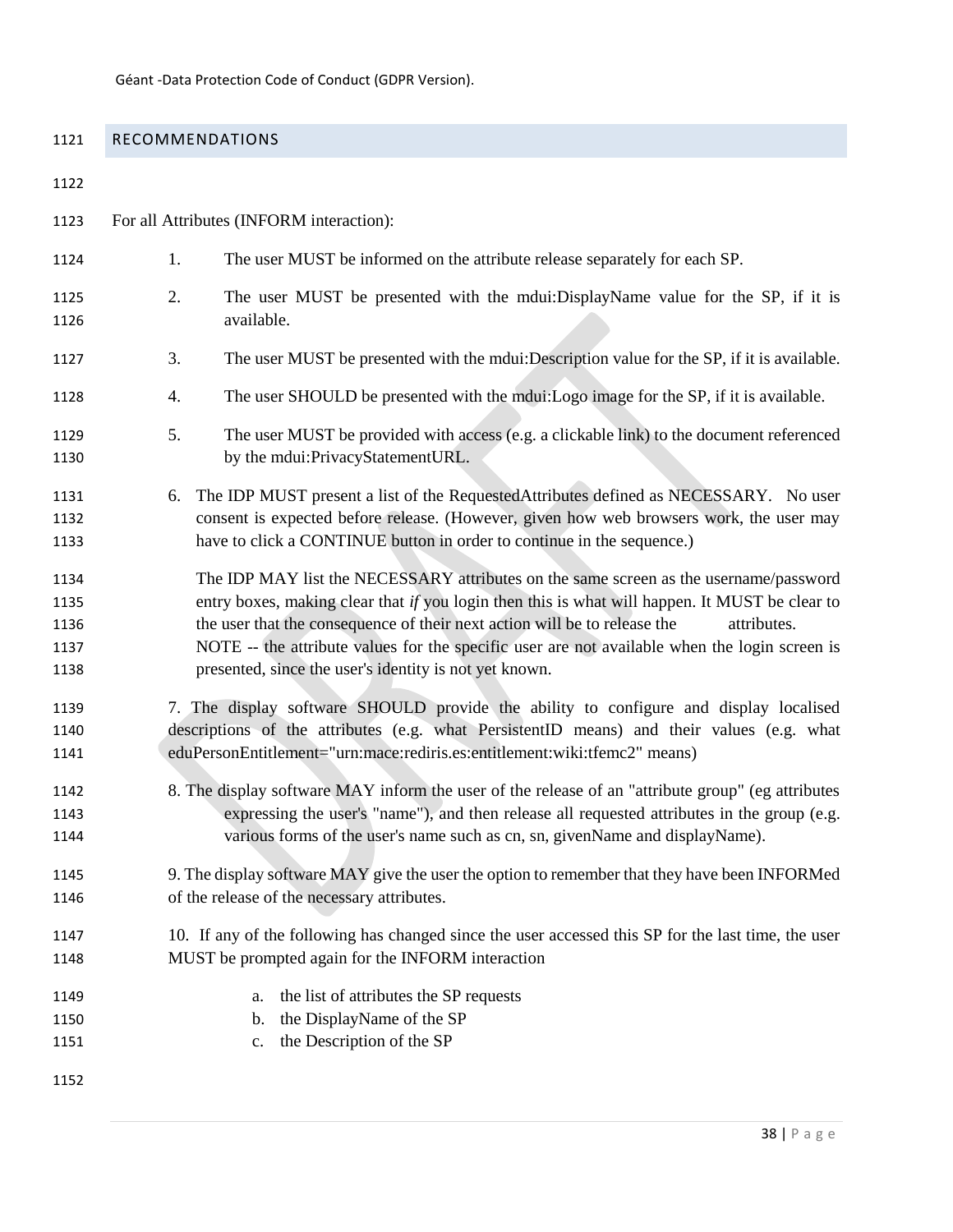# <span id="page-38-0"></span>1153 | INTERNATIONALIZATION

The *lang* attribute of the *mdui* elements can be used to match the user's preferred language settings.

#### <span id="page-38-1"></span>1155 SAMPLE NOTIFICATION

- Example of how a **Home Organisation** should inform **End Users** and provide an opt-out opportunity
- before **Attributes** are released to a new **Service Provider**. Clicking the **Service's Provider** name leads to
- its Privacy policy page.

#### 

| Service Provider Name Korp - search service for text material<br>Digital ID Card<br>member<br>Affiliation(s)<br>linden@tut.fi<br>Principal name<br>If you choose not to approve, please close your browser window<br>or tab to cancel the approval process. Thank you! | Service Provider Information |
|------------------------------------------------------------------------------------------------------------------------------------------------------------------------------------------------------------------------------------------------------------------------|------------------------------|
|                                                                                                                                                                                                                                                                        |                              |
|                                                                                                                                                                                                                                                                        |                              |
|                                                                                                                                                                                                                                                                        |                              |
| Approve                                                                                                                                                                                                                                                                |                              |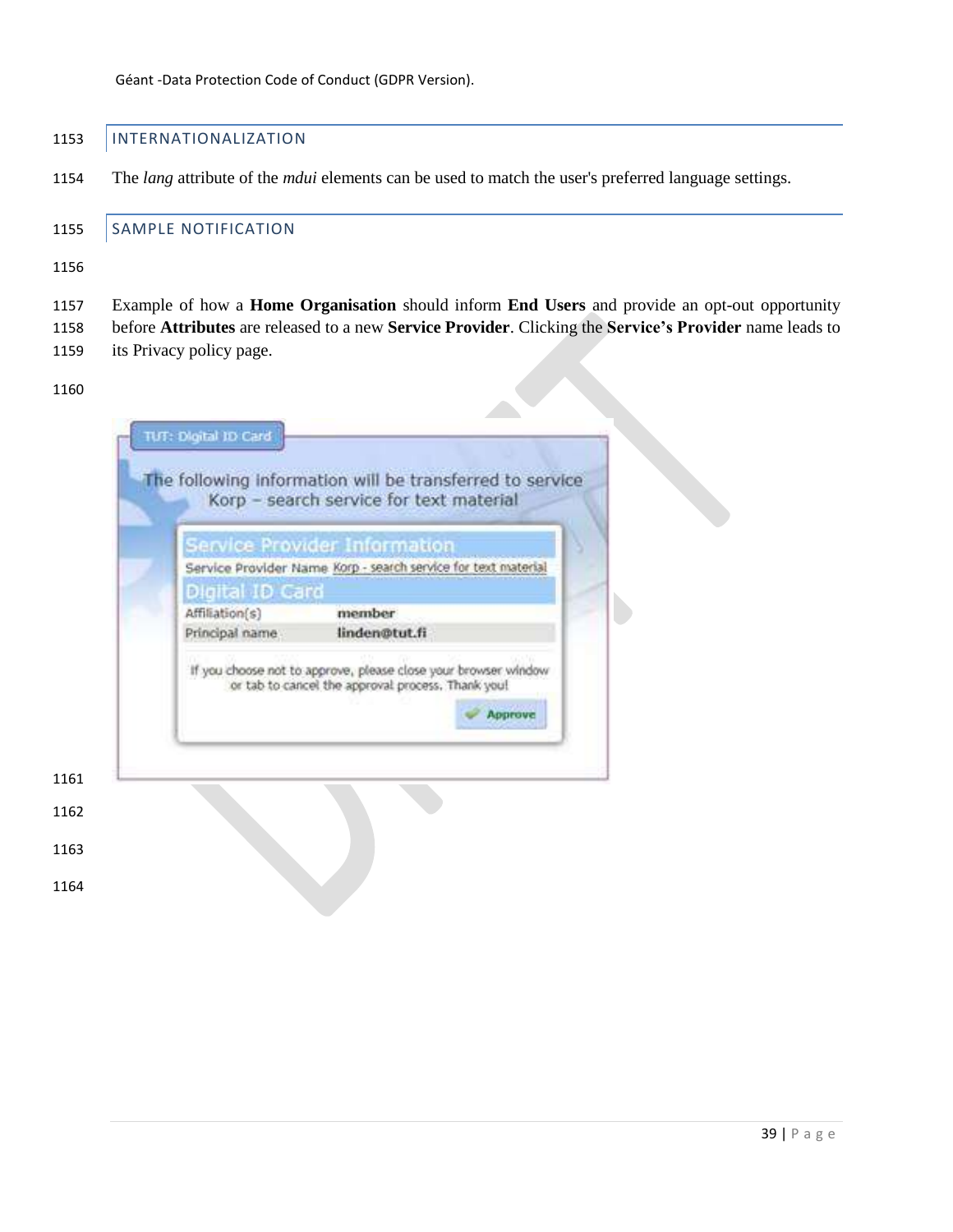#### 

**FOR SERVICE PROVIDERS**

| 1168                                 |                                                                                                                                                                                                                                                                                                                                                                                                                                                                                                                                                       |
|--------------------------------------|-------------------------------------------------------------------------------------------------------------------------------------------------------------------------------------------------------------------------------------------------------------------------------------------------------------------------------------------------------------------------------------------------------------------------------------------------------------------------------------------------------------------------------------------------------|
| 1169<br>1170<br>1171<br>1172<br>1173 | This annex describes the technical and organizational security measures for protecting the Attributes as<br>well as the information systems of the Service Provider where they are processed (such as a SAML SP<br>software, the infrastructures on which the software is deployed and the application(s) it supplies with the<br>Attributes). Note that the scope of this document is limited to what is required to protect the Attributes. The<br>Service Provider may need to define as well other requirements for the protection of its assets. |
| 1174                                 |                                                                                                                                                                                                                                                                                                                                                                                                                                                                                                                                                       |
| 1175<br>1176<br>1177<br>1178         | To address the technical and organisational measures to protect the Attributes as well as the information<br>systems of the Service Provider where they are processed, it is recommended that the Service Providers<br>adopt the security measures described in the Sirtfi trust framework (ver 1.0) [SIRTFI] which are copied<br>below for convenience.                                                                                                                                                                                              |
| 1179                                 | <b>NORMATIVE ASSERTIONS</b>                                                                                                                                                                                                                                                                                                                                                                                                                                                                                                                           |
| 1180<br>1181<br>1182                 | In this section a set of assertions are defined that each organisation shall self-attest to so that they may<br>participate in the Sirtfi trust framework. These are divided into four areas: operational security, incident<br>response, traceability and participant responsibilities.                                                                                                                                                                                                                                                              |
| 1183                                 |                                                                                                                                                                                                                                                                                                                                                                                                                                                                                                                                                       |
| 1184<br>1185                         | An attestation to the assertions in this document refers specifically and only to the statements in this section<br>that are identified by labels within square brackets "[", "]".                                                                                                                                                                                                                                                                                                                                                                    |
| 1186                                 |                                                                                                                                                                                                                                                                                                                                                                                                                                                                                                                                                       |
| 1187<br>1100                         | How comprehensively or thoroughly each asserted capability should be implemented across an<br>examination's information existent essets is not enoughed. The investment in mitiating a right should be                                                                                                                                                                                                                                                                                                                                                |

<span id="page-39-0"></span>**APPENDIX 2: INFORMATION SECURITY, TECHNICAL AND ORGANISATIONAL GUIDELINES** 

<span id="page-39-1"></span> organisation's information system assets is not specified. The investment in mitigating a risk should be commensurate with the degree of its potential impact and the likelihood of its occurrence, and this determination can only be made within each organization.

# <span id="page-39-2"></span>1191 | 1 OPERATIONAL SECURITY [OS]

- Managing access to information resources, maintaining their availability and integrity, and maintaining confidentiality of sensitive information is the goal of operational security.
- 1194 [OS1] Security patches in operating system and application software are applied in a timely manner.
- 1195 [OS2] A process is used to manage vulnerabilities in software operated by the organisation.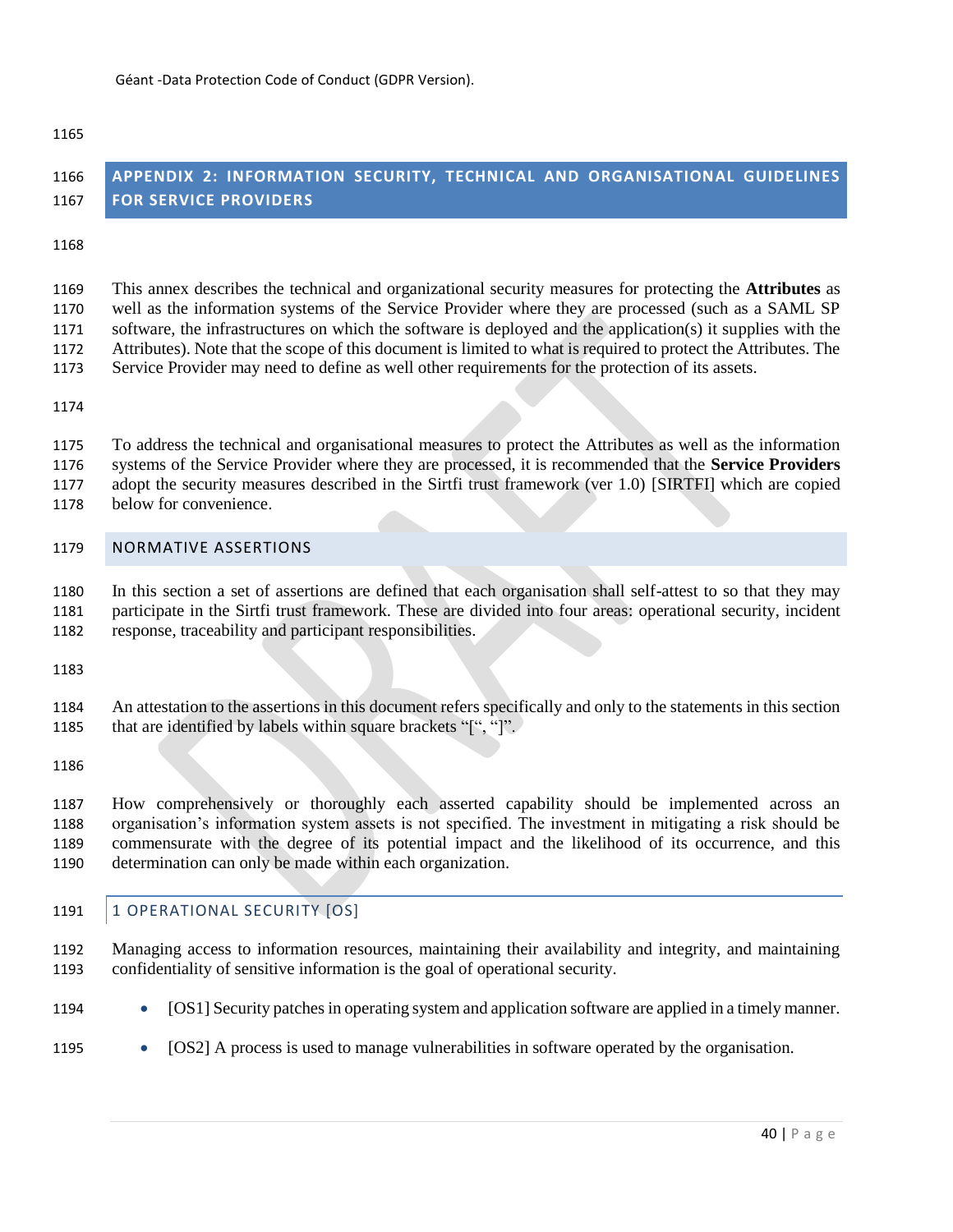- 1196 [OS3] Mechanisms are deployed to detect possible intrusions and protect information systems from 1197 significant and immediate threats
- 1198 [OS4] A user's access rights can be suspended, modified or terminated in a timely manner.
- 1199 [OS5] Users and Service Owners (as defined by ITIL [ITIL]) within the organisation can be 1200 contacted.
- 1201 [OS6] A security incident response capability exists within the organisation with sufficient 1202 authority to mitigate, contain the spread of, and remediate the effects of a security incident.

#### <span id="page-40-0"></span>1203 | 2 INCIDENT RESPONSE [IR]

- 1204 Assertion [OS6] above posits that a security incident response capability exists within the organisation. 1205 This section's assertions describe its interactions with other organisations participating in the Sirtfi trust 1206 framework.
- 1207 [IR1] Provide security incident response contact information as may be requested by an R&E 1208 federation to which your organization belongs.
- 1209 [IR2] Respond to requests for assistance with a security incident from other organisations 1210 participating in the Sirtfi trust framework in a timely manner.
- 1211 [IR3] Be able and willing to collaborate in the management of a security incident with affected 1212 organisations that participate in the Sirtfi trust framework.
- 1213 [IR4] Follow security incident response procedures established for the organisation.
- 1214 [IR5] Respect user privacy as determined by the organisations policies or legal counsel.
- 1215 [IR6] Respect and use the Traffic Light Protocol [TLP] information disclosure policy.
- <span id="page-40-1"></span>1216 | 3 TRACEABILITY [TR]

1217 To be able to answer the basic questions "who, what, where, and when" concerning a security incident 1218 requires retaining relevant system generated information, including accurate timestamps and identifiers of 1219 system components and actors, for a period of time.

- 1220 [TR1] Relevant system generated information, including accurate timestamps and identifiers of 1221 system components and actors, are retained and available for use in security incident response 1222 procedures.
- 1223 [TR2] Information attested to in [TR1] is retained in conformance with the organisation's security 1224 incident response policy or practices.

## <span id="page-40-2"></span>1225 4 PARTICIPANT RESPONSIBILITIES [PR]

1226 All participants (IdPs and SPs) in the federations need to rely on appropriate behavior.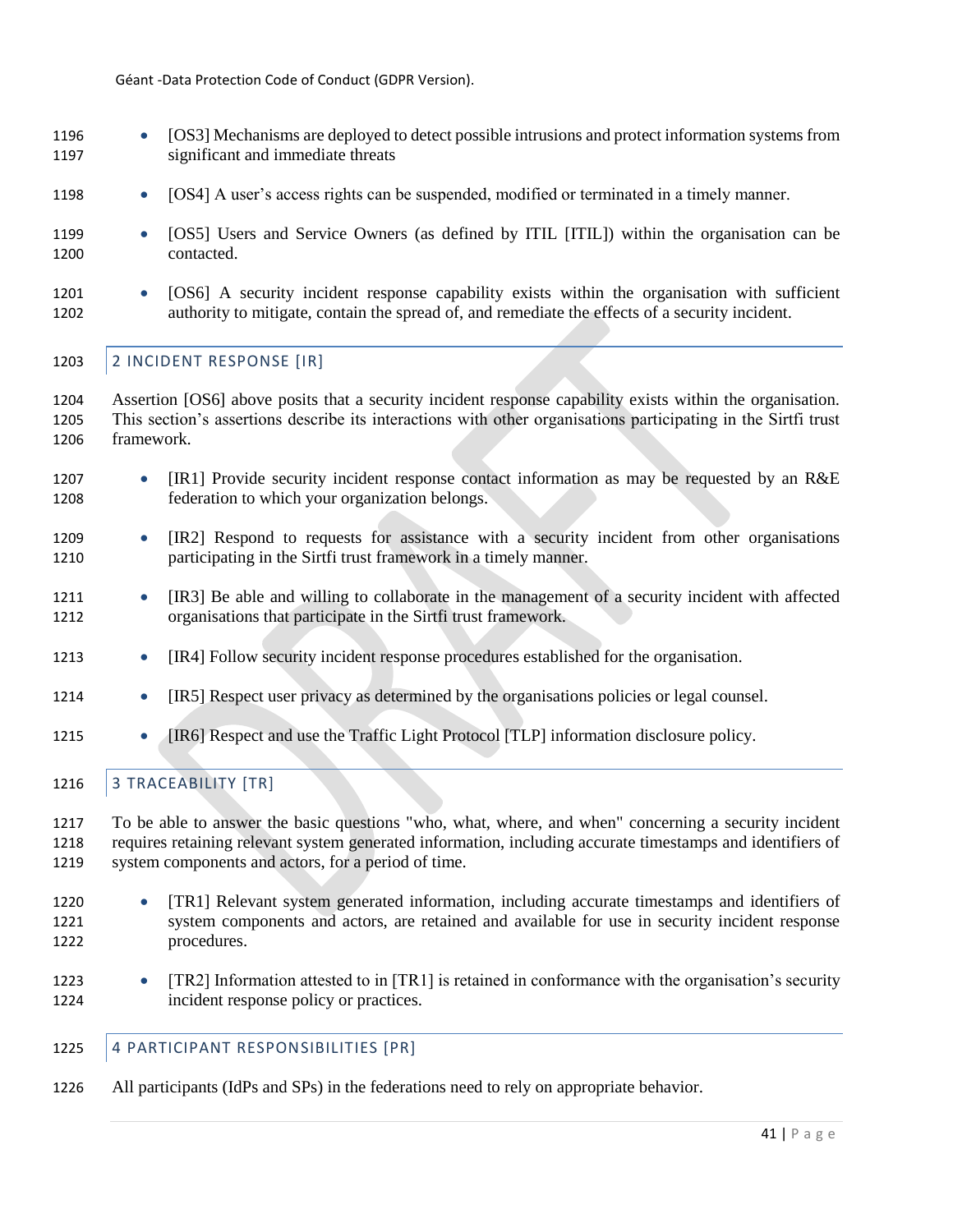1239 • [PR1] The participant has an Acceptable Use Policy (AUP).

[TLP] US Cert Traffic Light Protocol, <https://www.us-cert.gov/tlp>

- 1240 [PR2] There is a process to ensure that all users are aware of and accept the requirement to abide by the AUP, for example during a registration or renewal process.
- 

<span id="page-41-0"></span>

- [ITIL] Axelos ITIL Glossary of Terms, <https://www.axelos.com/glossaries-of-terms>
- [SIRTFI] A Security Incident Response Trust Framework for Federated Identity, version 1.0: <https://refeds.org/wp-content/uploads/2016/01/Sirtfi-1.0.pdf> <https://www.axelos.com/glossaries-of-terms>

**Formatte** English (U

- 
- 
-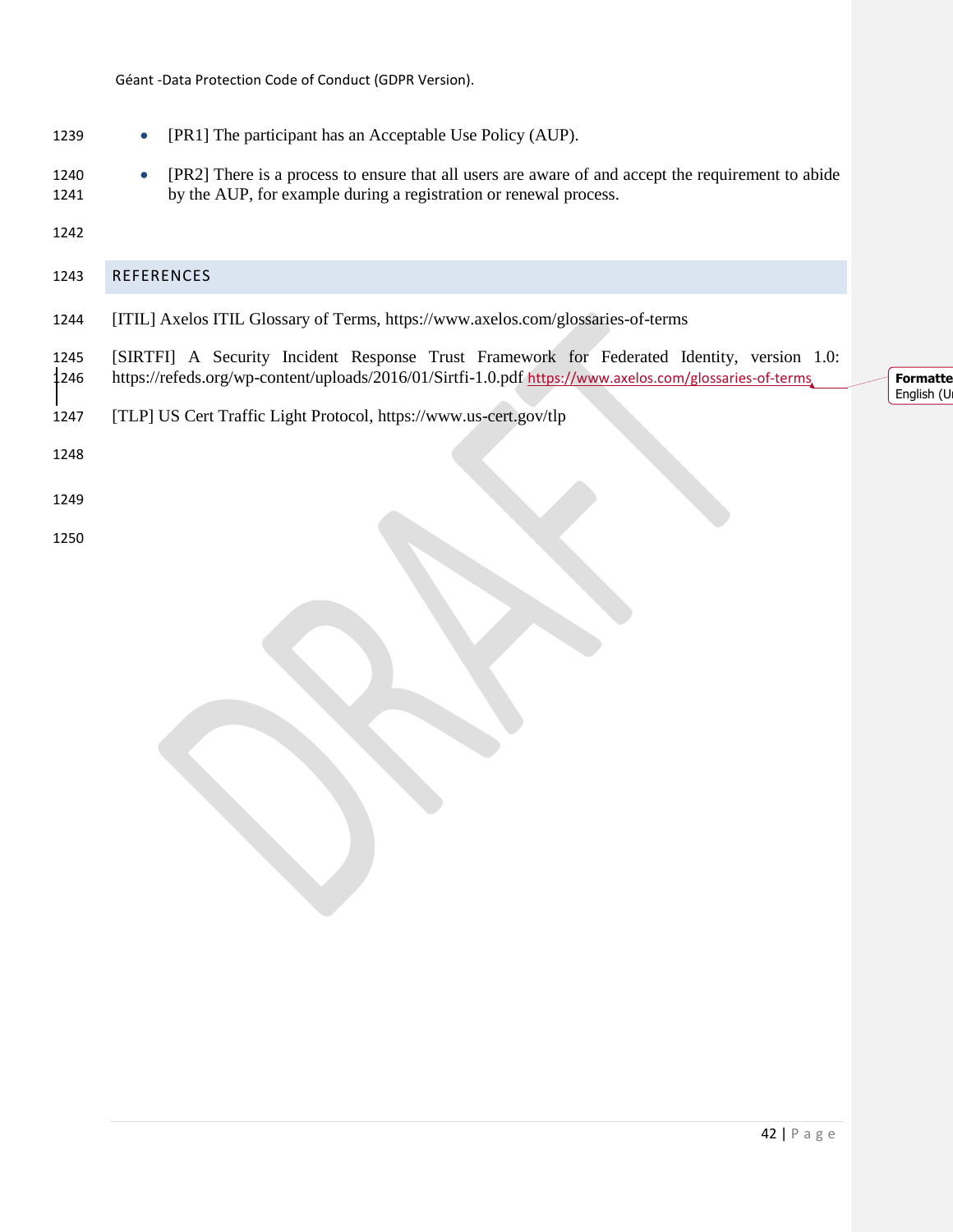<span id="page-42-2"></span><span id="page-42-1"></span><span id="page-42-0"></span>

| 1251                                                                                                                                         |                                                                                                                                                                                                                                                                                                                                                                                                                                                                                                                                                                                                                                                                                                                                                                                                                                                                                                                                                                                                                                                                                                                                                                                                                                                                                                                                                                    |
|----------------------------------------------------------------------------------------------------------------------------------------------|--------------------------------------------------------------------------------------------------------------------------------------------------------------------------------------------------------------------------------------------------------------------------------------------------------------------------------------------------------------------------------------------------------------------------------------------------------------------------------------------------------------------------------------------------------------------------------------------------------------------------------------------------------------------------------------------------------------------------------------------------------------------------------------------------------------------------------------------------------------------------------------------------------------------------------------------------------------------------------------------------------------------------------------------------------------------------------------------------------------------------------------------------------------------------------------------------------------------------------------------------------------------------------------------------------------------------------------------------------------------|
| 1252                                                                                                                                         | <b>APPENDIX 3: HANDLING NON-COMPLIANCE OF SERVICE PROVIDERS</b>                                                                                                                                                                                                                                                                                                                                                                                                                                                                                                                                                                                                                                                                                                                                                                                                                                                                                                                                                                                                                                                                                                                                                                                                                                                                                                    |
| 1253                                                                                                                                         | <b>INTRODUCTION</b>                                                                                                                                                                                                                                                                                                                                                                                                                                                                                                                                                                                                                                                                                                                                                                                                                                                                                                                                                                                                                                                                                                                                                                                                                                                                                                                                                |
| 1254                                                                                                                                         |                                                                                                                                                                                                                                                                                                                                                                                                                                                                                                                                                                                                                                                                                                                                                                                                                                                                                                                                                                                                                                                                                                                                                                                                                                                                                                                                                                    |
| 1255<br>1256                                                                                                                                 | This appendix describes examples of situations of non-compliance to the GÉANT Data Protection Code of<br>Conduct. As a result, actions can be raised and monitoring bodies can intervene.                                                                                                                                                                                                                                                                                                                                                                                                                                                                                                                                                                                                                                                                                                                                                                                                                                                                                                                                                                                                                                                                                                                                                                          |
| 1257<br>1258                                                                                                                                 | This Data protection Code of Conduct relies on the following principles:                                                                                                                                                                                                                                                                                                                                                                                                                                                                                                                                                                                                                                                                                                                                                                                                                                                                                                                                                                                                                                                                                                                                                                                                                                                                                           |
| 1259<br>1260<br>1261<br>1262<br>1263                                                                                                         | The Home Federation that has registered a Service Provider records a technical indication<br>(currently, using a tag embedded to SAML 2.0 metadata) on the Service Provider's adherence to<br>the Code of Conduct. The indication signals that the Service Provider believes that its service is<br>being operated in a manner that is consistent with the Code of Conduct.                                                                                                                                                                                                                                                                                                                                                                                                                                                                                                                                                                                                                                                                                                                                                                                                                                                                                                                                                                                        |
| 1264<br>1265<br>1266<br>1267                                                                                                                 | The technical infrastructure (currently, SAML 2.0 metadata exchange service) that the federation(s)<br>$\bullet$<br>provides delivers the indications from Service Providers to Home Organisations' Identity<br>Provider servers.                                                                                                                                                                                                                                                                                                                                                                                                                                                                                                                                                                                                                                                                                                                                                                                                                                                                                                                                                                                                                                                                                                                                  |
| 1268<br>1269<br>1270                                                                                                                         | Reminding the Service Provider of a potential (suspected) non-compliance issue does not imply<br>to make the reminding party sharing any legal responsibility with the Service Provider.                                                                                                                                                                                                                                                                                                                                                                                                                                                                                                                                                                                                                                                                                                                                                                                                                                                                                                                                                                                                                                                                                                                                                                           |
| 1271                                                                                                                                         | <b>EXAMPLES OF SP NON-COMPLIANCE</b>                                                                                                                                                                                                                                                                                                                                                                                                                                                                                                                                                                                                                                                                                                                                                                                                                                                                                                                                                                                                                                                                                                                                                                                                                                                                                                                               |
| 1272<br>1273<br>1274<br>1275<br>1276<br>1277<br>1278<br>1279<br>1280<br>1281<br>1282<br>1283<br>1284<br>1285<br>1286<br>1287<br>1288<br>1289 | The Service Provider can violate the Code of Conduct in several ways, such as:<br>requesting Attributes which are not relevant for the service (c.f. clause b. Purpose limitations.<br>$\bullet$<br>Purpose limitation);<br>processing the Attributes for an undefined period of time (c.f. clause e. Data retentionf. Data<br>retention);<br>processing the Attributes for a deviating purpose or transferring them to a third party in a way that<br>violates clause b. Purpose limitationb. Purpose limitation and d. Deviating purposesd. Deviating<br>purposes of the Code of Conduct (for instance, transferring the Attributes to a company for<br>commercial purposes without user consent);<br>Disclosing the <b>Attributes</b> (c.f. clause d. Deviating purposesd. Deviating purposes);<br>$\bullet$<br>Omitting to install security patches (c.f. clause H. Security measures <del>). Security measures</del> and<br>$\bullet$<br>Appendix 2: Information Security, technical and organisational guidelines for Service<br>ProvidersAppendix 2: Information Security, technical and organisational guidelines for Service<br>Providers);<br>Omitting to publish a privacy policy or publish an insufficient privacy policy (c.f. clause Appendix<br>$\bullet$<br>1: Information duty towards End UsersAppendix 1: Information duty towards End Users). |
| 1290<br>1291<br>1292<br>1293                                                                                                                 | If anyone (such as an end user, a <b>Home Organisation</b> or a Federation Operator) suspects that a <b>Service</b><br><b>Provider</b> is not complying with the Code of Conduct to which it has committed, the following alternative,<br>mutually non-exclusive, actions are suggested:                                                                                                                                                                                                                                                                                                                                                                                                                                                                                                                                                                                                                                                                                                                                                                                                                                                                                                                                                                                                                                                                           |